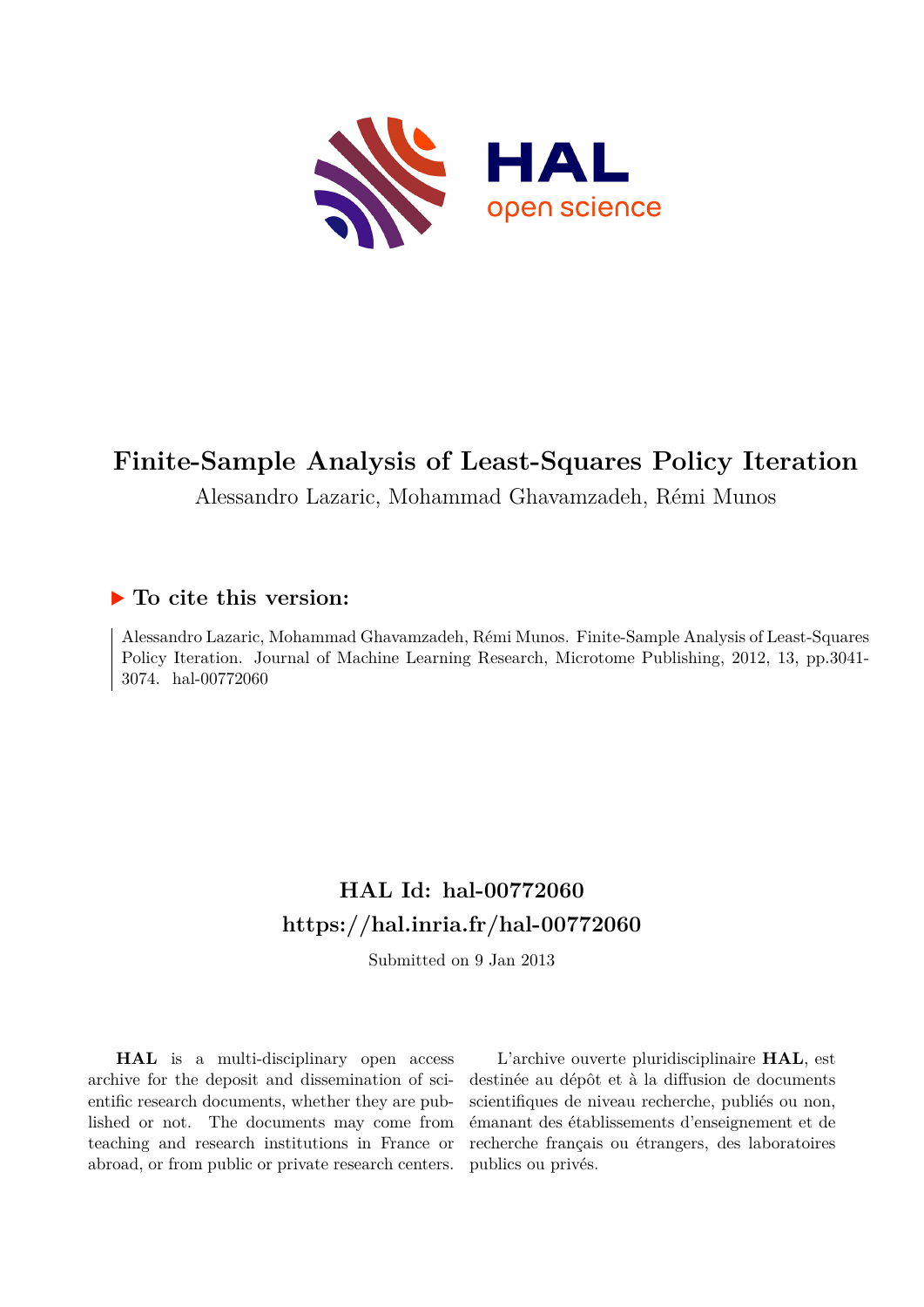## **Finite-Sample Analysis of Least-Squares Policy Iteration**

*INRIA Lille - Nord Europe, Team SequeL 40 Avenue Halley 59650 Villeneuve d'Ascq, France*

**Alessandro Lazaric** ALESSANDRO.LAZARIC@INRIA.FR **Mohammad Ghavamzadeh** MOHAMMAD.GHAVAMZADEH@INRIA.FR **Remi Munos ´** REMI.MUNOS@INRIA.FR

**Editor:** Ronald Parr

#### **Abstract**

In this paper, we report a performance bound for the widely used least-squares policy iteration (LSPI) algorithm. We first consider the problem of policy evaluation in reinforcement learning, that is, learning the value function of a fixed policy, using the least-squares temporal-difference (LSTD) learning method, and report finite-sample analysis for this algorithm. To do so, we first derive a bound on the performance of the LSTD solution evaluated at the states generated by the Markov chain and used by the algorithm to learn an estimate of the value function. This result is general in the sense that no assumption is made on the existence of a stationary distribution for the Markov chain. We then derive generalization bounds in the case when the Markov chain possesses a stationary distribution and is β-mixing. Finally, we analyze how the error at each policy evaluation step is propagated through the iterations of a policy iteration method, and derive a performance bound for the LSPI algorithm.

**Keywords:** Markov decision processes, reinforcement learning, least-squares temporal-difference, least-squares policy iteration, generalization bounds, finite-sample analysis

## **1. Introduction**

Least-squares temporal-difference (LSTD) learning (Bradtke and Barto, 1996; Boyan, 1999) is a widely used algorithm for prediction in general, and in the context of reinforcement learning (RL), for learning the value function  $V^{\pi}$  of a given policy  $\pi$ . LSTD has been successfully applied to a number of problems especially after the development of the least-squares policy iteration (LSPI) algorithm (Lagoudakis and Parr, 2003), which extends LSTD to control by using it in the policy evaluation step of policy iteration. More precisely, LSTD computes the fixed point of the operator Π*T* , where *T* is the Bellman operator and Π is the projection operator in a linear function space  $\mathcal F$ . Although LSTD and LSPI have been widely used in the RL community, a finite-sample analysis of LSTD, that is, performance bounds in terms of the number of samples, the space  $\mathcal{F}$ , and the characteristic parameters of the MDP at hand, is still missing.

Most of the theoretical work analyzing LSTD have been focused on the model-based case, where explicit models of the reward function and the dynamics are available. In particular, Tsitsiklis and Van Roy (1997) showed that the distance between the LSTD solution and the value function  $V^{\pi}$  is bounded by the distance between  $V^{\pi}$  and its closest approximation in the linear space, multiplied by a constant which increases as the discount factor approaches 1. In this bound, it is assumed that the Markov chain possesses a stationary distribution  $\rho^{\pi}$  and the distances are measured according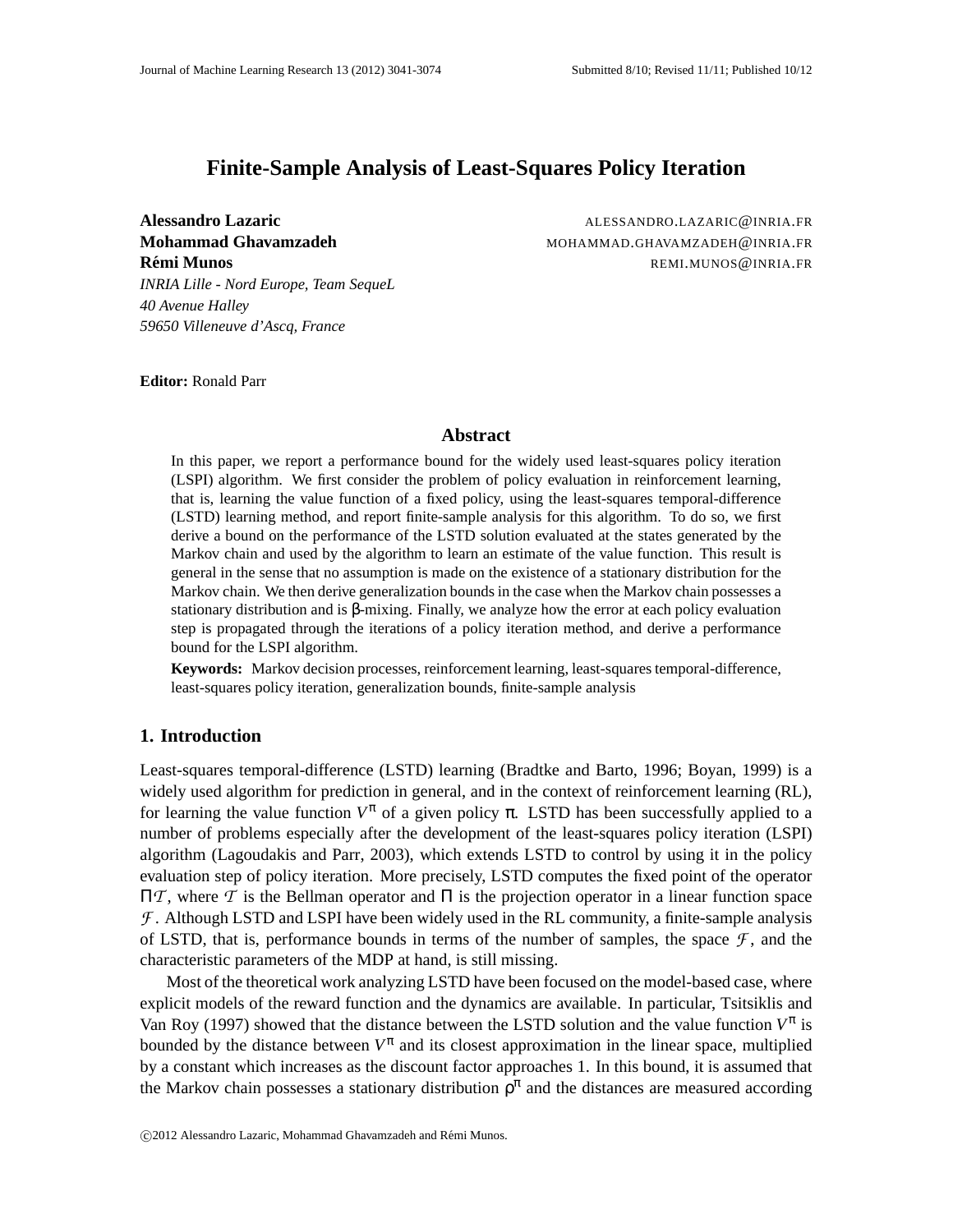to  $\rho^{\pi}$ . Yu (2010) has extended this analysis and derived an asymptotic convergence analysis for offpolicy  $LSTD(\lambda)$ , that is when the samples are collected following a behavior policy different from the policy  $\pi$  under evaluation. Finally, on-policy empirical LSTD has been analyzed by Bertsekas (2007). His analysis reveals a critical dependency on the inverse of the smallest eigenvalue of the LSTD's *A* matrix (note that the LSTD solution is obtained by solving a system of linear equations  $Ax = b$ ). Nonetheless, Bertsekas (2007) does not provide a finite-sample analysis of the algorithm. Although these analyses already provide some insights on the behavior of LSTD, asymptotic results do not give a full characterization of the performance of the algorithm when only a finite number of samples is available (which is the most common situation in practice). On the other hand, a finitesample analysis has a number of important advantages: **1)** unlike in Tsitsiklis and Van Roy (1997), where they assume that model-based LSTD always returns a solution, in a finite-sample analysis we study the characteristics of the actual empirical LSTD fixed point, including its existence, **2)** a finitesample bound explicitly reveals how the prediction error of LSTD is related to the characteristic parameters of the MDP at hand, such as the discount factor, the dimensionality of the function space  $\mathcal{F}$ , and the number of samples, **3**) once this dependency is clear, the bound can be used to determine the order of magnitude of the number of samples needed to achieve a desired accuracy.

Recently, several works have been focused on deriving a finite-sample analysis for different RL algorithms. In the following, we review those that are more strictly related to LSTD and to the results reported in this paper. Antos et al. (2008) analyzed the modified Bellman residual (MBR) minimization algorithm for a finite number of samples, bounded function spaces, and a *µ*-norm that might be different from the norm induced by  $\rho^{\pi}$ . Although MBR minimization was shown to reduce to LSTD in case of linear spaces, it is not straightforward to extend the finite-sample bounds derived by Antos et al. (2008) to unbounded linear spaces considered by LSTD. Farahmand et al. (2008) proposed a  $\ell_2$ -regularized extension of LSPI and provided finite-sample analysis for the algorithm when the function space is a reproducing kernel Hilbert space (RKHS). In this work, the authors consider the optimization formulation of LSTD (instead of the better known fixedpoint formulation) and assume that a generative model of the environment is available. Moreover, the analysis is for  $\ell_2$ -regularized LSTD (LSPI) and also for the case that the function space  $\mathcal F$ is a RKHS. Pires and Szepesvári (2012) also analyzed a regularized version of LSTD reporting performance bounds for both the on-policy and off-policy case. In this paper, we first report a finitesample analysis of LSTD. To the best of our knowledge, this is the first complete finite-sample analysis of this widely used algorithm. Our analysis is for a specific implementation of LSTD that we call *pathwise LSTD*. Pathwise LSTD has two specific characteristics: **1)** it takes a single trajectory generated by the Markov chain induced by policy  $\pi$  as input, and 2) it uses the pathwise Bellman operator (precisely defined in Section 3), which is defined to be a contraction w.r.t. the empirical norm. We first derive a bound on the performance of the pathwise LSTD solution for a setting that we call *Markov design*. In this setting, the performance is evaluated at the points used by the algorithm to learn an estimate of  $V^{\pi}$ . This bound is general in the sense that no assumption is made on the existence of a stationary distribution for the Markov chain. Then, in the case that the Markov chain admits a stationary distribution  $\rho^{\pi}$  and is  $\beta$ -mixing, we derive generalization bounds w.r.t. the norm induced by  $\rho^{\pi}$ . Finally, along the lines of Antos et al. (2008), we show how the LSTD error is propagated through the iterations of LSPI, and under suitable assumptions, derive a performance bound for the LSPI algorithm.

Besides providing a full finite-sample analysis of LSPI, the major insights gained by the analysis in the paper may be summarized as follows. The first result is about the existence of the LSTD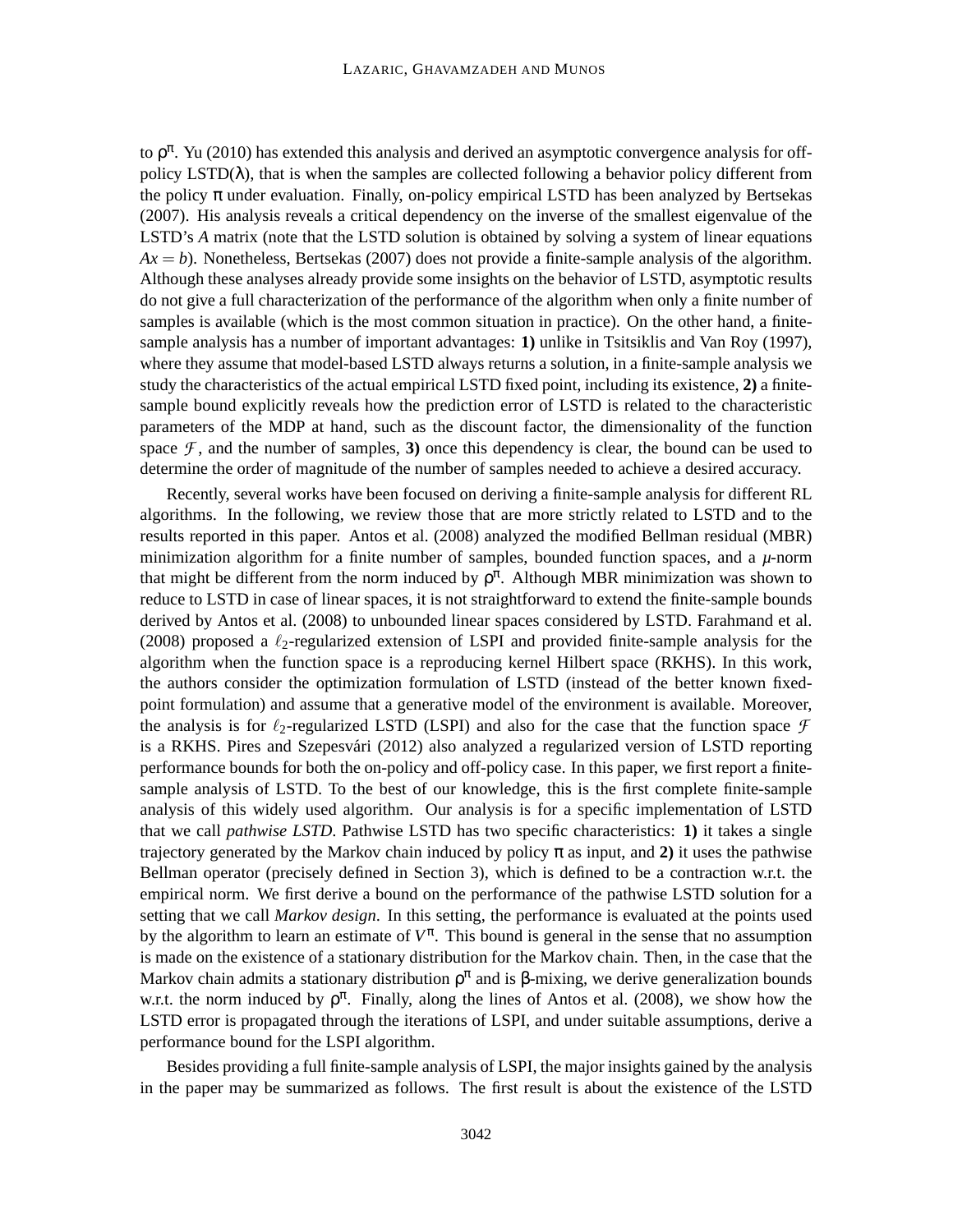solution and its performance. In Theorem 1 we show that with a slight modification of the empirical Bellman operator  $\hat{T}$  (leading to the definition of pathwise LSTD), the operator  $\hat{\Pi}\hat{T}$  (where  $\hat{\Pi}$  is an empirical projection operator) always has a fixed point  $\hat{v}$ , even when the sample-based Gram matrix is not invertible and the Markov chain does not admit a stationary distribution. In this very general setting, it is still possible to derive a bound for the performance of the LSTD solution,  $\hat{v}$ , evaluated at the states of the trajectory used by the algorithm. Moreover, an analysis of the bound reveals a critical dependency on the smallest strictly positive eigenvalue  $v_n$  of the sample-based Gram matrix. Then, in the case in which the Markov chain has a stationary distribution  $\rho^{\pi}$ , it is possible to relate the value of  $v_n$  to the smallest eigenvalue of the Gram matrix defined according to  $\rho^{\pi}$ . Furthermore, it is possible to generalize the previous performance bound over the entire state space under the measure  $\rho^{\pi}$ , when the samples are drawn from a stationary  $\beta$ -mixing process (Theorem 5). It is important to note that the asymptotic bound obtained by taking the number of samples, *n*, to infinity is equal (up to constants) to the bound in Tsitsiklis and Van Roy (1997) for model-based LSTD. Furthermore, a comparison with the bounds in Antos et al. (2008) shows that we successfully leverage on the specific setting of LSTD: **1)** the space of functions is linear, and **2)** the distribution used to evaluate the performance is the stationary distribution of the Markov chain induced by the policy, and obtain a better bound both in terms of **1)** estimation error, a rate of order  $O(1/n)$  instead of  $O(1/\sqrt{n})$  for the squared error, and **2**) approximation error, the minimal distance between the value function  $V^{\pi}$  and the space  $\mathcal F$  instead of the inherent Bellman errors of  $\mathcal F$ . The extension in Theorem 6 to the case in which the samples belong to a trajectory generated by a fast mixing Markov chain shows that it is possible to achieve the same performance as in the case of stationary β-mixing processes. Finally, the analysis of LSPI reveals the need for several critical assumptions on the stationary distributions of the policies that are greedy w.r.t. to the functions in the linear space  $\mathcal F$ . These assumptions seem unavoidable when an on-policy method is used at each iteration, and whether they can be removed or relaxed in other settings is still an open question. This paper extends and improves over the conference paper by Lazaric et al. (2010) in the following respects: **1)** we report the full proofs and technical tools for all the theoretical results, thus making the paper self-contained, **2)** we extend the LSTD results to LSPI showing how the approximation errors are propagated through iterations.

The rest of the paper is organized as follows. In Section 2, we set the notation used throughout the paper. In Section 3, we introduce pathwise LSTD by a minor modification to the standard LSTD formulation in order to guarantee the existence of at least one solution. In Section 4, we introduce the Markov design setting for regression and report an empirical bound for LSTD. In Section 5, we show how the Markov design bound of Section 4 may be extended when the Markov chain admits a stationary distribution. In Section 6, we analyze how the LSTD error is propagated through the iterations of LSPI and derive a performance bound for the LSPI algorithm. Finally in Section 7, we draw conclusions and discuss some possible directions for future work.

#### **2. Preliminaries**

For a measurable space with domain *X*, we let  $S(X)$  and  $B(X;L)$  denote the set of probability measures over *X*, and the space of bounded measurable functions with domain *X* and bound  $0 <$ *L*  $\lt \infty$ , respectively. For a measure  $\rho \in S(X)$  and a measurable function  $f: X \to \mathbb{R}$ , we define the  $\ell_2(\rho)$ -norm of f,  $||f||_{\rho}$ , and for a set of *n* points  $X_1,\ldots,X_n \in \mathcal{X}$ , we define the empirical norm  $||f||_n$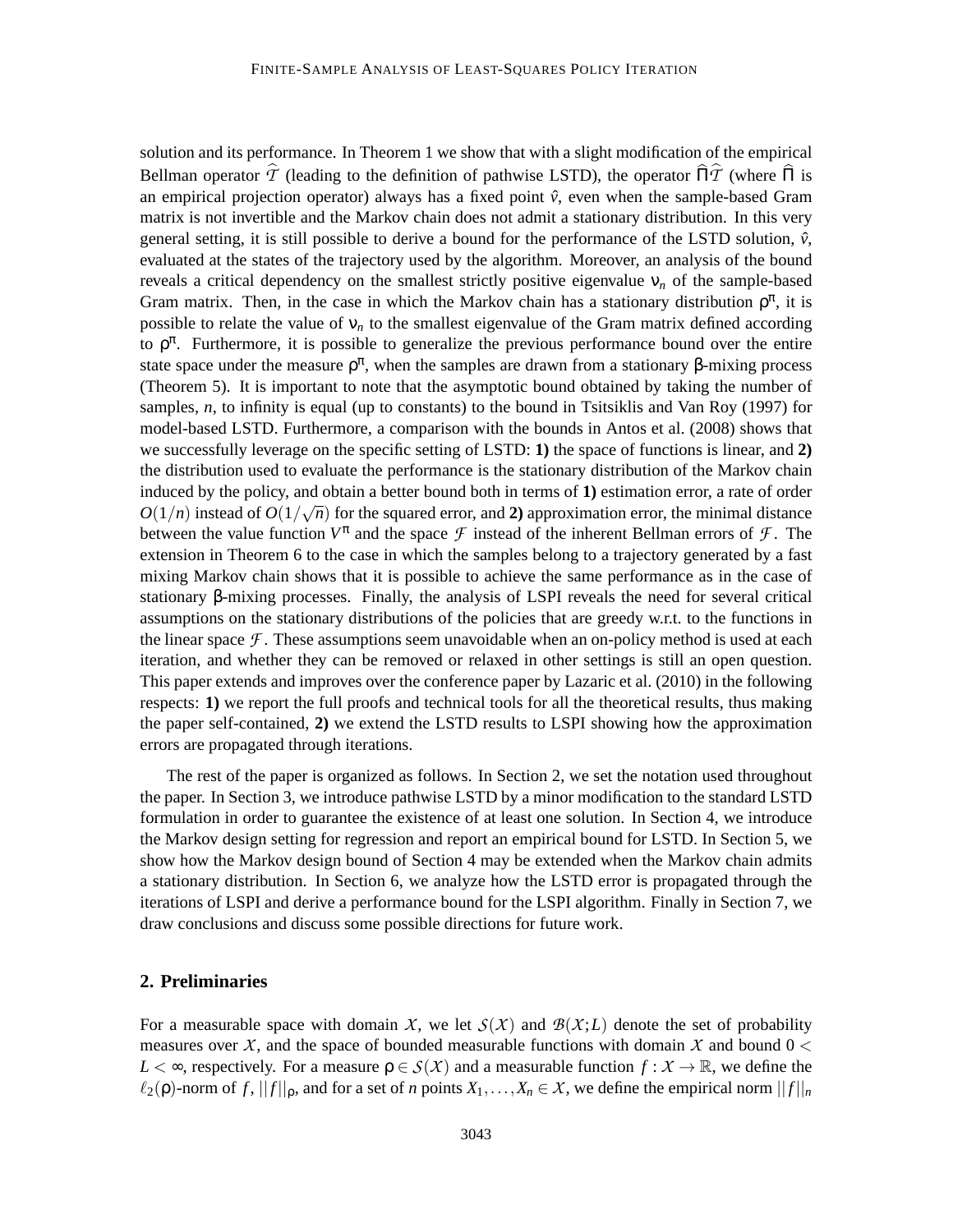as

$$
||f||_{\rho}^{2} = \int f(x)^{2} \rho(dx)
$$
 and  $||f||_{n}^{2} = \frac{1}{n} \sum_{t=1}^{n} f(X_{t})^{2}$ .

The supremum norm of *f*,  $||f||_{\infty}$ , is defined as  $||f||_{\infty} = \sup_{x \in X} |f(x)|$ .

We consider the standard RL framework (Bertsekas and Tsitsiklis, 1996; Sutton and Barto, 1998) in which a learning agent interacts with a stochastic environment and this interaction is modeled as a discrete-time discounted Markov decision process (MDP). A discounted MDP is a tuple  $\mathcal{M} = \langle X, \mathcal{A}, r, P, \gamma \rangle$  where the state space X is a bounded closed subset of the *s*-dimensional Euclidean space,  $\mathcal A$  is a finite ( $|\mathcal A| < \infty$ ) action space, the reward function  $r : \mathcal X \times \mathcal A \to \mathbb R$  is uniformly bounded by  $R_{\text{max}}$ , the transition kernel *P* is such that for all  $x \in X$  and  $a \in \mathcal{A}$ ,  $P(\cdot|x, a)$  is a distribution over *X*, and  $\gamma \in (0,1)$  is a discount factor. A deterministic policy  $\pi : X \to \mathcal{A}$  is a mapping from states to actions. For a given policy  $\pi$ , the MDP *M* is reduced to a Markov chain  $\mathcal{M}^{\pi} = \langle X, R^{\pi}, P^{\pi}, \gamma \rangle$ with the reward function  $R^{\pi}(x) = r(x, \pi(x))$ , transition kernel  $P^{\pi}(\cdot|x) = P(\cdot|x, \pi(x))$ , and stationary distribution  $\rho^{\pi}$  (if it admits one). The value function of a policy  $\pi$ ,  $V^{\pi}$ , is the unique fixed-point of the Bellman operator  $T^{\pi}$  :  $\mathcal{B}(\mathcal{X}; V_{\text{max}} = \frac{R_{\text{max}}}{1-\gamma})$  $\frac{R_{\text{max}}}{1-\gamma}$ )  $\rightarrow \mathcal{B}(\mathcal{X};V_{\text{max}})$  defined by

$$
(\mathcal{T}^{\pi}V)(x) = R^{\pi}(x) + \gamma \int_{\mathcal{X}} P^{\pi}(dy|x)V(y).
$$

We also define the optimal value function  $V^*$  as the unique fixed-point of the optimal Bellman operator  $T^* : \mathcal{B}(\mathcal{X}; V_{\text{max}}) \to \mathcal{B}(\mathcal{X}; V_{\text{max}})$  defined by

$$
(\mathcal{T}^*V)(x) = \max_{a \in \mathcal{A}} \left[ r(x,a) + \gamma \int_{\mathcal{X}} P(dy|x,a)V(y) \right].
$$

In the following sections, to simplify the notation, we remove the dependency to the policy  $\pi$  and use *R*, *P*, *V*,  $\rho$ , and *T* instead of  $R^{\pi}$ ,  $P^{\pi}$ ,  $V^{\pi}$ ,  $\rho^{\pi}$ , and  $T^{\pi}$  whenever the policy  $\pi$  is fixed and clear from the context.

To approximate the value function *V*, we use a linear approximation architecture with parameters  $\alpha \in \mathbb{R}^d$  and basis functions  $\varphi_i \in \mathcal{B}(\mathcal{X};L)$ ,  $i = 1, \ldots, d$ . We denote by  $\varphi : \mathcal{X} \to \mathbb{R}^d$ ,  $\varphi(\cdot) =$  $(\varphi_1(\cdot),...,\varphi_d(\cdot))$  the feature vector, and by *F* the linear function space spanned by the basis functions  $\varphi_i$ . Thus  $\mathcal{F} = \{ f_\alpha \mid \alpha \in \mathbb{R}^d \text{ and } f_\alpha(\cdot) = \varphi(\cdot)^\top \alpha \}.$ 

Let  $(X_1,...,X_n)$  be a sample path (trajectory) of size *n* generated by the Markov chain  $\mathcal{M}^{\pi}$ . Let  $v \in \mathbb{R}^n$  and  $r \in \mathbb{R}^n$  be such that  $v_t = V(X_t)$  and  $r_t = R(X_t)$  be the value vector and the reward vector, respectively. Also, let  $\Phi = [\phi(X_1)^{\top}; \dots; \phi(X_n)^{\top}]$  be the feature matrix defined at the states, and  $\mathcal{F}_n = {\Phi \alpha, \, \alpha \in \mathbb{R}^d} \subset \mathbb{R}^n$  be the corresponding vector space. We denote by  $\widehat{\Pi}: \mathbb{R}^n \to \mathcal{F}_n$ the orthogonal projection onto  $\mathcal{F}_n$ , defined as  $\widehat{\Pi}y = \arg \min_{z \in \mathcal{F}_n} ||y - z||_n$ , where  $||y||_n^2 = \frac{1}{n} \sum_{t=1}^n y_t^2$ . Note that the orthogonal projection  $\widehat{\Pi}$ *y* for any  $y \in \mathbb{R}^n$  exists and is unique. Moreover,  $\widehat{\Pi}$  is a non-expansive mapping w.r.t. the  $\ell_2$ -norm: since the projection is orthogonal and using the Cauchy-Schwarz inequality  $||\hat{\Pi}y - \hat{\Pi}z||_n^2 = \langle y - z, \hat{\Pi}y - \hat{\Pi}z \rangle_n \le ||y - z||_n ||\hat{\Pi}y - \hat{\Pi}z||_n$ , and thus, we obtain  $||\Pi y - \Pi z||_n \le ||y - z||_n.$ 

#### **3. Pathwise LSTD**

Pathwise LSTD (Algorithm 1) is a version of LSTD that takes as input a linear function space  $\mathcal F$  and a single trajectory  $X_1, \ldots, X_n$  generated by following the policy, and returns the fixed-point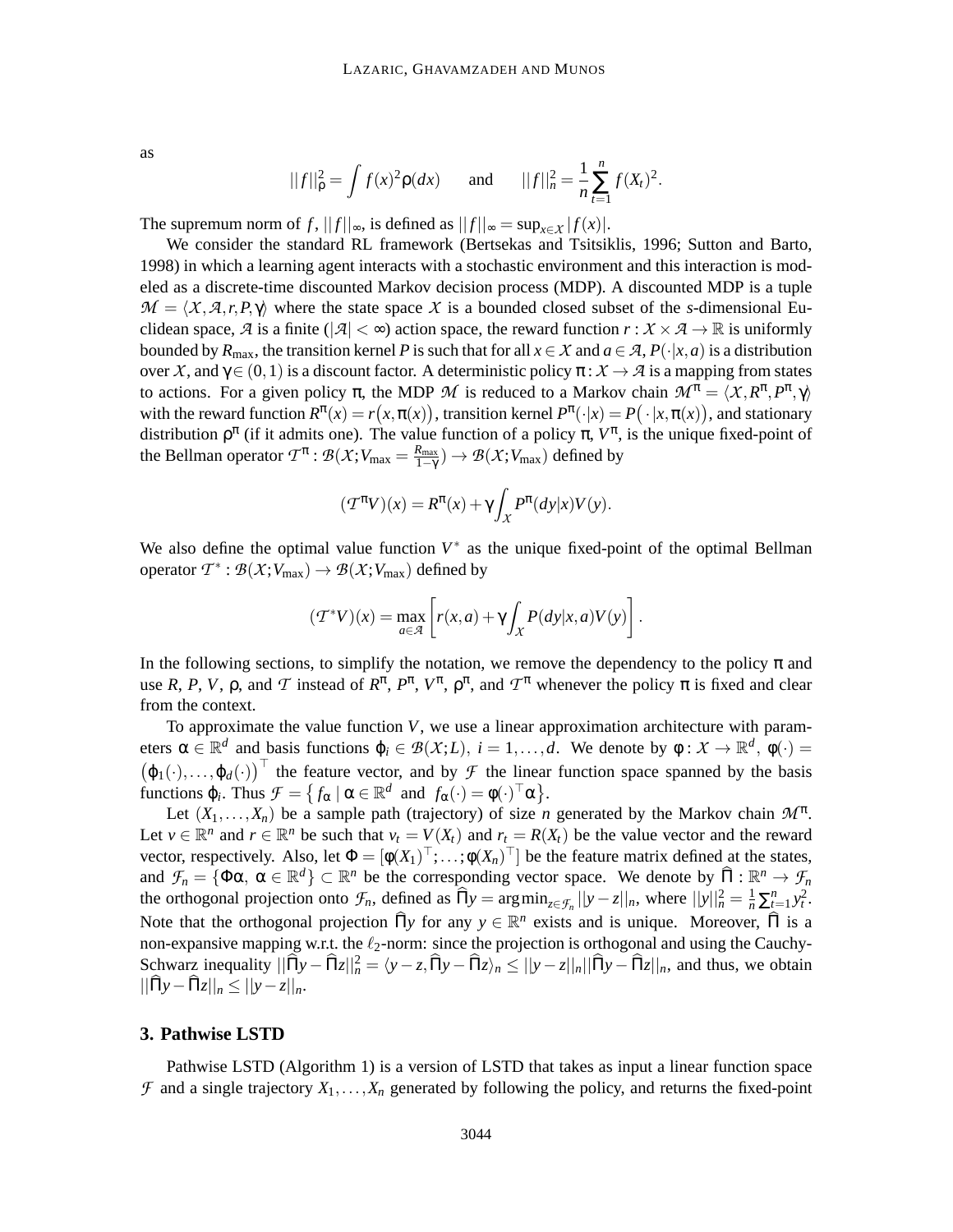**Algorithm 1** A pseudo-code for the batch pathwise LSTD algorithm.

**Input:** Linear space  $\mathcal{F} = \text{span}\{\varphi_i, 1 \leq i \leq d\}$ , sample trajectory  $\{(x_t, r_t)\}_{t=1}^n$  of the Markov chain

Build the feature matrix  $\Phi = [\phi(x_1)^{\top}; \dots; \phi(x_n)^{\top}]$ Build the empirical transition matrix  $\hat{P}$ :  $\hat{P}_{ij} = \mathbb{I} \{ j = i + 1, j \neq n \}$ Build matrix  $A = \Phi^{\top}(I - \gamma \widehat{P})\Phi$ Build vector  $b = \Phi^{\top} r$ Return the  $\mathbf{pathwise\ LSTM}$  solution  $\hat{\alpha} = A^+b$ 

of the empirical operator  $\widehat{\Pi}\widehat{T}$ , where  $\widehat{T} : \mathbb{R}^n \to \mathbb{R}^n$  is the *pathwise Bellman operator* defined as

$$
(\widehat{T}y)_t = \begin{cases} r_t + \gamma y_{t+1} & 1 \leq t < n, \\ r_t & t = n. \end{cases}
$$

Note that by defining the operator  $\hat{P}$ :  $\mathbb{R}^n \to \mathbb{R}^n$  as  $(\hat{P}y)_t = y_{t+1}$  for  $1 \le t < n$  and  $(\hat{P}y)_n = 0$ , we have  $\hat{T}y = r + \gamma \hat{P}y$ . The motivation for using the pathwise Bellman operator is that it is γ-contraction in  $\ell_2$ -norm, that is, for any  $y, z \in \mathbb{R}^n$ , we have

$$
||\widehat{T}y - \widehat{T}z||_n^2 = ||\gamma \widehat{P}(y - z)||_n^2 \leq \gamma^2 ||y - z||_n^2.
$$

Since the orthogonal projection  $\widehat{\Pi}$  is non-expansive w.r.t.  $\ell_2$ -norm, from Banach fixed point theorem, there exists a unique fixed-point  $\hat{v}$  of the mapping  $\hat{\Pi}\hat{T}$ , that is,  $\hat{v} = \hat{\Pi}\hat{T}\hat{v}$ . Since  $\hat{v}$  is the unique fixed point of  $\widehat{\Pi}\widehat{T}$ , the vector  $\widehat{v} - \widehat{T}\widehat{v}$  is perpendicular to the space  $\mathcal{F}_n$ , and thus,  $\Phi^{\top}(\widehat{v} - \widehat{T}\widehat{v}) = 0$ . By replacing  $\hat{v}$  with Φα, we obtain  $\Phi^{\top}\Phi\alpha = \Phi^{\top}(r + \gamma\widehat{P}\Phi\alpha)$  and then  $\Phi^{\top}(I - \gamma\widehat{P})\Phi\alpha = \Phi^{\top}r$ . Therefore, by setting  $A = \Phi^{\top}(I - \gamma \widehat{P})\Phi$  and  $b = \Phi^{\top}r$ , we recover a  $d \times d$  system of equations  $A\alpha = b$  similar to the one in the original LSTD algorithm. Note that since the fixed point  $\hat{v}$  exists, this system always has at least one solution. We call the solution with minimal norm,  $\hat{\alpha} = A^+b$ , where  $A^+$  is the Moore-Penrose pseudo-inverse of A, the pathwise LSTD solution.<sup>1</sup>

Finally, notice that the algorithm reported in Figure 1 may be easily extended to the incremental version of LSTD by incrementally building the inverse of the matrix *A* as the samples are collected.

#### **4. Markov Design Bound**

In Section 3, we defined the pathwise Bellman operator with a slight modification in the definition of the empirical Bellman operator  $\hat{T}$ , and showed that the operator  $\hat{\Pi}\hat{T}$  always has a unique fixed point  $\hat{v}$ . In this section, we derive a bound for the performance of  $\hat{v}$  evaluated at the states of the trajectory used by the pathwise LSTD algorithm. We first state the main theorem and we discuss it in a number of remarks. The proofs are postponed at the end of the section.

**Theorem 1** *Let*  $X_1, \ldots, X_n$  *be a trajectory generated by the Markov chain, and*  $v, \hat{v} \in \mathbb{R}^n$  *be the vectors whose components are the value function and the pathwise LSTD solution at*  $\{X_t\}_{t=1}^n$ , re*spectively. Then with probability at least* 1−δ *(the probability is w.r.t. the random trajectory), we have*

$$
||v-\hat{v}||_n \leq \frac{1}{\sqrt{1-\gamma^2}}||v-\hat{\Pi}v||_n + \frac{1}{1-\gamma}\left[\gamma V_{\text{max}}L\sqrt{\frac{d}{v_n}}\left(\sqrt{\frac{8\log(2d/\delta)}{n}} + \frac{1}{n}\right)\right],\tag{1}
$$

<sup>1.</sup> Note that whenever the matrix *A* is invertible  $A^+ = A^{-1}$ .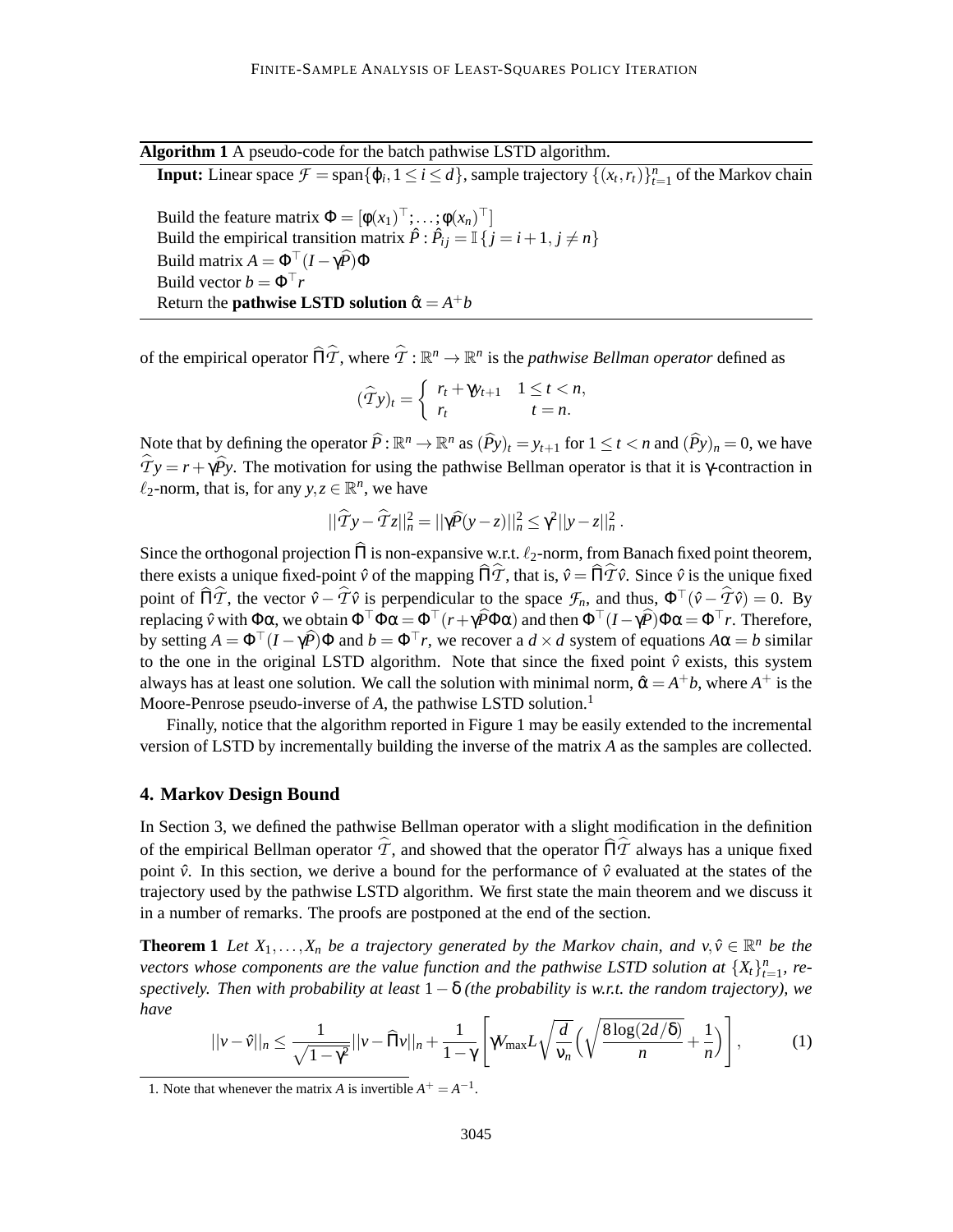*where the random variable* ν*<sup>n</sup> is the smallest strictly-positive eigenvalue of the sample-based Gram*  $matrix \frac{1}{n} \Phi^{\top} \Phi$ .

**Remark 1** Theorem 1 provides a bound on the prediction error of the LSTD solution  $\hat{v}$  w.r.t. the true value function *v* on the trajectory  $X_1, \ldots, X_n$  used as a training set for pathwise-LSTD. The bound contains two main terms. The first term  $||v - \widehat{H}v||_n$  is the *approximation* error and it represents the smallest possible error in approximating  $\nu$  with functions in  $\mathcal{F}$ . This error cannot be avoided. The second term, of order  $O(\sqrt{d/n})$ , is the *estimation* error and it accounts for the error due to the use of a finite number of noisy samples and it shows what is the influence of the different elements of the problem (e.g., γ, *d*, *n*) on the prediction error and it provides insights about how to tune some parameters. We first notice that the bound suggests that the number of samples *n* should be significantly bigger than the number of features *d* in order to achieve a small estimation error. Furthermore, the bound can be used to estimate the number of samples needed to guarantee a desired prediction error ε. In fact, apart from the approximation error, which is unavoidable, we have that  $n = O(d/((1 - \gamma)^2 \varepsilon^2))$  samples are enough to achieve an  $\varepsilon$ -accurate approximation of the true value function  $v$ . We also remark that one might be tempted to reduce the dimensionality  $d$ , so as to reduce the sample cost of the algorithm. Nonetheless, this is likely to reduce the approximation capability of  $\mathcal F$  and thus increase the approximation error.

**Remark 2** When the eigenvalues of the sample-based Gram matrix  $\frac{1}{n} \Phi^{\top} \Phi$  are all non-zero,  $\Phi^{\top} \Phi$ is invertible, and thus,  $\hat{\Pi} = \Phi(\Phi^{\top}\Phi)^{-1}\Phi^{\top}$ . In this case, the uniqueness of  $\hat{v}$  implies the uniqueness of  $\hat{\alpha}$  since

$$
\hat{v} = \Phi \alpha \implies \Phi^{\top} \hat{v} = \Phi^{\top} \Phi \alpha \implies \hat{\alpha} = (\Phi^{\top} \Phi)^{-1} \Phi^{\top} \hat{v}.
$$

On the other hand, when the sample-based Gram matrix  $\frac{1}{n} \Phi^{\top} \Phi$  is not invertible, the system  $Ax = b$ may have many solutions. Among all the possible solutions, one may choose the one with minimal norm:  $\hat{\alpha} = A^+b$ .

**Remark 3** Note that in case there exists a constant  $v > 0$ , such that with probability  $1 - \delta'$  all the eigenvalues of the sample-based Gram matrix are lower-bounded by ν, Equation 1 (with ν*<sup>n</sup>* replaced by v) holds with probability at least  $1-(\delta+\delta')$  (see Section 5.1 for a case in which such constant ν can be computed and it is related to the smallest eigenvalue of the model based Gram matrix).

**Remark 4** Theorem 1 provides a bound without any reference to the stationary distribution of the Markov chain. In fact, the bound of Equation 1 holds even when the chain does not admit a stationary distribution. For example, consider a Markov chain on the real line where the transitions always move the states to the right, that is,  $p(X_{t+1} \in dy | X_t = x) = 0$  for  $y \leq x$ . For simplicity assume that the value function *V* is bounded and belongs to  $\mathcal F$ . This Markov chain is not recurrent, and thus, does not have a stationary distribution. We also assume that the feature vectors  $\phi(X_1), \ldots, \phi(X_n)$ are sufficiently independent, so that all the eigenvalues of  $\frac{1}{n} \Phi^{\top} \Phi$  are greater than  $v > 0$ . Then according to Theorem 1, pathwise LSTD is able to estimate the value function at the samples at a rate  $O(1/\sqrt{n})$ . This may seem surprising because at each state  $X_t$  the algorithm is only provided with a noisy estimation of the expected value of the next state. However, the estimates are unbiased conditioned on the current state, and we will see in the proof that using a concentration inequality for martingale, pathwise LSTD is able to learn a good estimate of the value function at a state *X<sup>t</sup>* using noisy pieces of information at other states that may be far away from *X<sup>t</sup>* . In other words, learning the value function at a given state does not require making an average over many samples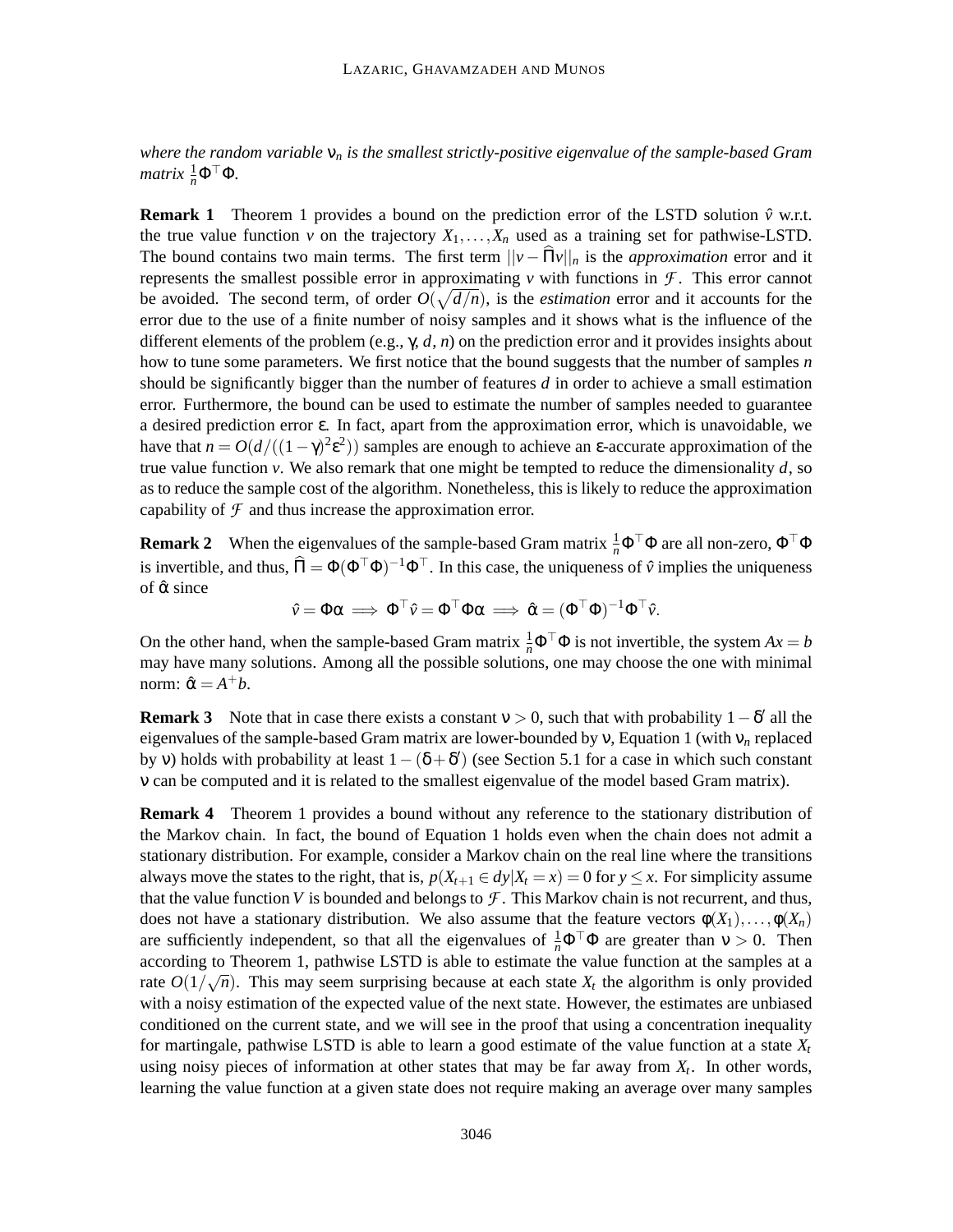close to that state. This implies that LSTD does not require the Markov chain to possess a stationary distribution.

**Remark 5** The most critical part of the bound in Equation 1 is the inverse dependency on the smallest positive eigenvalue  $v_n$ . A similar dependency is shown in the LSTD analysis of Bertsekas (2007). The main difference is that here we have a more complete finite-sample analysis with an explicit dependency on the number of samples and the other characteristic parameters of the problem. Furthermore, if the Markov chain admits a stationary distribution ρ, we are able to relate the existence of the LSTD solution to the smallest eigenvalue of the Gram matrix defined according to ρ (see Section 5.1).

In order to prove Theorem 1, we first introduce the regression setting with *Markov design* and then state and prove a lemma about this model. Delattre and Gaïffas (2011) recently analyzed a similar setting in the general case of martingale incremental errors.

**Definition 2** *The model of regression with Markov design is a regression problem where the data*  $(X_t, Y_t)_{1 \leq t \leq n}$  are generated according to the following model:  $X_1, \ldots, X_n$  is a sample path generated  $by$  a Markov chain,  $Y_t = f(X_t) + \xi_t$ , where  $f$  is the target function, and the noise term  $\xi_t$  is a random *variable which is adapted to the filtration generated by* $X_1, \ldots, X_{t+1}$  *and is such that* 

$$
|\xi_t| \le C \quad \text{and} \quad \mathbb{E}[\xi_t|X_1,\ldots,X_t] = 0. \tag{2}
$$

The next lemma reports a risk bound for the Markov design setting which is of independent interest.

**Lemma 3 (Regression bound for the Markov design setting)** *We consider the model of regression with Markov design in Definition 2. Let*  $\hat{w} \in \mathcal{F}_n$  *be the least-squares estimate of the (noisy) values*  $Y = \{Y_t\}_{t=1}^n$ , that is,  $\hat{w} = \widehat{\Pi}Y$ , and  $w \in \mathcal{F}_n$  be the least-squares estimate of the (noiseless)  $values Z = \{Z_t = f(X_t)\}_{t=1}^n$ , that is,  $w = \widehat{\Pi}Z$ . Then for any  $\delta > 0$ , with probability at least  $1 - \delta$  (the *probability is w.r.t. the random sample path*  $X_1, \ldots, X_n$ *), we have* 

$$
||\hat{w} - w||_n \leq CL \sqrt{\frac{2d \log(2d/\delta)}{n v_n}},
$$
\n(3)

where  $v_n$  is the smallest strictly-positive eigenvalue of the sample-based Gram matrix  $\frac{1}{n}$  $\Phi^{\top}\Phi$ .

**Proof** [Lemma 3] We define  $\xi \in \mathbb{R}^n$  to be the vector with components  $\xi_t = Y_t - Z_t$ , and  $\xi = \hat{w} - w = \hat{z}$  $\widehat{\Pi}(Y - Z) = \widehat{\Pi}\xi$ . Since the projection is orthogonal we have  $\langle \xi, \xi \rangle_n = ||\hat{\xi}||_n^2$  (see Figure 1). Since  $\hat{\xi} \in \mathcal{F}_n$ , there exists at least one  $\alpha \in \mathbb{R}^d$  such that  $\hat{\xi} = \Phi \alpha$ , so by Cauchy-Schwarz inequality we have

$$
||\hat{\xi}||_n^2 = \langle \hat{\xi}, \xi \rangle_n = \frac{1}{n} \sum_{i=1}^d \alpha_i \sum_{t=1}^n \xi_t \varphi_t(X_t) \leq \frac{1}{n} ||\alpha||_2 \left[ \sum_{i=1}^d \left( \sum_{t=1}^n \xi_t \varphi_t(X_t) \right)^2 \right]^{1/2}.
$$
 (4)

Now among the vectors  $\alpha$  such that  $\hat{\xi} = \Phi \alpha$ , we define  $\hat{\alpha}$  to be the one with minimal  $\ell_2$ -norm, that is,  $\hat{\alpha} = \Phi^+ \hat{\xi}$ . Let *K* denote the null-space of  $\Phi$ , which is also the null-space of  $\frac{1}{n} \Phi^{\top} \Phi$ . Then  $\hat{\alpha}$ may be decomposed as  $\hat{\alpha} = \hat{\alpha}_K + \hat{\alpha}_{K^{\perp}}$ , where  $\hat{\alpha}_K \in K$  and  $\hat{\alpha}_{K^{\perp}} \in K^{\perp}$ , and because the decomposition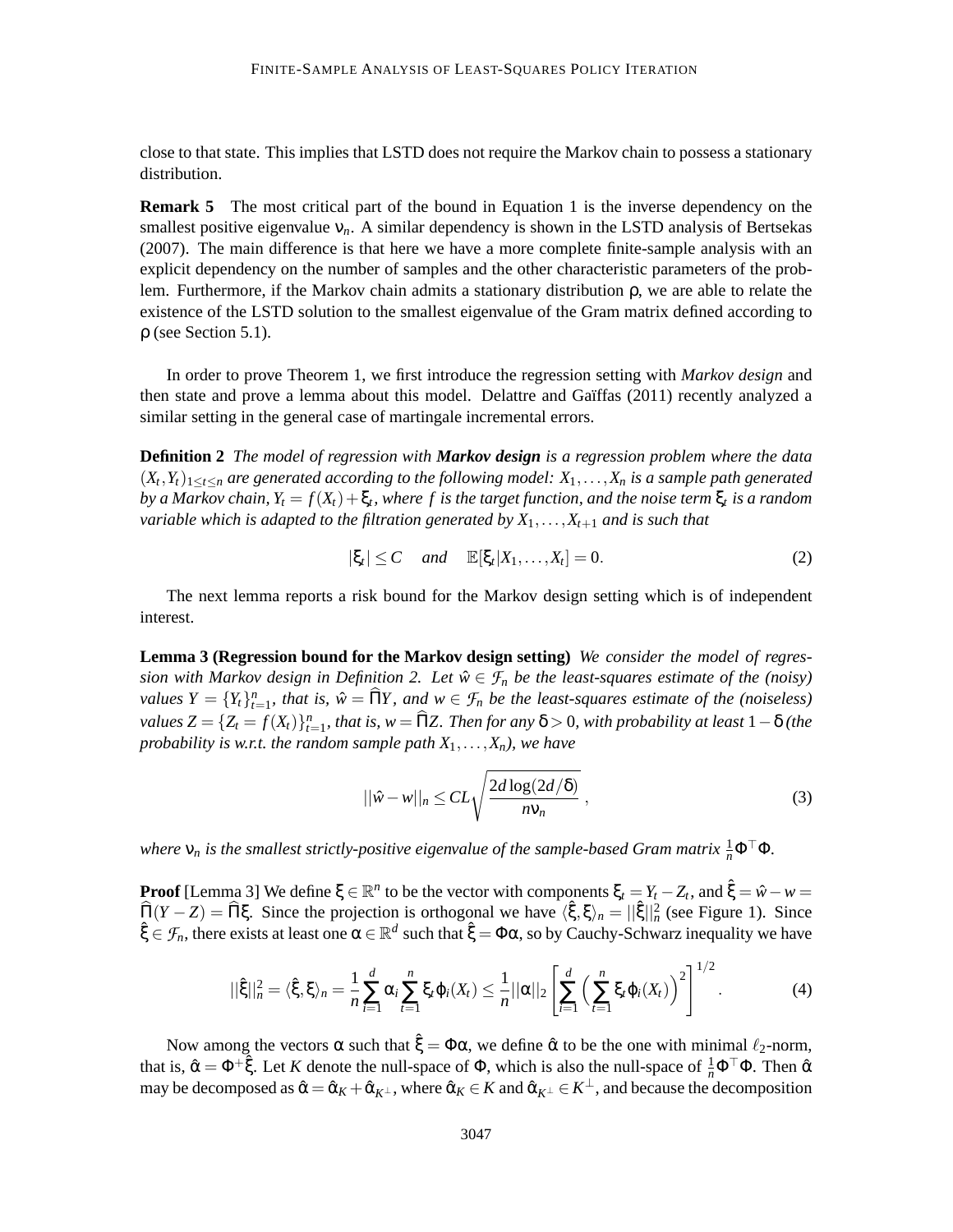

Figure 1: This figure shows the components used in Lemma 3 and its proof such as *w*,  $\hat{w}$ ,  $\xi$ , and  $\hat{\xi}$ , and the fact that  $\langle \hat{\xi}, \xi \rangle_n = \hat{||\hat{\xi}||_n^2}$ .

is orthogonal, we have  $||\hat{\alpha}||_2^2 = ||\hat{\alpha}_K||_2^2 + ||\hat{\alpha}_{K^{\perp}}||_2^2$ . Since  $\hat{\alpha}$  is of minimal norm among all the vectors  $\alpha$  such that  $\hat{\xi} = \Phi \alpha$ , its component in *K* must be zero, thus  $\hat{\alpha} \in K^{\perp}$ .

The Gram matrix  $\frac{1}{n}\Phi^{\top}\Phi$  is positive-semidefinite, thus its eigenvectors corresponding to zero eigenvalues generate *K* and the other eigenvectors generate its orthogonal complement  $K^{\perp}$ . Therefore, from the assumption that the smallest strictly-positive eigenvalue of  $\frac{1}{n}\Phi^{\top}\Phi$  is  $v_n$ , we deduce that since  $\hat{\alpha} \in K^{\perp}$ ,

$$
||\hat{\xi}||_n^2 = \frac{1}{n}\hat{\alpha}^\top \Phi^\top \Phi \hat{\alpha} \ge \nu_n \hat{\alpha}^\top \hat{\alpha} = \nu_n ||\hat{\alpha}||_2^2.
$$
 (5)

By using the result of Equation 5 in Equation 4, we obtain

$$
||\hat{\xi}||_n \leq \frac{1}{n\sqrt{\nu_n}} \left[ \sum_{i=1}^d \left( \sum_{t=1}^n \xi_t \varphi_i(X_t) \right)^2 \right]^{1/2}.
$$
 (6)

Now, from the conditions on the noise in Equation 2, we have that for any  $i = 1, \ldots, d$ 

$$
\mathbb{E}[\xi_t \varphi_i(X_t) | X_1,\ldots,X_t] = \varphi_i(X_t) \mathbb{E}[\xi_t | X_1,\ldots,X_t] = 0,
$$

and since  $\xi_t \phi_i(X_t)$  is adapted to the filtration generated by  $X_1, \ldots, X_{t+1}$ , it is a martingale difference sequence w.r.t. that filtration. Thus one may apply Azuma's inequality to deduce that with probability  $1-\delta$ ,

$$
\Big|\sum_{t=1}^n \xi_t \varphi_i(X_t)\Big| \leq CL\sqrt{2n\log(2/\delta)}\,
$$

where we used that  $|\xi_t \varphi_i(X_t)| \leq CL$  for any *i* and *t*. By a union bound over all features, we have that with probability  $1-\delta$ , for all  $1 \le i \le d$ 

$$
\left|\sum_{t=1}^n \xi_t \varphi_i(X_t)\right| \leq CL\sqrt{2n\log(2d/\delta)}\,.
$$
 (7)

The result follows by combining Equations 7 and 6.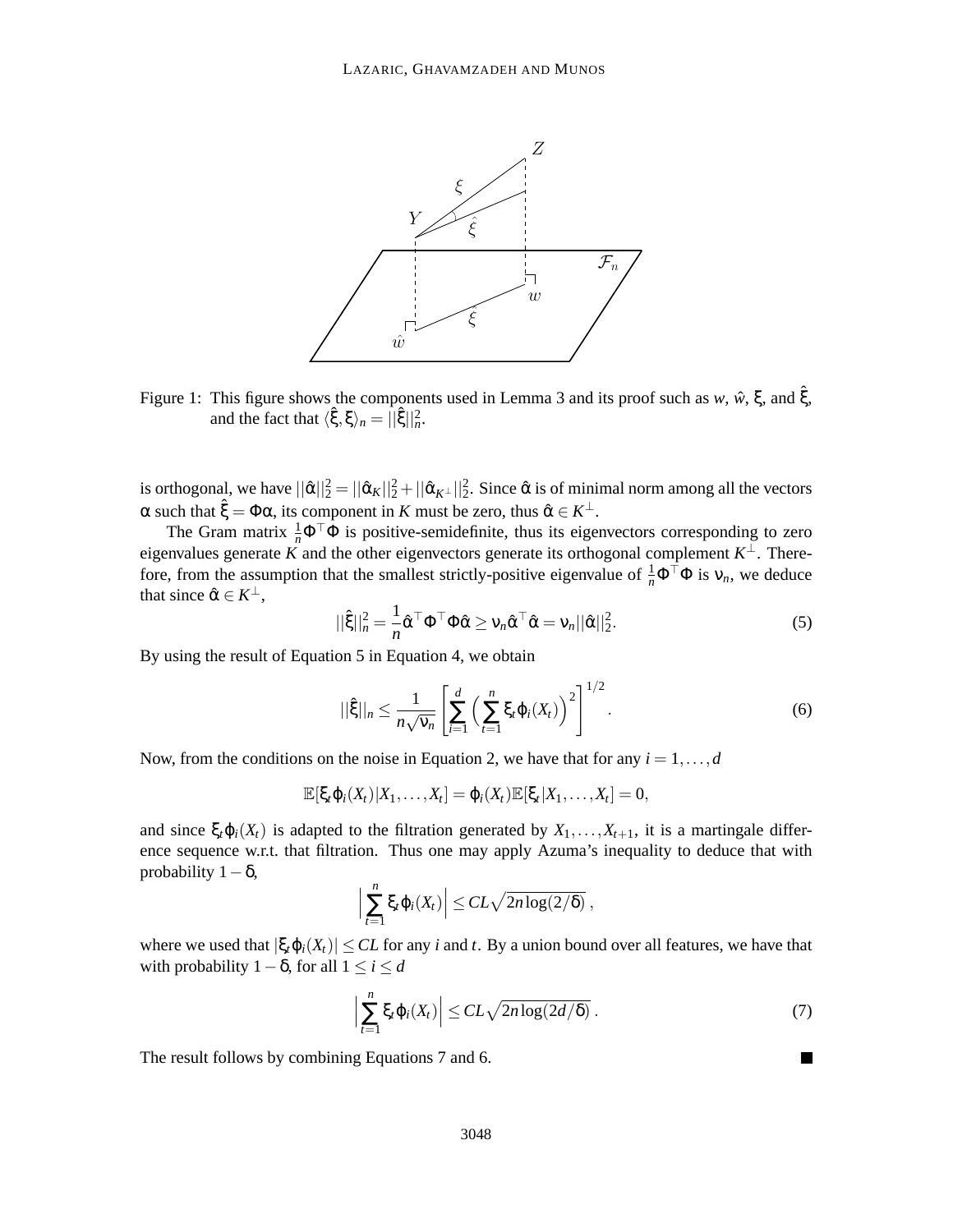

Figure 2: This figure represents the space  $\mathbb{R}^n$ , the linear vector subspace  $\mathcal{F}_n$  and some vectors used in the proof of Theorem 1.

**Remark about Lemma 3** Note that this lemma is an extension of the bound for regression with deterministic design in which the states,  $\{X_t\}_{t=1}^n$ , are fixed and the noise terms,  $\xi_t$ 's, are independent. In deterministic design, usual concentration results provide high probability bounds similar to Equation 3 (see, e.g., Hsu et al., 2012), but without the dependence on  $v_n$ . An open question is whether it is possible to remove  $v_n$  in the bound for the Markov design regression setting.

In the Markov design model considered in this lemma, states  $\{X_t\}_{t=1}^n$  are random variables generated according to the Markov chain and the noise terms  $\xi_t$  may depend on the next state  $X_{t+1}$  (but should be centered conditioned on the past states  $X_1, \ldots, X_t$ ). This lemma will be used in order to prove Theorem 1, where we replace the target function *f* with the value function *V*, and the noise term  $\xi_t$  with the temporal difference  $r(X_t) + \gamma V(X_{t+1}) - V(X_t)$ .

**Proof** [Theorem 1]

*Step 1:* Using the Pythagorean theorem and the triangle inequality, we have (see Figure 2)

$$
||v - \hat{v}||_n^2 = ||v - \hat{\Pi}v||_n^2 + ||\hat{v} - \hat{\Pi}v||_n^2 \le ||v - \hat{\Pi}v||_n^2 + (||\hat{v} - \hat{\Pi}\hat{\mathcal{T}}v||_n + ||\hat{\Pi}\hat{\mathcal{T}}v - \hat{\Pi}v||_n)^2.
$$
 (8)

From the *γ*-contraction of the operator  $\hat{\Pi}\hat{T}$  and the fact that  $\hat{v}$  is its unique fixed point, we obtain

$$
||\hat{v} - \hat{\Pi}\hat{T}v||_n = ||\hat{\Pi}\hat{T}\hat{v} - \hat{\Pi}\hat{T}v||_n \le \gamma ||\hat{v} - v||_n,
$$
\n(9)

Thus from Equation 8 and 9, we have

$$
||v - \hat{v}||_n^2 \le ||v - \hat{\Pi}v||_n^2 + (\gamma||v - \hat{v}||_n + ||\hat{\Pi}\hat{\mathcal{T}}v - \hat{\Pi}v||_n)^2.
$$
 (10)

*Step 2:* We now provide a high probability bound on  $||\hat{\Pi} \hat{T} v - \hat{\Pi} v||_n$ . This is a consequence of Lemma 3 applied to the vectors  $Y = \hat{T} v$  and  $Z = v$ . Since *v* is the value function at the points  ${X_t}_{t=1}^n$ , from the definition of the pathwise Bellman operator, we have that for  $1 \le t \le n-1$ ,

$$
\xi_t = y_t - v_t = r(X_t) + \gamma V(X_{t+1}) - V(X_t) = \gamma [V(X_{t+1}) - \int P(dy|X_t)V(y)],
$$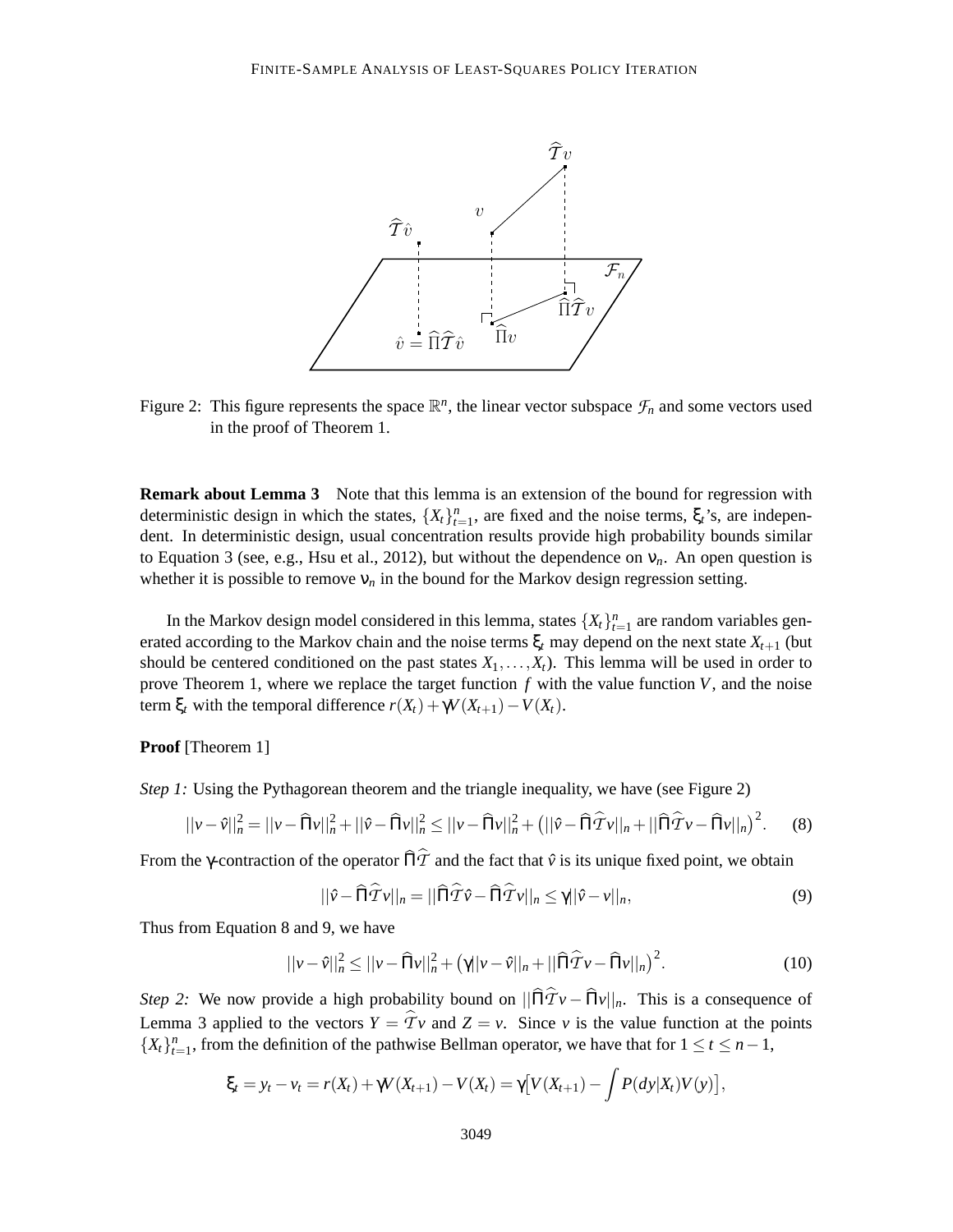and  $\xi_n = y_n - v_n = -\gamma \int P(dy|X_n)V(y)$ . Thus, Equation 2 holds for  $1 \le t \le n-1$ . Here we may choose  $C = 2\gamma V_{\text{max}}$  for a bound on  $\xi_t$ ,  $1 \le t \le n - 1$ , and  $C = \gamma V_{\text{max}}$  for a bound on  $\xi_n$ . Azuma's inequality may be applied only to the sequence of *n*−1 terms (the *n*-th term adds a contribution to the bound), thus instead of Equation 7, we obtain

$$
\Big|\sum_{t=1}^n \xi_t \varphi_i(X_t)\Big| \leq \gamma V_{\max} L\big(2\sqrt{2n \log(2d/\delta)}+1\big),\,
$$

with probability  $1-\delta$ , for all  $1 \le i \le d$ . Combining with Equation 6, we deduce that with probability  $1-\delta$ , we have

$$
||\widehat{\Pi}\widehat{T}\nu - \widehat{\Pi}\nu||_n \le \gamma V_{\text{max}} L \sqrt{\frac{d}{\nu_n}} \Big(\sqrt{\frac{8\log(2d/\delta)}{n}} + \frac{1}{n}\Big),\tag{11}
$$

where  $v_n$  is the smallest strictly-positive eigenvalue of  $\frac{1}{n} \Phi^{\top} \Phi$ . The claim follows by solving Equation 10 for  $||v-\hat{v}||_n$  and replacing  $||\hat{H}\hat{T}v-\hat{H}v||_n$  from Equation 11.

#### **5. Generalization Bounds**

As we pointed out earlier, Theorem 1 makes no assumption on the existence of the stationary distribution of the Markov chain. This generality comes at the cost that the performance is evaluated only at the states visited by the Markov chain and no generalization on other states is possible. However in many problems of interest, the Markov chain has a stationary distribution ρ, and thus, the performance may be generalized to the whole state space under the measure ρ. Moreover, if  $\rho$  exists, it is possible to derive a condition for the existence of the pathwise LSTD solution depending on the number of samples and the smallest eigenvalue of the Gram matrix defined according to  $\rho$ ;  $G \in \mathbb{R}^{d \times d}$ ,  $G_{ij} = \int \varphi_i(x) \varphi_j(x) \rho(dx)$ . In this section, we assume that the Markov chain  $\mathcal{M}^{\pi}$  is exponentially fast β-mixing with parameters  $\bar{\beta}$ , b, κ, that is, its β-mixing coefficients satisfy  $\beta_i \leq \bar{\beta} \exp(-bi^k)$  (see Section A.2 in the appendix for a more detailed definition of  $\beta$ -mixing processes).

Before stating the main results of this section, we introduce some notation. If  $\rho$  is the stationary distribution of the Markov chain, we define the orthogonal projection operator  $\Pi : \mathcal{B}(\mathcal{X}; V_{\text{max}}) \to \mathcal{F}$ as

$$
\Pi V = \arg\min_{f \in \mathcal{F}} ||V - f||_{\rho} .
$$

Furthermore, in the rest of the paper with a little abuse of notation, we replace the empirical norm  $||v||_n$  defined on states  $X_1, \ldots, X_n$  by  $||V||_n$ , where  $V \in \mathcal{B}(\mathcal{X}; V_{\text{max}})$  is such that  $V(X_t) = v_t$ . Finally, we should guarantee that the pathwise LSTD solution  $\hat{V}$  is uniformly bounded on *X*. For this reason, we move from *F* to the truncated space *F* in which for any function  $f \in \mathcal{F}$ , a truncated function  $\tilde{f}$ is defined as

$$
\tilde{f}(x) = \begin{cases}\nf(x) & \text{if } |f(x)| \le V_{\text{max}} , \\
\text{sgn}(f(x)) V_{\text{max}} & \text{otherwise.}\n\end{cases}
$$
\n(12)

In the next sections, we present conditions on the existence of the pathwise LSTD solution and derive generalization bounds under different assumptions on the way the samples  $X_1, \ldots, X_n$  are generated.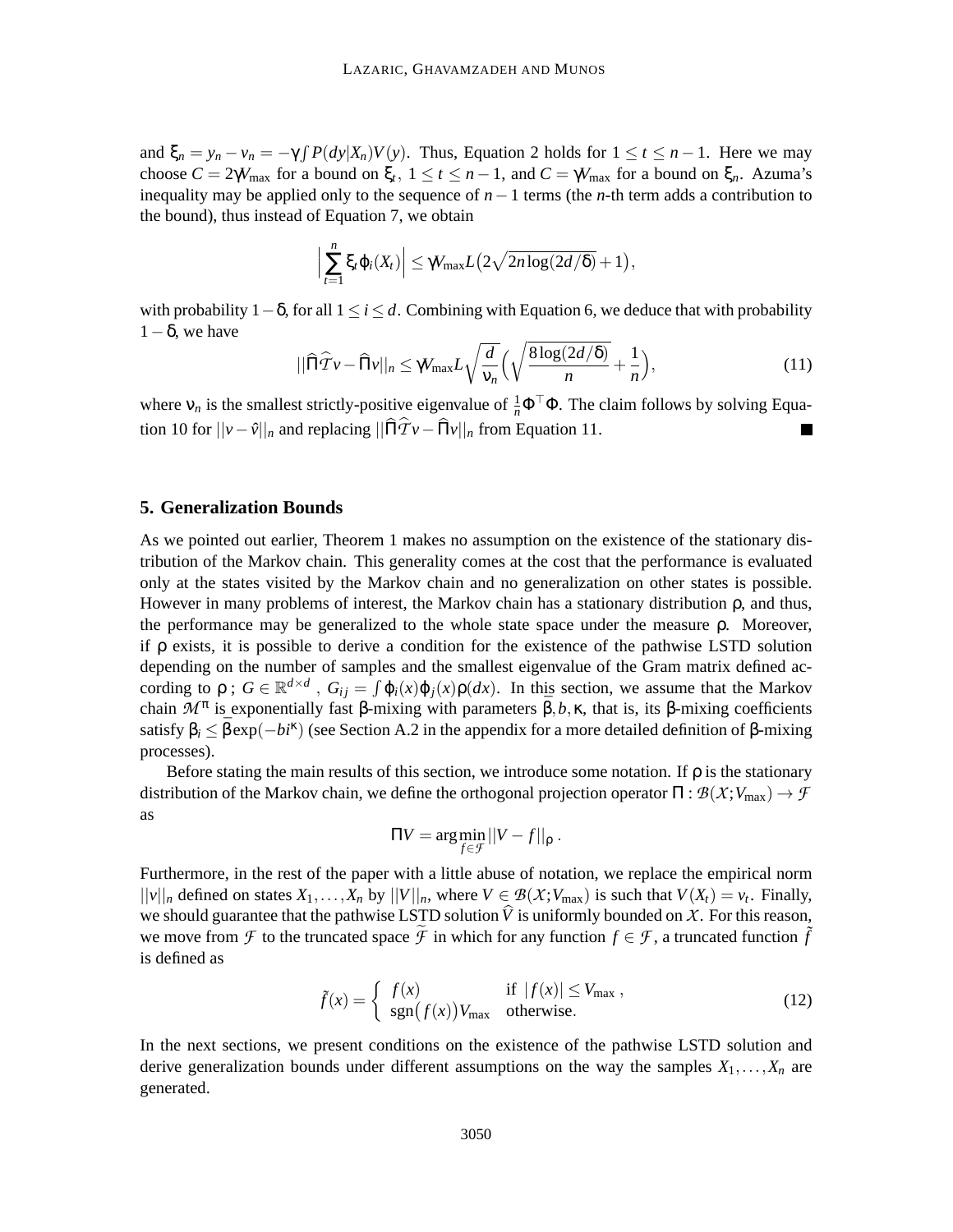#### **5.1 Uniqueness of Pathwise LSTD Solution**

In this section, we assume that all the eigenvalues of *G* are strictly positive; that is, we assume the existence of the model-based solution of LSTD, and derive a condition to guarantee that the samplebased Gram matrix  $\frac{1}{n}\Phi^{\top}\Phi$  is invertible. More specifically, we show that if a large enough number of samples (depending on the smallest eigenvalue of *G*) is available, then the smallest eigenvalue of  $\frac{1}{n}$ **Φ** <sup>T</sup> **Φ** is strictly positive with high probability.

**Lemma 4** *Let G be the Gram matrix defined according to the distribution* ρ *and* ω > 0 *be its smallest eigenvalue. Let X*1,...,*X<sup>n</sup> be a trajectory of length n of a stationary* β*-mixing process with parameters* ¯β,*b*,κ *and stationary distribution* ρ*. If the number of samples n satisfies the following condition*

$$
n > \frac{288L^2\Lambda(n,d,\delta)}{\omega} \max\left\{\frac{\Lambda(n,d,\delta)}{b},1\right\}^{1/\kappa},\tag{13}
$$

 $where^2 \Lambda(n,d,\delta) = 2(d+1)\log n + \log \frac{e}{\delta} + \log^+ \left( \max\{18(6e)^{2(d+1)}, \bar{\beta}\} \right)$ , then with probability 1 –  $\delta$ *, the family of features*  $(φ_1, ..., φ_d)$  *is linearly independent on the states*  $X_1, ..., X_n$  *(i.e.,*  $||f_α||_n = 0$  $i$ *mplies*  $\alpha = 0$ ) and the smallest eigenvalue  $v_n$  of the sample-based Gram matrix  $\frac{1}{n} \Phi^\top \Phi$  satisfies

$$
\sqrt{\mathsf{v}_n} \ge \sqrt{\mathsf{v}} = \frac{\sqrt{\omega}}{2} - 6L\sqrt{\frac{2\Lambda(n,d,\delta)}{n}\max\left\{\frac{\Lambda(n,d,\delta)}{b},1\right\}^{1/\kappa}} > 0. \tag{14}
$$

**Proof** From the definition of the Gram matrix and the fact that  $\omega > 0$  is its smallest eigenvalue, for any function  $f_{\alpha} \in \mathcal{F}$ , we have

$$
||f_{\alpha}||_{\rho}^{2} = ||\phi^{\top}\alpha||_{\rho}^{2} = \alpha^{\top}G\alpha \ge \omega\alpha^{\top}\alpha = \omega||\alpha||^{2}.
$$
 (15)

Using the concentration inequality from Corollary 18 in the appendix and the fact that the basis functions ϕ*<sup>i</sup>* are bounded by *L*, thus *f*<sup>α</sup> is bounded by *L*||α||, we have || *f*α||<sup>ρ</sup> − 2|| *f*α||*<sup>n</sup>* ≤ ε with probability  $1-\delta$ , where

$$
\varepsilon = 12L \|\alpha\| \sqrt{\frac{2\Lambda(n,d,\delta)}{n} \max \left\{ \frac{\Lambda(n,d,\delta)}{b},1 \right\}^{1/\kappa}}.
$$

Thus we obtain

$$
2||f_{\alpha}||_{n} + \varepsilon \ge \sqrt{\omega}||\alpha||. \tag{16}
$$

П

Let  $\alpha$  be such that  $||f_{\alpha}||_n = 0$ , then if the number of samples *n* satisfies the condition of Equation 13, we may deduce from Equation 16 and the definition of  $\varepsilon$  that  $\alpha = 0$ . This indicates that given Equation 13, with probability  $1 - \delta$ , the family of features  $(\varphi_1, \ldots, \varphi_d)$  is linearly independent on the states  $X_1, \ldots, X_n$ , and thus,  $v_n > 0$ . The inequality in Equation 14 is obtained by choosing  $\alpha$  to be the eigenvector of  $\frac{1}{n}$  $Φ<sup>⊤</sup>Φ$  corresponding to the smallest eigenvalue  $ν<sub>n</sub>$ . For this value of α, we have  $||f_\alpha||_n = \sqrt{v_n} ||\alpha||$ . By using the definition of  $\varepsilon$  in Equation 16 and reordering we obtain

$$
2\sqrt{\mathsf{v}_n}||\alpha|| + 12L||\alpha||\sqrt{\frac{2\Lambda(n,d,\delta)}{n}\max\left\{\frac{\Lambda(n,d,\delta)}{b},1\right\}^{1/\kappa}} \geq \sqrt{\omega}||\alpha||,
$$

and the claim follows.

<sup>2.</sup> We define  $\log^+ x = \max\{\log x, 0\}$ .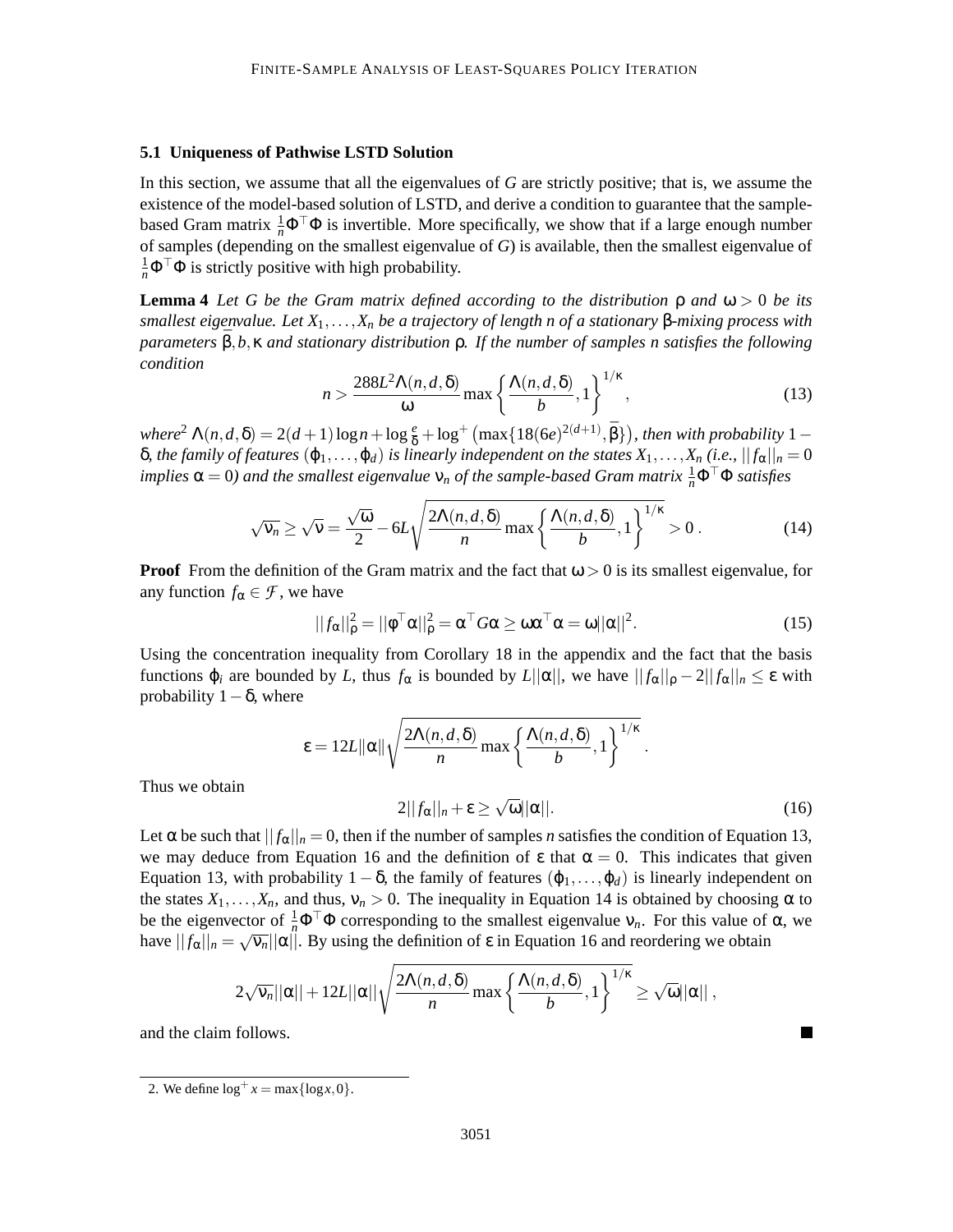**Remark 1** In order to make the condition on the number of samples and its dependency on the critical parameters of the problem at hand more explicit, let us consider the case of a stationary process with  $b = \beta = \kappa = 1$ . Then the condition in Equation 13 becomes (up to constant and logarithmic factors)

$$
n \ge \widetilde{O}\left(\frac{288L^2}{\omega}\left((d+1)\log\frac{n}{\delta}\right)^2\right).
$$

As can be seen, the number of samples needed to have strictly positive eigenvalues in the samplebased Gram matrix has an inverse dependency on the smallest eigenvalue of *G*. As a consequence, the more *G* is ill-conditioned the more samples are needed for the sample-based Gram matrix  $\frac{1}{n} \Phi^{\top} \Phi$ to be invertible.

#### **5.2 Generalization Bounds for Stationary** β**-mixing Processes**

In this section, we show how Theorem 1 may be generalized to the entire state space  $\chi$  when the Markov chain  $\mathcal{M}^{\pi}$  has a stationary distribution p. In particular, we consider the case in which the samples  $X_1, \ldots, X_n$  are obtained by following a single trajectory in the stationary regime of  $\mathcal{M}^{\pi}$ , that is, when we consider that  $X_1$  is drawn from  $\rho$ .

**Theorem 5** *Let X*1,...,*X<sup>n</sup> be a path generated by a stationary* β*-mixing process with parameters* ¯β,*b*,κ *and stationary distribution* ρ*. Let* ω > 0 *be the smallest eigenvalue of the Gram matrix defined according to*  $\rho$  *and n satisfy the condition in Equation 13. Let*  $\tilde{V}$  *be the truncation (using Equation 12) of the pathwise LSTD solution, then*

$$
||\widetilde{V} - V||_{\rho} \le \frac{2}{\sqrt{1 - \gamma^2}} \left( 2\sqrt{2}||V - \Pi V||_{\rho} + \varepsilon_2 \right) + \frac{2}{1 - \gamma} \left[ \gamma V_{\text{max}} L \sqrt{\frac{d}{v}} \left( \sqrt{\frac{8\log(8d/\delta)}{n}} + \frac{1}{n} \right) \right] + \varepsilon_1
$$
\n(17)

*with probability* 1 − δ*, where* ν *is a lower-bound on the eigenvalues of the sample-based Gram matrix defined by Equation 14,*

$$
\varepsilon_1 = 24V_{\max} \sqrt{\frac{2\Lambda_1(n,d,\delta/4)}{n} \max \left\{ \frac{\Lambda_1(n,d,\delta/4)}{b},1 \right\}^{1/\kappa}},
$$

 $with \ \Lambda_1(n, d, \delta/4) = 2(d+1)\log n + \log \frac{4e}{\delta} + \log^+ \left(\max\{18(6e)^{2(d+1)}, \bar{\beta}\}\right), \ and$ 

$$
\varepsilon_2 = 12\big(V_{\text{max}} + L||\alpha^*||\big)\sqrt{\frac{2\Lambda_2(n,\delta/4)}{n}\max\left\{\frac{\Lambda_2(n,\delta/4)}{b},1\right\}^{1/\kappa}},\tag{18}
$$

*with*  $\Lambda_2(n, \delta/4) = \log \frac{4e}{\delta} + \log \left( \max\{6, n\bar{\beta}\} \right)$  and  $\alpha^*$  is such that  $f_{\alpha^*} = \Pi V$ .

**Proof** This result is a consequence of applying generalization bounds to both sides of Equation 1 (Theorem 1). We first bound the left-hand side:

$$
2||\widehat{V} - V||_n \ge 2||\widetilde{V} - V||_n \ge ||\widetilde{V} - V||_p - \varepsilon_1
$$

with probability  $1 - \delta'$ . The first step follows from the definition of the truncation operator, while the second step is a straightforward application of Corollary 17 in the appendix.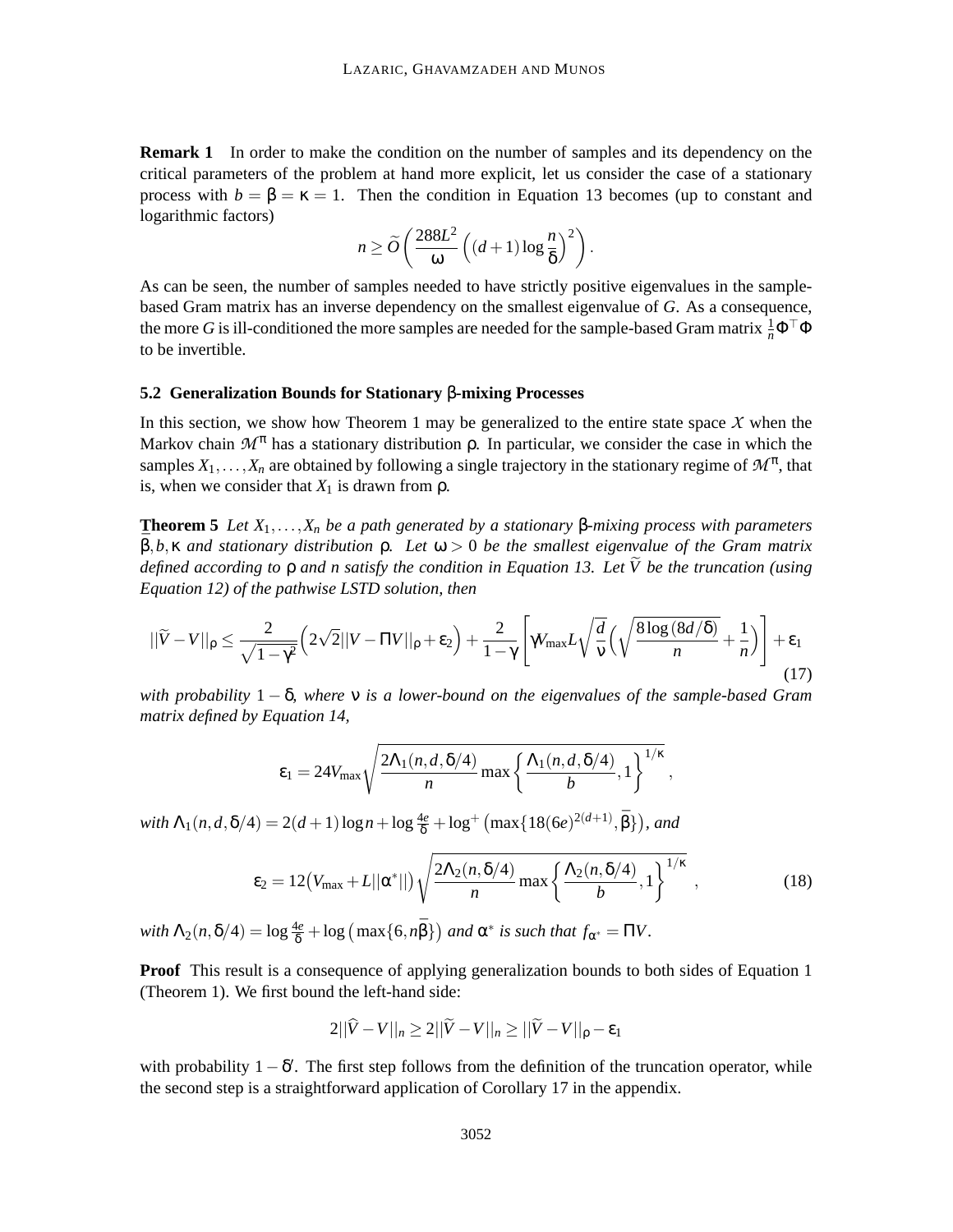We now bound the term  $||V - \widehat{H}V||_n$  in Equation 1:

$$
||V - \widehat{\Pi}V||_n \le ||V - \Pi V||_n \le 2\sqrt{2}||V - \Pi V||_p + \varepsilon_2
$$

with probability  $1 - \delta'$ . The first step follows from the definition of the operator  $\Pi$ . The second step is an application of the inequality of Corollary 19 in the appendix for the function  $V - \Pi V$ .

From Theorem 1, the two generalization bounds, and the lower-bound on ν, each one holding with probability  $1 - \delta'$ , the statement of the Theorem (Equation 17) holds with probability  $1 - \delta$  by setting  $\delta = 4\delta'$ .

**Remark 1** Rewriting the bound in terms of the approximation and estimation error terms (up to constants and logarithmic factors), we obtain

$$
||\widetilde{V} - V||_{\rho} \le \widetilde{O}\left(\frac{1}{\sqrt{1-\gamma^2}}||V - \Pi V||_{\rho} + \frac{1}{1-\gamma}\frac{1}{\sqrt{n}}\right).
$$

While the first term (*approximation error*) only depends on the target function *V* and the function space  $\mathcal F$ , the second term *(estimation error)* primarily depends on the number of samples. Thus, when *n* goes to infinity, the estimation error goes to zero and we obtain the same performance bound (up to a  $4\sqrt{2}$  constant) as for the model-based case reported by Tsitsiklis and Van Roy (1997). The additional multiplicative constant  $4\sqrt{2}$  in front of the approximation error is the standard cost to have the improved rate bounds for the squared loss and linear spaces (see, e.g., Györfi et al., 2002). In fact, it is possible to derive a bounds with constant 1 but a worse rate  $n^{-1/4}$  instead of  $n^{-1/2}$ . The bound in Theorem 5 is more accurate whenever the approximation error is small and few samples are available.

**Remark 2** Antos et al. (2008) reported a sample-based analysis for the modified Bellman residual (MBR) minimization algorithm. They consider a general setting in which the function space *F* is bounded and the performance of the algorithm is evaluated according to an arbitrary measure  $\mu$  (possibly different than the stationary distribution of the Markov chain  $\rho$ ). Since Antos et al. (2008) showed that the MBR minimization algorithm is equivalent to LSTD when  $\mathcal F$  is a linearly parameterized space, it would be interesting to compare the bound in Theorem 5 to the one in Lemma 11 of Antos et al. (2008). In Theorem 5, similar to Antos et al. (2008), samples are drawn from a stationary β-mixing process, however, *F* is a linear space and ρ is the stationary distribution of the Markov chain. It is interesting to note the impact of these two differences in the final bound. The use of linear spaces has a direct effect on the estimation error and leads to a better convergence rate due to the use of improved functional concentration inequalities (Lemma 16 in the appendix). In fact, while in Antos et al. (2008) the estimation error for the squared error is of order  $\frac{1}{Q(1/\sqrt{n})}$ , here we achieve a faster convergence rate of order *O*(1/*n*). Moreover, although Antos et al. (2008) showed that the solution of MBR minimization coincides with the LSTD solution, its sample-based analysis cannot be directly applied to LSTD. In fact, in Antos et al. (2008) the function space  $\mathcal F$ is assumed to be bounded, while general linear spaces cannot be bounded. Whether the analysis of Antos et al. (2008) may be extended to the truncated solution of LSTD is an open question that requires further investigation.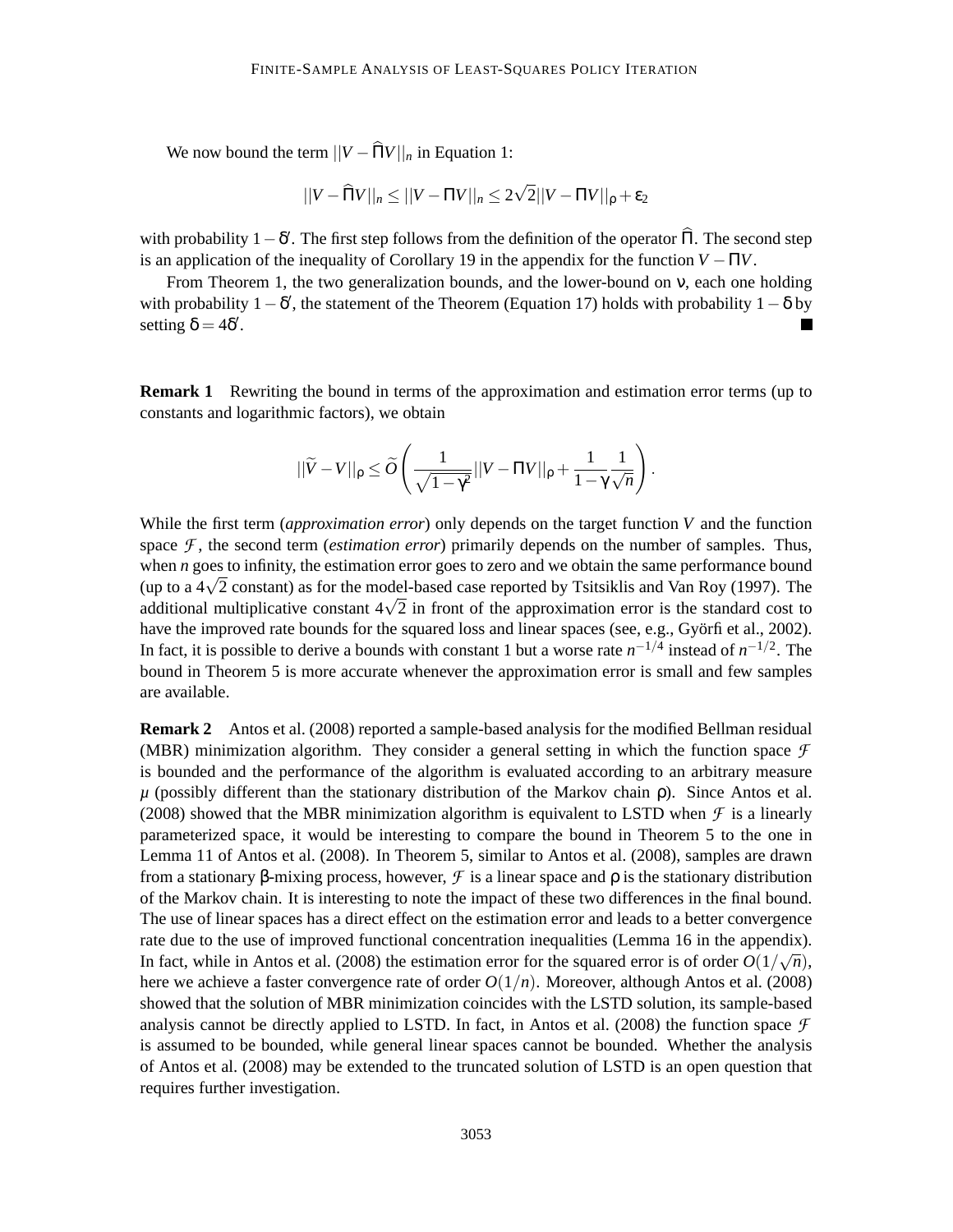#### **5.3 Generalization Bounds for Markov Chains**

The main assumption in the previous section is that the trajectory  $X_1, \ldots, X_n$  is generated by a stationary β-mixing process with stationary distribution ρ. This is possible if we consider samples of a Markov chain during its stationary regime, that is, *X*<sup>1</sup> ∼ ρ. However in practice, ρ is not known, and the first sample  $X_1$  is usually drawn from a given initial distribution and the rest of the sequence is obtained by following the Markov chain from  $X_1$  on. As a result, the sequence  $X_1, \ldots, X_n$  is no longer a realization of a stationary β-mixing process. Nonetheless, under suitable conditions, after  $n \leq n$  steps, the distribution of  $X_{n}$  approaches the stationary distribution *p*. In fact, according to the convergence theorem for fast-mixing Markov chains (see, e.g., Proposition 20 in the appendix), for any initial distribution  $\lambda \in S(\mathcal{X})$ , we have

$$
\left\| \int_X \lambda(dx) P^{n}(\cdot|x) - \rho(\cdot) \right\|_{TV} \leq \bar{\beta} \exp(-bn^{\kappa}).
$$

where  $|| \cdot ||_{TV}$  is the total variation.<sup>3</sup>

We now derive a bound for a modification of pathwise LSTD in which the first  $\tilde{n}$  samples (that are used to burn the chain) are discarded and the remaining  $n - \tilde{n}$  samples are used as training samples for the algorithm.

**Theorem 6** *Let X*1,...,*X<sup>n</sup> be a trajectory generated by a* β*-mixing Markov chain with parameters*  $β, b, κ$  *and stationary distribution*  $ρ$ *. Let*  $ñ(1 ≤ *n* ≤ *n*)$  *be such that*  $n − *n*$  *satisfies the condition of Equation 13, and*  $X_{n+1},...,X_n$  *be the samples actually used by the algorithm. Let*  $\omega > 0$  *be the smallest eigenvalue of the Gram matrix defined according to*  $\rho$  *and*  $\alpha^* \in \mathbb{R}^d$  *be such that*  $f_{\alpha^*} = \Pi V$ *. Let*  $\tilde{V}$  *be the truncation of the pathwise LSTD solution (using Equation 12), then by setting*  $\tilde{n} =$  $\sqrt{1}$  $\frac{1}{b}$  log  $\frac{2e\bar{\beta}n}{\delta}$ δ 1/<sup>κ</sup> *, with probability* 1−δ*, we have*

$$
||\widetilde{V} - V||_{\rho} \le \frac{2}{\sqrt{1 - \gamma^2}} \left( 2\sqrt{2}||V - \Pi V||_{\rho} + \varepsilon_2 \right) + \frac{2}{1 - \gamma} \left[ \gamma V_{\text{max}} L \sqrt{\frac{d}{v}} \left( \sqrt{\frac{8\log(8d/\delta)}{n - \tilde{n}}} + \frac{1}{\tilde{n}} \right) \right] + \varepsilon_1,
$$
\n(19)

*where*  $\varepsilon_1$  *and*  $\varepsilon_2$  *are defined as in Theorem 5 (with n*− $\tilde{n}$  *as the number of training samples).* 

The proof of this result is a simple consequence of Lemma 24 in the appendix applied to Theorem 5.

**Remark 1** The bound in Equation 19 indicates that in the case of β-mixing Markov chains, a similar performance to the one for stationary β-mixing processes is obtained by discarding the first  $\tilde{n} = O(\log n)$  samples.

#### **6. Finite-Sample Analysis of LSPI**

In the previous sections we studied the performance of pathwise-LSTD for policy evaluation. Now we move to the analysis of the least-squares policy iteration (LSPI) algorithm (Lagoudakis and Parr, 2003) in which at each iteration *k* samples are collected by following a single trajectory of the

<sup>3.</sup> We recall that for any two distributions  $\mu_1, \mu_2 \in S(X)$ , the total variation norm is defined as  $||\mu_1 - \mu_2||_{TV} =$ sup*X*⊆*<sup>X</sup>* |*µ*1(*X*)−*µ*2(*X*)|.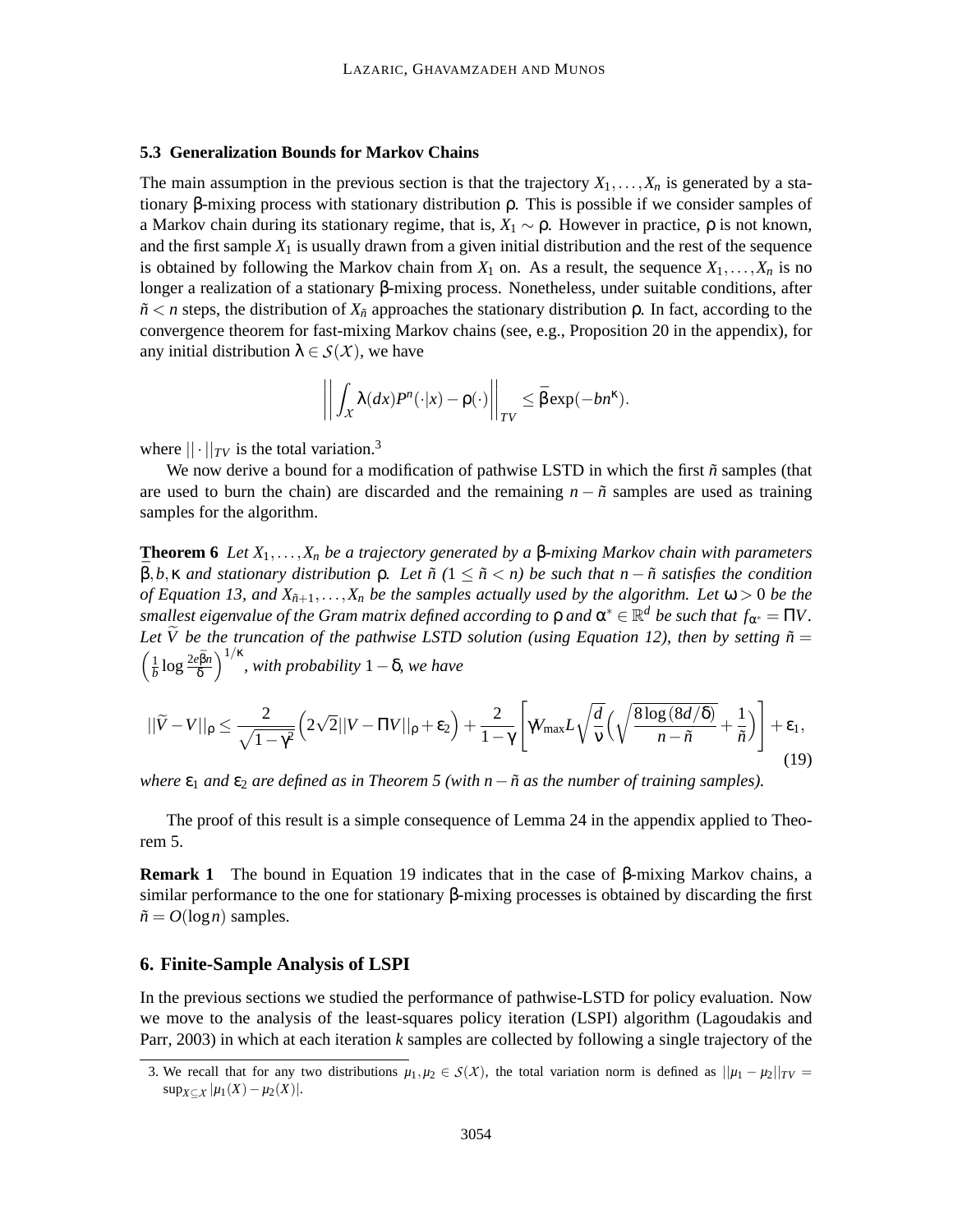policy under evaluation,  $\pi_k$ , and LSTD is used to compute an approximation of  $V^{\pi_k}$ . In particular, in the next section we report a performance bound by comparing the value of the policy returned by the algorithm after *K* iterations,  $V^{\pi_K}$ , and the optimal value function,  $V^*$ , w.r.t. an arbitrary target distribution σ. In order to achieve this bound we introduce assumptions on the MDP and the linear space  $\mathcal F$ . In Section 6.2 we show that in some cases one of these assumptions does not hold and the performance of LSPI can be arbitrarily bad.

#### **6.1 Generalization Bound for LSPI**

In this section, we provide a performance bound for the LSPI algorithm (Lagoudakis and Parr, 2003). We first introduce the *greedy policy* operator *G* that maps value functions to their corresponding greedy policies:

$$
(G(V))(x) = \arg \max_{a \in \mathcal{A}} \left[ r(x,a) + \gamma \int_{\mathcal{X}} P(dy|x,a)V(y) \right].
$$

We use  $G(\mathcal{F})$  to refer to the set of all the greedy policies w.r.t. the functions in  $\mathcal{F}$ . LSPI is a policy iteration algorithm that uses LSTD for policy evaluation at each iteration. It starts with an arbitrary initial value function  $V_{-1} \in \widetilde{\mathcal{F}}$  and its corresponding greedy policy  $\pi_0$ . At the first iteration, it approximates  $V^{\pi_0}$  using LSTD and returns a function  $V_0$  whose truncated version  $\widetilde{V}_0$  is used to build the policy  $\pi_1$  for the second iteration.<sup>4</sup> More precisely,  $\pi_1$  is the greedy policy w.r.t.  $V_0$ , that is,  $\pi_1 = G(\widetilde{V}_0)$ . So, at each iteration *k* of LSPI, a function  $V_{k-1}$  is computed as an approximation to  $V^{\pi_{k-1}}$ , and then truncated,  $\widetilde{V}_{k-1}$ , and used to build the policy  $\pi_k = \mathcal{G}(\widetilde{V}_{k-1})$ . Note that the MDP model is needed in order to generate the greedy policy  $\pi_k$ . To avoid the need for the model, we could simply move from LSTD to LSTD-Q. The analysis of LSTD in the previous sections may be easily extended to action-value function, and thus, to LSTD- $Q<sup>5</sup>$  For simplicity we use value function in the paper and report the LSPI bound in terms of the distance to the optimal value function.

It is important to note that in general the measure used to evaluate the final performance of LSPI,  $\sigma \in \mathcal{S}(\mathcal{X})$ , might be different than the distribution used to generate the samples at each iteration. Moreover, the LSTD performance bounds of Section 5 require the samples to be collected by following the policy under evaluation. Thus, we make the following assumption.

**Assumption 1** (Lower-bounding distribution) *There exists a distribution*  $\mu \in S(X)$  *such that for*  $a$  *any policy*  $\pi$  *that is greedy w.r.t. a function in the truncated space*  $\widetilde{\mathcal{F}}$ ,  $\mu \leq Cp^{\pi}$ , where  $C < \infty$  *is a constant and* ρ π *is the stationary distribution of policy* π*.*

**Assumption 2** *.* (Discounted-average Concentrability of Future-State Distribution [Antos et al., 2008]) *Given the target distribution*  $\sigma \in S(X)$  *and an arbitrary sequence of policies*  $\{\pi_m\}_{m\geq 1}$ *, let* 

$$
c_{\sigma,\mu} = \sup_{\pi_1,\ldots,\pi_m} \left| \left| \frac{d(\mu^{p\pi_1}\ldots P^{\pi_m})}{d\sigma} \right| \right|.
$$

<sup>4.</sup> Unlike in the original formulation of LSPI, here we need to explicitly truncate the function so as to prevent unbounded functions.

<sup>5.</sup> We point out that moving to LSTD-Q requires the introduction of some exploration to the current policy. In fact, in the on-policy setting, if the policy under evaluation is deterministic, it does not provide any information about the value of actions  $a \neq \pi(\cdot)$  and the policy improvement step would always fail. Thus, we need to consider stochastic policies where the current policy is perturbed by an  $\varepsilon > 0$  randomization which guarantees that any action has a non-zero probability to be selected in any state.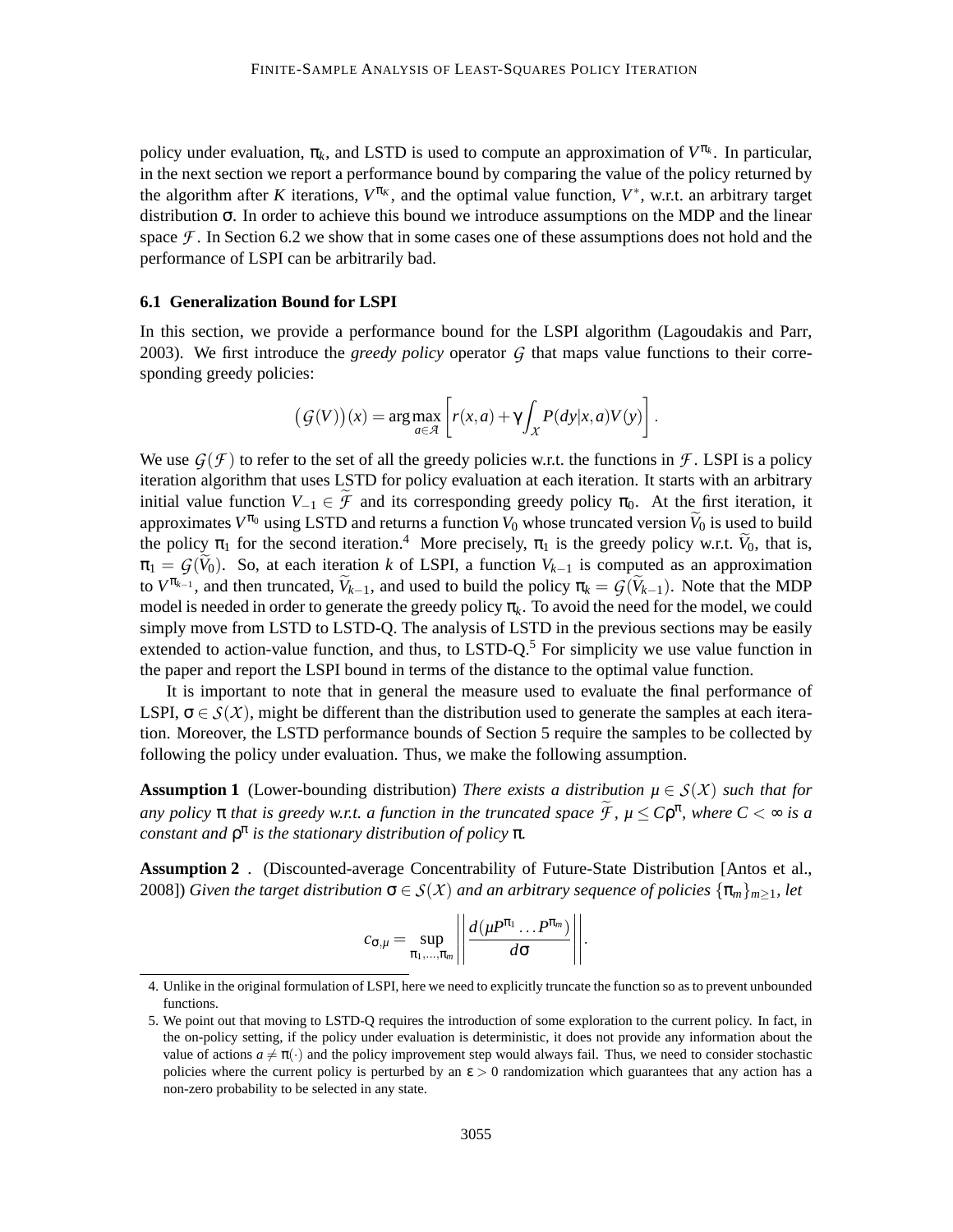*We define the second-order discounted-average concentrability of future-state distributions as*

$$
C_{\sigma,\mu} = (1 - \gamma)^2 \sum_{m \ge 1} m \gamma^{m-1} c_{\sigma,\mu}(m)
$$

*and we assume that*  $C_{\sigma,\mu} < \infty$ *.* 

We also need to guarantee that with high probability a unique LSTD solution exists at each iteration of the LSPI algorithm, thus, we make the following assumption.

**Assumption 3** (Linear independent features) *Let*  $\mu \in S(X)$  *be the lower-bounding distribution from Assumption 1. We assume that the features* φ(·) *of the function space F are linearly independent w.r.t.*  $\mu$ . In this case, the smallest eigenvalue  $\omega_{\mu}$  *of the Gram matrix*  $G_{\mu} \in \mathbb{R}^{d \times d}$  *w.r.t.*  $\mu$  is strictly *positive.*

**Lemma 7** *Under Assumption 3, at each iteration k of LSPI, the smallest eigenvalue* ω*<sup>k</sup> of the Gram matrix*  $G_k$  *defined according to the stationary distribution*  $\rho_k = \rho^{\pi_k}$  *is strictly positive and*  $\omega_k \geq \frac{\omega_\mu}{C}$  $\frac{\omega_\mu}{C}$ .

**Proof** Similar to Lemma 4, for any function  $f_{\alpha} \in \mathcal{F}$ , we have  $||\alpha|| \leq \frac{||f_{\alpha}||_{\mu}}{\sqrt{\omega_{\mu}}}$ . Using Assumption 1,  $||f_{\alpha}||_{\mu} \leq \sqrt{C} ||f_{\alpha}||_{\rho_k}$ , and thus,  $||\alpha|| \leq \sqrt{\frac{C}{\omega_{\mu}}} ||f_{\alpha}||_{\rho_k}$ . For the  $\alpha$  that is the eigenvector of  $G_k$  corresponding to  $\rho_k$ , we have  $||\alpha|| = \frac{||f_\alpha||_{\rho_k}}{\sqrt{\omega_k}}$ . For this value of  $\alpha$ , we may write  $\frac{||f_\alpha||_{\rho_k}}{\sqrt{\omega_k}} \le$  $\sqrt{c}$  $\frac{C}{\omega_{\mu}}\,||f_{\alpha}||_{\rho_{k}},$  and thus,  $\omega_k \geq \frac{\omega_\mu}{C}$  $\frac{\partial \mu}{\partial C}$ , which guarantees that  $\omega_k$  is strictly positive, because  $\omega_\mu$  is strictly positive according to Assumption 3.

Finally, we make the following assumption on the stationary β-mixing processes corresponding to the stationary distributions of the policies encountered at the iterations of the LSPI algorithm.

**Assumption 4** (Slower β-mixing process) *We assume that there exists a stationary* β*-mixing pro* $c$ *ess with parameters*  $\beta$ ,*b*,  $\kappa$ *, such that for any policy*  $\pi$  *that is greedy w.r.t. a function in the truncated space*  $\overline{\mathcal{F}}$ , *it is slower than the stationary* β-mixing process with stationary distribution  $ρ$ <sup>π</sup> (with pa*rameters*  $\bar{\beta}_{\pi}, b_{\pi}, \kappa_{\pi}$ ). This means that  $\bar{\beta}$  is larger and b and  $\kappa$  are smaller than their counterparts  $\beta_{\pi}$ *, b<sub>π</sub>, and*  $\kappa_{\pi}$  *(see Definition 14).* 

Now we may state the main theorem of this section.

**Theorem 8** *Let us assume that at each iteration k of the LSPI algorithm, a path of size n is generated from the stationary* β-*mixing process with stationary distribution*  $ρ<sub>k−1</sub> = ρ<sup>π<sub>k−1</sub></sup>$ *. Let n satisfy the condition in Equation 13 for the slower* β*-mixing process defined in Assumption 4. Let V*−1 ∈  $\widetilde{\mathcal{F}}$  *be an arbitrary initial value function, V*<sub>0</sub>,...,*V*<sub>*K*−1</sub> ( $\widetilde{V}_0$ ,..., $\widetilde{V}_{K-1}$ ) *be the sequence of value functions (truncated value functions) generated by LSPI after K iterations, and* π<sub>K</sub> *be the greedy policy w.r.t. the truncated value function*  $\bar{V}_{K-1}$ *. Then under Assumptions 1-4, with probability* 1 –  $\delta$ *(w.r.t. the random samples), we have*

$$
||V^* - V^{\pi_K}||_{\sigma} \le \frac{4\gamma}{(1-\gamma)^2} \Biggl\{ (1+\gamma) \sqrt{CC_{\sigma,\mu}} \bigg[ \frac{2}{\sqrt{1-\gamma^2}} \Big( 2\sqrt{2}E_0(\mathcal{F}) + E_2 \Big) + \frac{2}{1-\gamma} \Big( \gamma W_{\text{max}} L \sqrt{\frac{d}{\nu_\mu}} \big( \sqrt{\frac{8 \log(8dK/\delta)}{n}} + \frac{1}{n} \big) \Big) + E_1 \Biggr] + \gamma^{\frac{K-1}{2}} R_{\text{max}} \Biggr\} ,
$$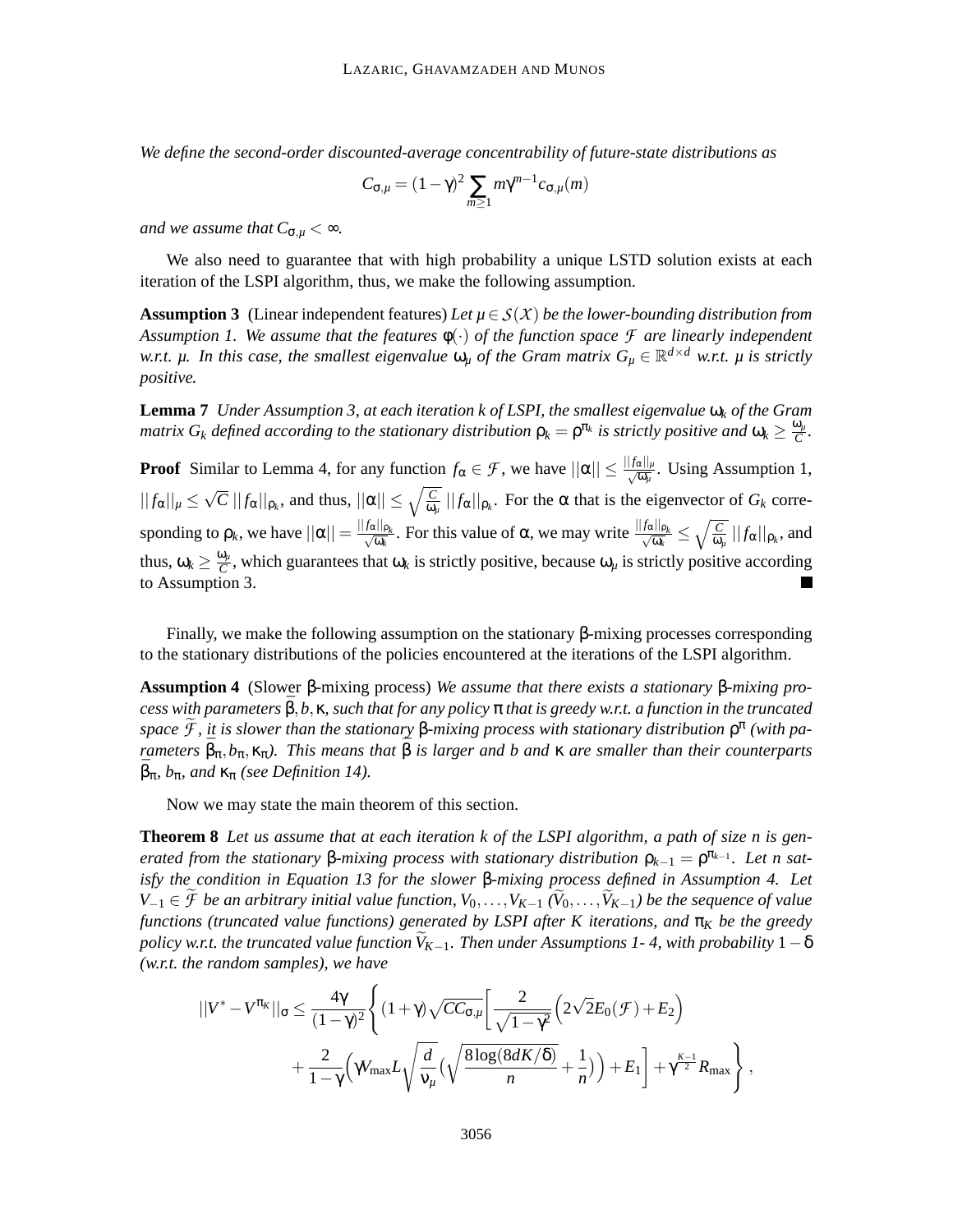*where*

- *1.*  $E_0(\mathcal{F}) = \sup_{\pi \in \mathcal{G}(\widetilde{\mathcal{F}})} \inf_{f \in \mathcal{F}} ||f V^{\pi}||_{\rho^{\pi}},$
- *2. E*<sup>1</sup> *is* ε<sup>1</sup> *from Theorem 5 written for the slower* β*-mixing process defined in Assumption 4,*
- *3. E*<sup>2</sup> *is* ε<sup>2</sup> *from Theorem 5 written for the slower* β*-mixing process defined in Assumption 4 and*  $||\alpha^*||$  *replaced by*  $\sqrt{\frac{C}{\omega_\mu}}$ *R*max 1−γ *, and*
- *4.* ν*<sup>µ</sup> is* ν *from Equation 14 in which* ω *is replaced by* ω*<sup>µ</sup> defined in Assumption 3, and the second term is written for the slower* β*-mixing process defined in Assumption 4.*

**Remark 1** The previous theorem states a bound on the prediction error when LSPI is stopped after a fixed number *K* of iterations. The structure of the bound resembles the one in Antos et al. (2008). Unlike policy evaluation, the approximation error  $E_0(\mathcal{F})$  now depends on how well the space  $\mathcal F$  can approximate the target functions  $V^{\pi}$  obtained in the policy improvement step. While the estimation errors are mostly similar to those in policy evaluation, an additional term of order  $\gamma^K$  is introduced. Finally, we notice that the concentrability terms may significantly amplify the prediction error (see also next remark). Farahmand et al. (2010) recently performed a refined analysis of the propagation of the error in approximate policy iteration and have interesting insights on the concentrability terms.

**Remark 2** The most critical issue about Theorem 8 is the validity of Assumptions 1–4. The analysis of LSTD explicitly requires that the samples are collected by following the policy under evaluation,  $\pi_k$ , and the performance is bounded according to its stationary distribution  $\rho_k$ . Since the performance of LSPI is assessed w.r.t. a target distribution  $\sigma$ , we need each of the policies encountered through the LSPI process to have a stationary distribution which does not differ too much from σ. Furthermore, since the policies are random (at each iteration *k* the new policy π*<sup>k</sup>* is greedy w.r.t. the approximation  $V_{k-1}$  which is random because of the sampled trajectory), we need to consider the distance of  $\sigma$  and the stationary distribution of any possible policy generated as greedy w.r.t. a function in the truncated space  $\mathcal{F}$ , that is,  $\rho^{\pi}$ ,  $\pi \in \mathcal{G}(\mathcal{F})$ . Thus in Assumption 1 we first assume the existence of a distribution  $\mu$  lower-bounding any possible stationary distribution  $\rho_k$ . The existence of  $\mu$  and the value of the constant *C* depend on the MDP at hand. In Section 6.2, we provide an example in which the constant *C* is infinite. In this case, we show that the LSPI performance, when the samples at each iteration are generated according to the stationary distribution of the policy under evaluation, can be arbitrarily bad. A natural way to relax this assumption would be the use of off-policy LSTD in which the samples are collected by following a behavior policy. Nonetheless, we are not aware of any finite-sample analysis for such an algorithm. Another critical term appearing in the bound of LSPI, inherited from Theorem 5, is the maximum of  $||\alpha_k^*||$  over the iterations, where  $\alpha_k^*$  is such that  $f_{\alpha_k^*} = \prod_{\rho_k} V^{\pi_k}$ . Each term  $||\alpha_k^*||$  can be bounded whenever the features of the space  $\mathcal F$  are linearly independent according to the stationary distribution  $\rho_k$ . Since  $\alpha_k^*$  is a random variable, the features  $\{\varphi_i\}_{i=1}^d$  of the space  $\mathcal F$  should be carefully chosen so as to be linearly independent w.r.t. the lower-bounding distribution *µ*.

We now prove a lemma that is used in the proof of Theorem 8.

**Lemma 9** *Let*  $\pi_k$  *be the greedy policy w.r.t.*  $\widetilde{V}_{k-1}$ *, that is,*  $\pi_k = \mathcal{G}(\widetilde{V}_{k-1})$  *and*  $\rho^{\pi_k}$  *be the stationary distribution of the Markov chain induced by* π*k. We have*

$$
||\widetilde{V}_k - T^{\pi_k}\widetilde{V}_k||_{\rho^{\pi_k}} \leq (1+\gamma)||\widetilde{V}_k - V^{\pi_k}||_{\rho^{\pi_k}}.
$$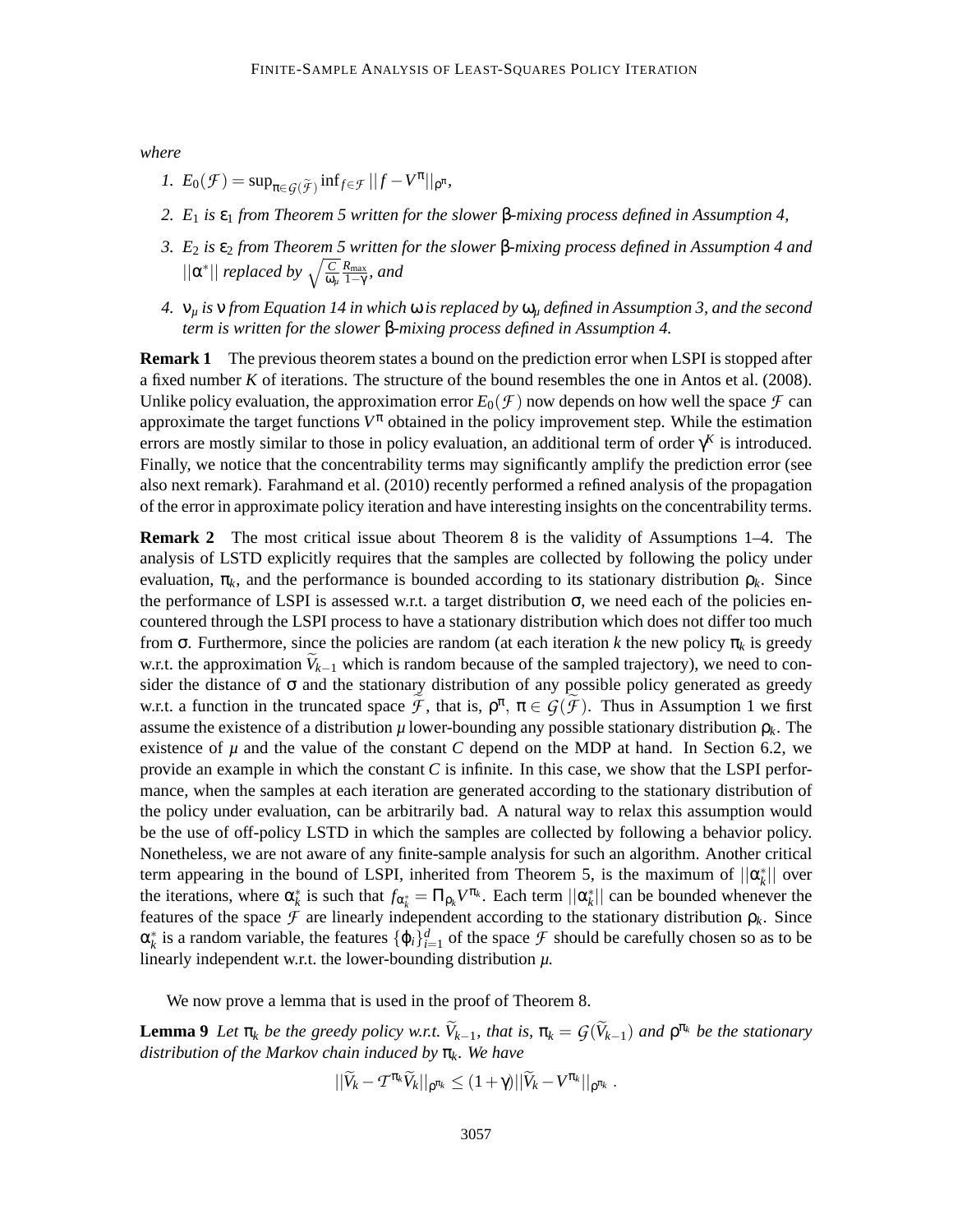**Proof** [Lemma 9] We first show that  $\widetilde{V}_k - T^{\pi_k} \widetilde{V}_k = (I - \gamma P^{\pi_k})(\widetilde{V}_k - V^{\pi_k})$ 

$$
(I - \gamma P^{\pi_k})(\widetilde{V}_k - V^{\pi_k}) = \widetilde{V}_k - V^{\pi_k} - \gamma P^{\pi_k}\widetilde{V}_k + \gamma P^{\pi_k}V^{\pi_k} = \widetilde{V}_k - V^{\pi_k} - T^{\pi_k}\widetilde{V}_k + T^{\pi_k}V^{\pi_k}
$$
  
=  $\widetilde{V}_k - V^{\pi_k} - T^{\pi_k}\widetilde{V}_k + V^{\pi_k} = \widetilde{V}_k - T^{\pi_k}\widetilde{V}_k$ .

For any distribution  $\sigma \in S(X)$ , we may write

$$
||\widetilde{V}_k - T^{\pi_k} \widetilde{V}_k||_{\sigma} = ||(I - \gamma P^{\pi_k})(\widetilde{V}_k - V^{\pi_k})||_{\sigma} \le ||I - \gamma P^{\pi_k}||_{\sigma} ||\widetilde{V}_k - V^{\pi_k}||_{\sigma}
$$
  

$$
\le (1 + \gamma ||P^{\pi_k}||_{\sigma}) ||\widetilde{V}_k - V^{\pi_k}||_{\sigma}
$$

If  $\sigma$  is the stationary distribution of  $\pi_k$ , that is,  $\sigma = \rho^{\pi_k}$ , then  $||P^{\pi_k}||_{\sigma} = 1$  and the claim follows. Note that this theorem holds not only for  $\ell_2$ -norm, but for any  $\ell_p$ -norm,  $p \geq 1$ .

**Proof** [Theorem 8] Rewriting Lemma 12 in Antos et al. (2008) for *V* instead of *Q*, we obtain<sup>6</sup>

$$
||V^* - V^{\pi_K}||_{\sigma} \le \frac{4\gamma}{(1-\gamma)^2} \left( \sqrt{C_{\sigma,\mu}} \max_{0 \le k < K} ||\widetilde{V}_k - T^{\pi_k} \widetilde{V}_k||_{\mu} + \gamma^{\frac{K-1}{2}} R_{\text{max}} \right). \tag{20}
$$

From Assumption 1, we know that  $|| \cdot ||_{\mu} \le \sqrt{C} || \cdot ||_{\rho_k}$  for any  $0 \le k < K$  and thus we may rewrite Equation 20 as

$$
||V^* - V^{\pi_K}||_{\sigma} \le \frac{4\gamma}{(1-\gamma)^2} \left( \sqrt{CC_{\sigma,\mu}} \max_{0 \le k < K} ||\widetilde{V}_k - T^{\pi_k} \widetilde{V}_k||_{\rho_k} + \gamma^{\frac{K-1}{2}} R_{\text{max}} \right). \tag{21}
$$

Using the result of Lemma 9, Equation 21 may be rewritten as

$$
||V^* - V^{\pi_K}||_{\sigma} \le \frac{4\gamma}{(1-\gamma)^2} \Big( (1+\gamma) \sqrt{CC_{\sigma,\mu}} \max_{0 \le k < K} ||\widetilde{V}_k - V^{\pi_k}||_{\rho_k} + \gamma^{\frac{K-1}{2}} R_{\text{max}} \Big). \tag{22}
$$

We can now use the result of Theorem 5 (which holds with probability  $\delta/K$ ) and replace  $||\widetilde{V}_k V^{\pi_k}$ ||<sub> $\rho_k$ </sub> with its upper-bound. The next step would be to apply the maximum over *k* to this upperbound (the right hand side of Equation 17). There are four terms on the r.h.s. of Equation 17 that depend on *k* and in following we find a bound for each of them.

- 1.  $||V^{\pi_k} \Pi_{\rho_k} V^{\pi_k}||_{\rho_k}$ : This term can be upper-bounded by  $E_0(\mathcal{F})$ . This quantity,  $E_0(\mathcal{F})$ , measures the approximation power of the linear function space *F* .
- 2.  $ε_1$ : This term only depends on the parameters  $\bar{\beta}_k$ ,  $b_k$ ,  $κ_k$  of the stationary β-mixing process with stationary distribution  $\rho_k$ . Using Assumption 4, this term can be upper-bounded by  $E_1$ , which is basically  $\varepsilon_1$  written for the slower β-mixing process from Assumption 4.
- 3. ε2: This term depends on the following *k*-related terms.

<sup>6.</sup> The slight difference between Equation 20 and the bound in Lemma 12 of Antos et al. (2008) is due to a small error in Equation 26 of Antos et al. (2008). It can be shown that the r.h.s. of Equation 26 in Antos et al. (2008) is not an upper-bound for the r.h.s. of its previous equation. This can be easily fixed by redefining the coefficients  $\alpha_k$  while we make sure that they remain positive and still sum to one. This modification causes two small changes in the final bound: the constant 2 in front of the parenthesis becomes 4 and the power of the  $\gamma$  in front of  $R_{\text{max}}$  changes from  $K/p$ to  $(K-1)/p$ .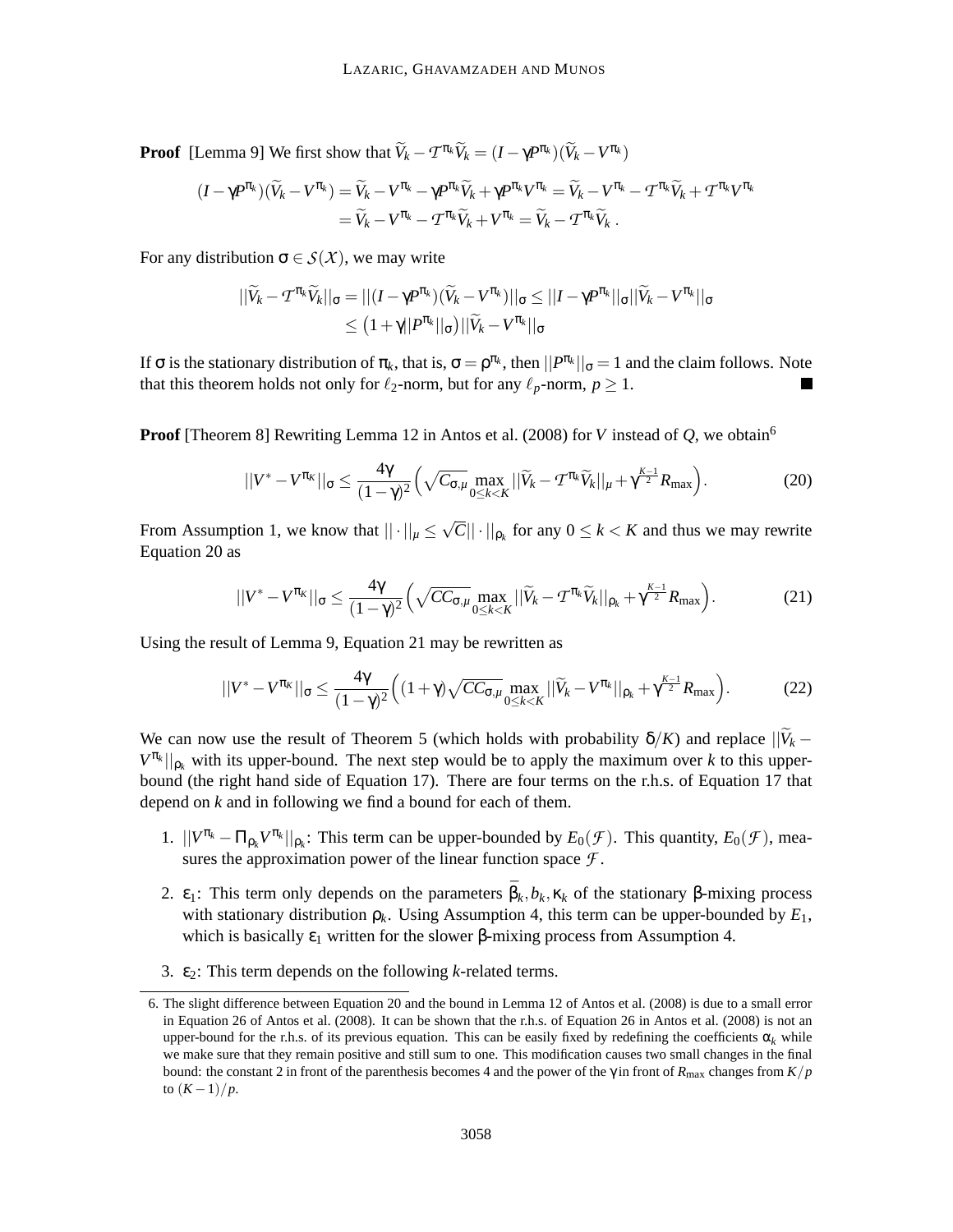- The term under the root-square in Equation 18: This term depends on the parameters ¯β*k*,*bk*,κ*<sup>k</sup>* of the stationary β-mixing process with stationary distribution ρ*k*. Similar to  $ε<sub>1</sub>$ , this term can be upper-bounded by rewriting it for the slower β-mixing process from Assumption 4.
- $\alpha_k^*$ : The coefficient vector  $\alpha_k^*$  is such that  $f_{\alpha_k^*} = \Pi_{\rho_k} V^{\pi_k}$ . This term can be upper-bounded as follows:

$$
||\alpha_k^*|| \stackrel{\text{(a)}}{\leq} \frac{||f_{\alpha^*}||_\mu}{\sqrt{\omega_\mu}} \stackrel{\text{(b)}}{\leq} \sqrt{\frac{C}{\omega_\mu}} ||f_{\alpha^*}||_{\rho_k} = \sqrt{\frac{C}{\omega_\mu}} ||\Pi_{\rho_k} V^{\pi_k}||_{\rho_k} \stackrel{\text{(c)}}{\leq} \sqrt{\frac{C}{\omega_\mu}} ||V^{\pi_k}||_{\rho_k}
$$

$$
\leq \sqrt{\frac{C}{\omega_\mu}} ||V^{\pi_k}||_{\infty} = \sqrt{\frac{C}{\omega_\mu}} V_{\text{max}} = \sqrt{\frac{C}{\omega_\mu}} \frac{R_{\text{max}}}{1 - \gamma}.
$$

**(a)** Similar to Equation 15, this is true for any function  $f_\alpha \in \mathcal{F}$ .

- **(b)** This is an immediate application of Assumption 1.
- (c) We use the fact that the orthogonal projection  $\Pi_{\rho_k}$  is non-expansive for norm  $||\cdot||_{\rho_k}$ .
- 4. νρ*<sup>k</sup>* : This term depends on the following *k*-related terms.
	- $\omega_k$ : This is the smallest eigenvalue of the Gram matrix  $G_k$  defined according to the distribution  $\rho_k$ . From Lemma 7, this term can be lower-bounded by  $\omega_u$ .
	- The second term on the r.h.s. of Equation 14: This term depends on the parameters ¯β*k*,*bk*,κ*<sup>k</sup>* of the stationary β-mixing process with stationary distribution ρ*k*. Similar to  $\varepsilon_1$  and  $\varepsilon_2$ , this term can be upper-bounded by rewriting it for the slower  $\beta$ -mixing process from Assumption 4.

By replacing the above lower and upper bounds in Equation 14, we obtain  $v_\mu$  which is a lower-bound for any  $v_{\rho_k}$ .

The claim follows by replacing the bounds for the above four terms in Equation 22.

#### **6.2 A Negative Result for LSPI**

In the previous section we analyzed the performance of LSPI when at each iteration the samples are obtained from a trajectory generated by following the policy under evaluation. In order to bound the performance of LSPI in Theorem 8, we made a strong assumption on all possible stationary distributions that can be obtained at the iterations of the algorithm. Assumption 1 states the existence of a lower-bounding distribution  $\mu$  for the stationary distribution  $\rho^{\pi}$  of any policy  $\pi \in \mathcal{G}(\mathcal{F})$ . If such a distribution does not exist (*C* is infinite), the LSPI performance can no longer be bounded. In other words, this result states that in some MDPs, even if at each iteration the target function  $V^{\pi_k}$  is perfectly approximated by  $\widehat{V}_k$  under  $\rho_k$ -norm, that is,  $||V^{\pi_k} - \widehat{V}_k||_{\rho_k} = 0$ , the LSPI performance could be arbitrarily bad. In this section we show a very simple MDP in which this is actually the case.

Let consider a finite MDP with  $X = \{x_1, x_2, x_3\}$ ,  $\mathcal{A} = \{a, b\}$ , and the reward function *r* and transition model *p* as illustrated in Figure 3. As it can be noticed only two policies are available in this MDP:  $\pi_a$  which takes action *a* in state  $x_1$  and  $\pi_b$  which takes action *b* in this state. It is easy to verify that the stationary distribution  $\rho^{\pi_a}$  assigns probabilities  $\frac{\varepsilon}{1+\varepsilon}$ ,  $\frac{1}{1+\varepsilon}$  $\frac{1}{1+\epsilon}$ , and 0 to  $x_1$ ,  $x_2$ , and  $x_3$ ,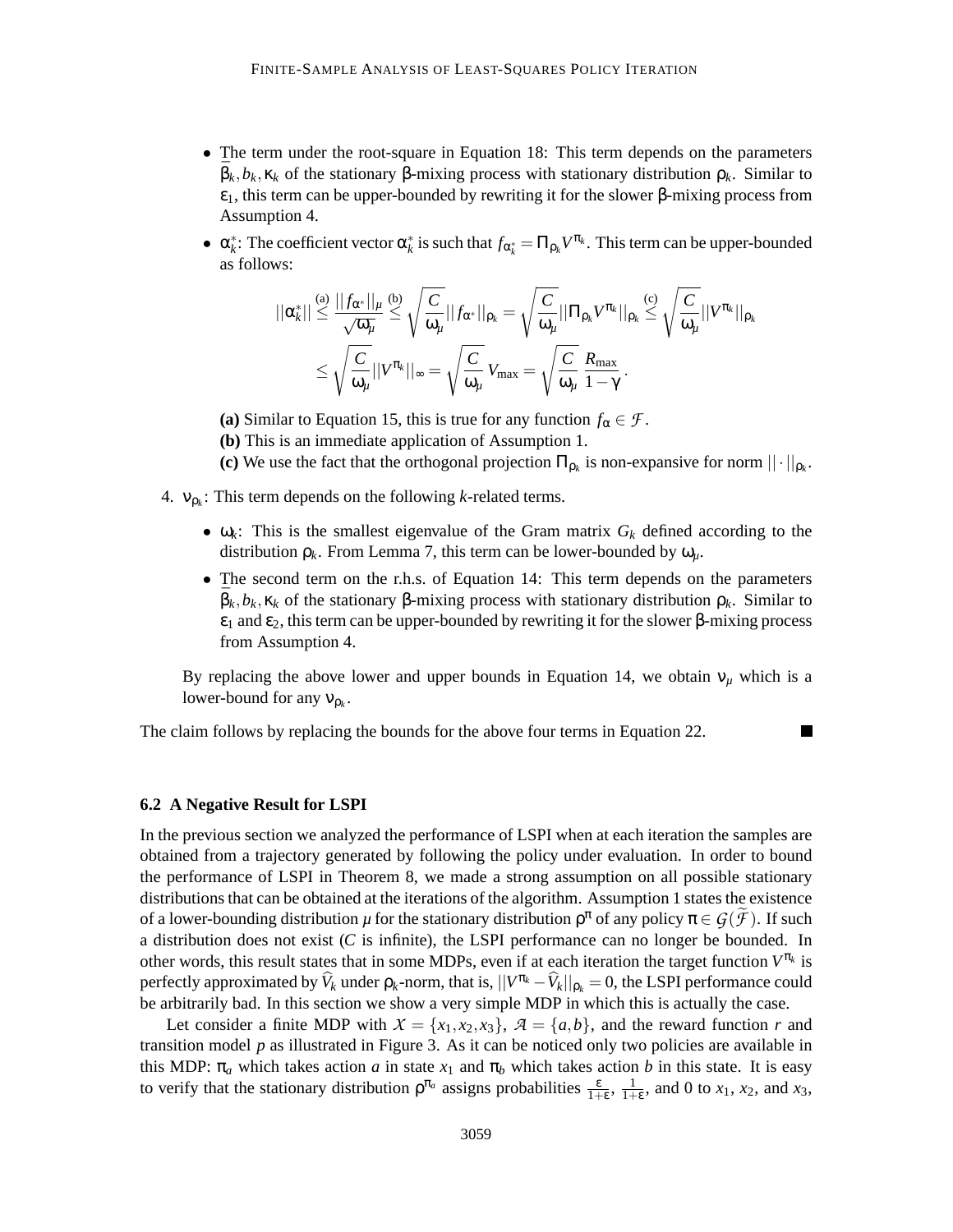

Figure 3: *(left)* The MDP used in the example of Section 6.2 and *(right)* the value function for policy  $\pi_a$  in this MDP.

while  $\rho^{\pi_b}$  has probabilities  $\frac{\varepsilon}{1+\varepsilon}$ , 0, and  $\frac{1}{1+\varepsilon}$ . Since  $\rho^{\pi_a}$  and  $\rho^{\pi_b}$  assign a probability 0 to two different states, it is not possible to find a finite constant *C* such that a distribution  $\mu$  is lower-bounding both  $\rho^{\pi_a}$  and  $\rho^{\pi_b}$ , thus,  $C = \infty$  and according to Theorem 8 LSPI may have an arbitrary bad performance.

Let initialize LSPI with the suboptimal policy  $\pi_a$ . The value function  $V^{\pi_a}$  is shown in Figure 3 (note that the specific values depend on the choice of  $\varepsilon$  and  $\gamma$ ). Let  $\mathcal{F} = \{f_\alpha(x) = \alpha_1 x + \alpha_2, \alpha \in \mathbb{R}^2\}$ be the space of lines in dimension 1. Let  $\alpha^*$  be the solution to the following minimization problem  $\alpha^* = \arg \inf_{\alpha \in \mathbb{R}} ||V^{\pi_a} - f_{\alpha}||^2_{\rho^{\pi_a}}$  (the projection of  $V^{\pi_a}$  onto space  $\mathcal{F}$ ). Since  $\rho^{\pi_a}$  assigns a probability 0 to state *x*<sub>3</sub>, the  $f_{\alpha^*}$  in Figure 3 has a zero loss, that is,  $||V^{\pi_a} - f_{\alpha^*}||_{\rho^{\pi_a}} = 0$ . Nonetheless, while the greedy policy w.r.t.  $V^{\pi_a}$  is the optimal policy  $\pi_b$ , the policy improvement step w.r.t.  $f_{\alpha^*}$  returns the policy  $\pi_a$ . As a result, although at each iteration the function space  $\mathcal F$  may accurately approximate the value function of the current policy  $\pi$  w.r.t. its stationary distribution  $\rho^{\pi}$ , LSPI never improves its performance and returns  $\pi_a$  instead of the optimal policy  $\pi_b$ . By properly setting the rewards we could make the performance of  $\pi_a$  arbitrarily worse than  $\pi_b$ .

#### **7. Conclusions**

In this paper we presented a finite-sample analysis of the least-squares policy iteration (LSPI) algorithm (Lagoudakis and Parr, 2003). This paper substantially extends the analysis in Lazaric et al.  $(2010)$  by reporting all the lemmas used to prove the performance bounds of LSTD in the case of βmixing and Markov chain processes and by analyzing how the performance of LSTD is propagated through iterations in LSPI.

More in detail, we first studied a version of LSTD, called pathwise LSTD, for policy evaluation. We considered a general setting where we do not make any assumption on the Markov chain. We derived an empirical performance bound that indicates how close the LSTD solution is to the value function at the states along a trajectory generated by following the policy and used by the algorithm. The bound is expressed in terms of the best possible approximation of the value function in the selected linear space (approximation error), and an estimation error which depends on the number of samples and the smallest strictly-positive eigenvalue of the sample-based Gram matrix. We then showed that when the Markov chain possesses a stationary distribution, one may deduce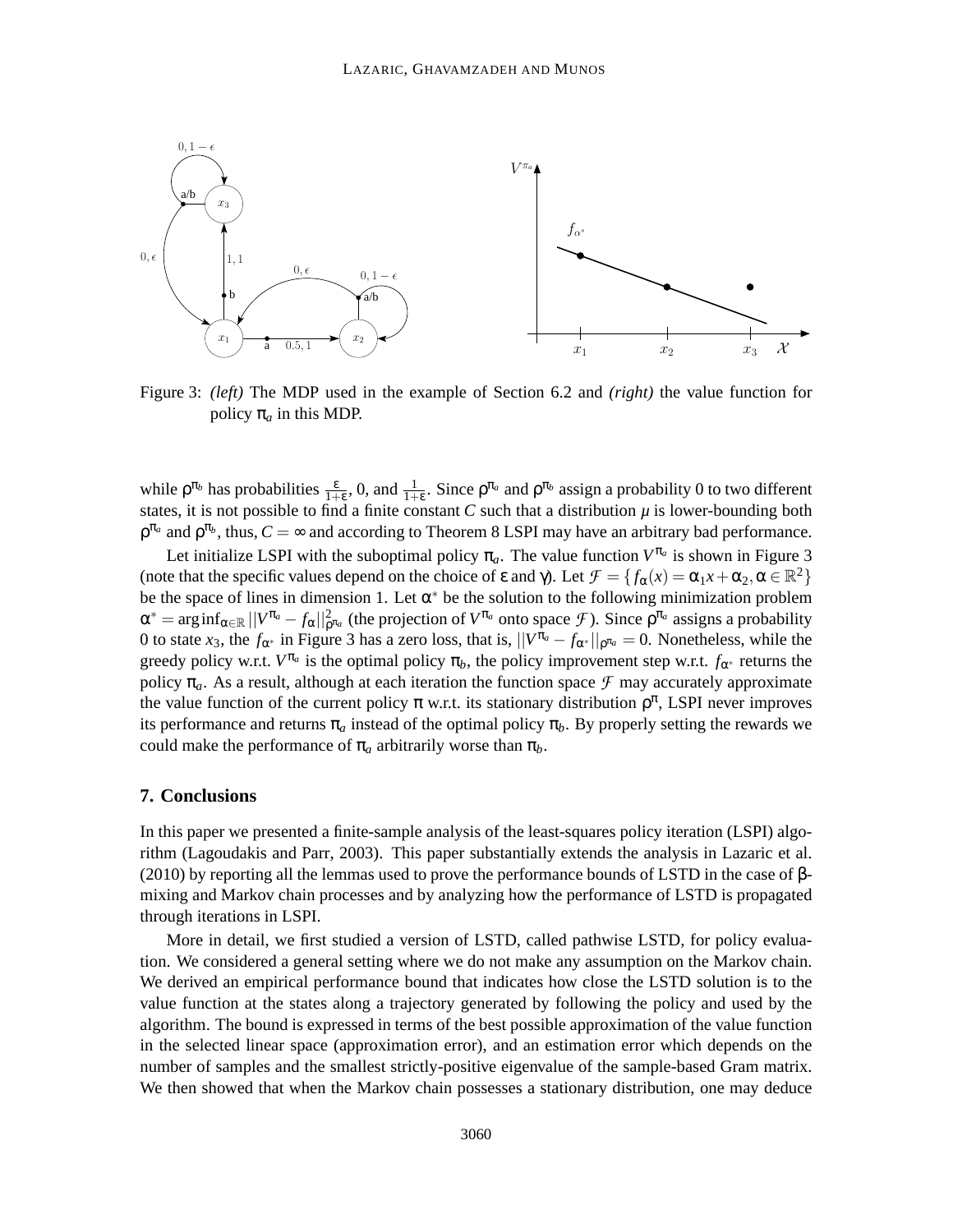generalization performance bounds using the stationary distribution of the chain as the generalization measure. In particular, we considered two cases, where the sample trajectory is generated by stationary and non-stationary β-mixing Markov chains, and derived the corresponding bounds. Finally, we considered the whole policy iteration algorithm (LSPI) and showed that under suitable conditions it is possible to bound the error cumulated through the iterations.

The techniques used for the analysis of LSTD have also been recently employed for the development of the finite-sample analysis of a number of novel algorithms such as LSTD with random projections (Ghavamzadeh et al., 2010), LassoTD (Ghavamzadeh et al., 2011), and Classificationbased Policy Iteration with a Critic (Gabillon et al., 2011).

*Technical issues.* From a technical point of view there are two main open issues.

- 1. *Dependency on* ν*<sup>n</sup> in the bound of Theorem 1.* In Section 4 we introduced the Markov design setting for regression in which the samples are obtained by following a Markov chain and the noise is a zero-mean martingale. By comparing the bound in Lemma 3 with the bounds for least-squares regression in deterministic design (see, e.g., Theorem 11.1 in Györfi et al., 2002), the main difference is the inverse dependency on the eigenvalue  $v_n$  of the empirical Gram matrix. It is not clear whether this dependency is intrinsic in the process generating the samples or whether it can be removed. Abbasi-Yadkori et al. (2011) recently developed improved Azuma's inequalities for self-normalizing process (see also, e.g., de la Peña et al., 2007; de la Peña and Pang, 2009) which suggest that the bound can be improved by removing the dependency from  $v_n$  and, thus, also from the  $L_{\infty}$ -norm  $L$  of the features.
- 2. *The* log*n dependency in the generalization bounds.* Chaining techniques (Talagrand, 2005) can be successfully applied to remove the log*n* dependency in Pollard's inequalities for regression in bounded spaces. An interesting question is whether similar techniques can be applied to the refined analysis for squared losses and linear spaces (see, e.g., Lemma 10) used in our theorems.

*Extensions.* Some extensions to the current work are possible.

- 1. *LSTD(* $\lambda$ *).* A popular improvement to LSTD is the use of eligibility traces, thus obtaining  $\text{LSTD}(\lambda)$ . The extension of the results presented in this paper to this setting does not seem to be straightforward since the regression problem solved in  $LSTD(\lambda)$  does not match the Markov design setting introduced in Definition 2. Hence, it is an open question how a finitesample analysis of  $LSTD(\lambda)$  could be derived.
- 2. *Off-policy LSTD.* Yu and Bertsekas (2010) derived new bounds for projected linear equations substituting the  $\frac{1}{\sqrt{1}}$  $\frac{1}{1-\gamma^2}$  term in front of the approximation error with a much sharper term depending on the spectral radius of some matrices defined by the problem. An open question is whether these new bounds can be effectively reused in the finite-sample analysis derived in this paper, thus obtaining much sharper bounds.
- 3. *Joint analysis of BRM and LSTD.* Scherrer (2010) recently proposed a unified view of Bellman residual minimization (BRM) (Schweitzer and Seidmann, 1985; Baird, 1995) and temporal difference methods through the notion of oblique projections. This suggests the possibility that the finite-sample analysis of LSTD could be extended to BRM through this unified view over the two methods.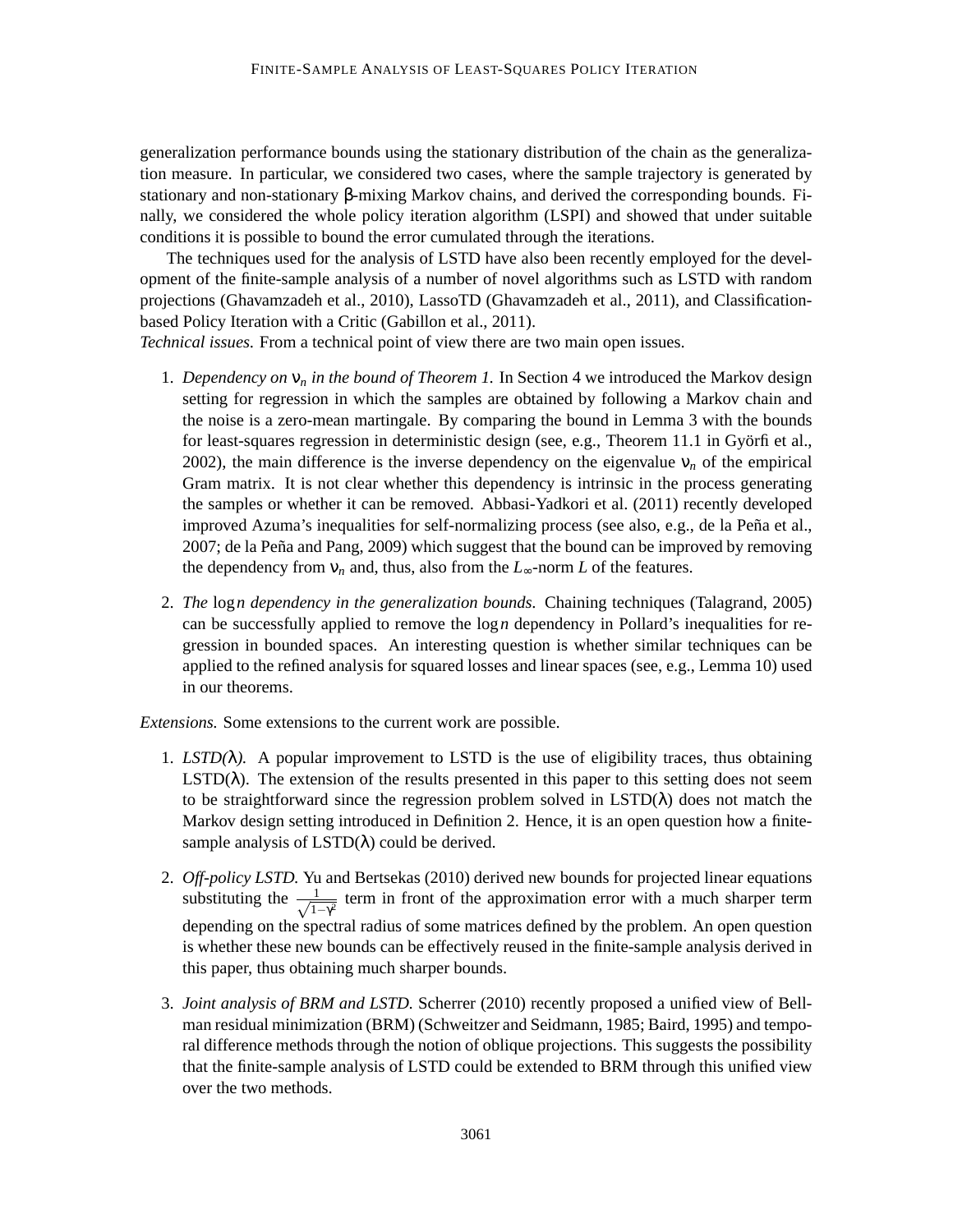## **Acknowledgments**

We would like to thank Odalric Maillard for useful discussions. This work was supported by French National Research Agency (ANR) through the projects EXPLO-RA *n*<sup>○</sup> ANR-08-COSI-004 and LAMPADA *n* ◦ ANR-09-EMER-007, by Ministry of Higher Education and Research, Nord-Pas de Calais Regional Council and FEDER through the "contrat de projets etat region (CPER) 2007– ´ 2013", European Community's Seventh Framework Programme (FP7/2007-2013) under grant agreement *n* ◦ 270327, and by PASCAL2 European Network of Excellence through PASCAL2 Pump Priming Programme.

#### **Appendix A.**

In this appendix we report a series of lemmata which are used throughout the paper. In particular, we derive concentration of measures inequalities for linear spaces and squared loss when samples are generated from different stochastic processes. We start with the traditional setting of independent and identically distributed samples in Section A.1, then move to samples generated from mixing processes in Section A.2, and finally consider the more general case of samples obtained by simulating a fast mixing Markov chain starting from an arbitrary distribution in Section A.3.

As a general rule, we use *proposition* to indicate results which are copied from other sources, while *lemma* refers to completely or partially new results.

#### **A.1 IID Samples**

Although in the setting considered in the paper the samples are non-i.i.d., we first report functional concentration inequalities for i.i.d. samples which will be later extended to stationary and nonstationary β-mixing processes. We first recall the definition of expected and empirical  $\ell_2$ -norms for a function  $f: X \to \mathbb{R}$ 

$$
||f||_{X_1^n}^2 = \frac{1}{n} \sum_{t=1}^n |f(X_t)|^2 \qquad , \qquad ||f||^2 = \mathbb{E} [ |f(X_1)|^2].
$$

**Lemma 10** *Let F be a class of functions*  $f: X \to \mathbb{R}$  *bounded in absolute value by B. Let*  $X_1^n =$  ${X_1, \ldots, X_n}$  *be a sequence of i.i.d. samples. For any*  $\varepsilon > 0$ 

$$
\mathbb{P}\left[\exists f\in\mathcal{F}:||f||-2||f||_{X_1^n}>\epsilon\right]\leq 3\mathbb{E}\left[\mathcal{N}_2\left(\frac{\sqrt{2}}{24}\epsilon,\mathcal{F},X_1^{2n}\right)\right]\exp\left(-\frac{n\epsilon^2}{288B^2}\right),
$$

*and*

$$
\mathbb{P}\left[\exists f \in \mathcal{F}: \|f\|_{X_1^n} - 2\|f\| > \epsilon\right] \leq 3\mathbb{E}\left[\mathcal{N}_2\left(\frac{\sqrt{2}}{24}\epsilon, \mathcal{F}, X_1^{2n}\right)\right] \exp\left(-\frac{n\epsilon^2}{288B^2}\right),
$$

*where*  $\mathcal{N}_2(\varepsilon, \mathcal{F}, X_1^n)$  *is the*  $(L_2, \varepsilon)$ *-cover number of the function space*  $\mathcal{F}$  *on the samples*  $X_1^n$  (see *Gyorfi et al. 2002). ¨*

**Proof** The first statement is proved in Györfi et al. (2002) and the second one can be proved similarly.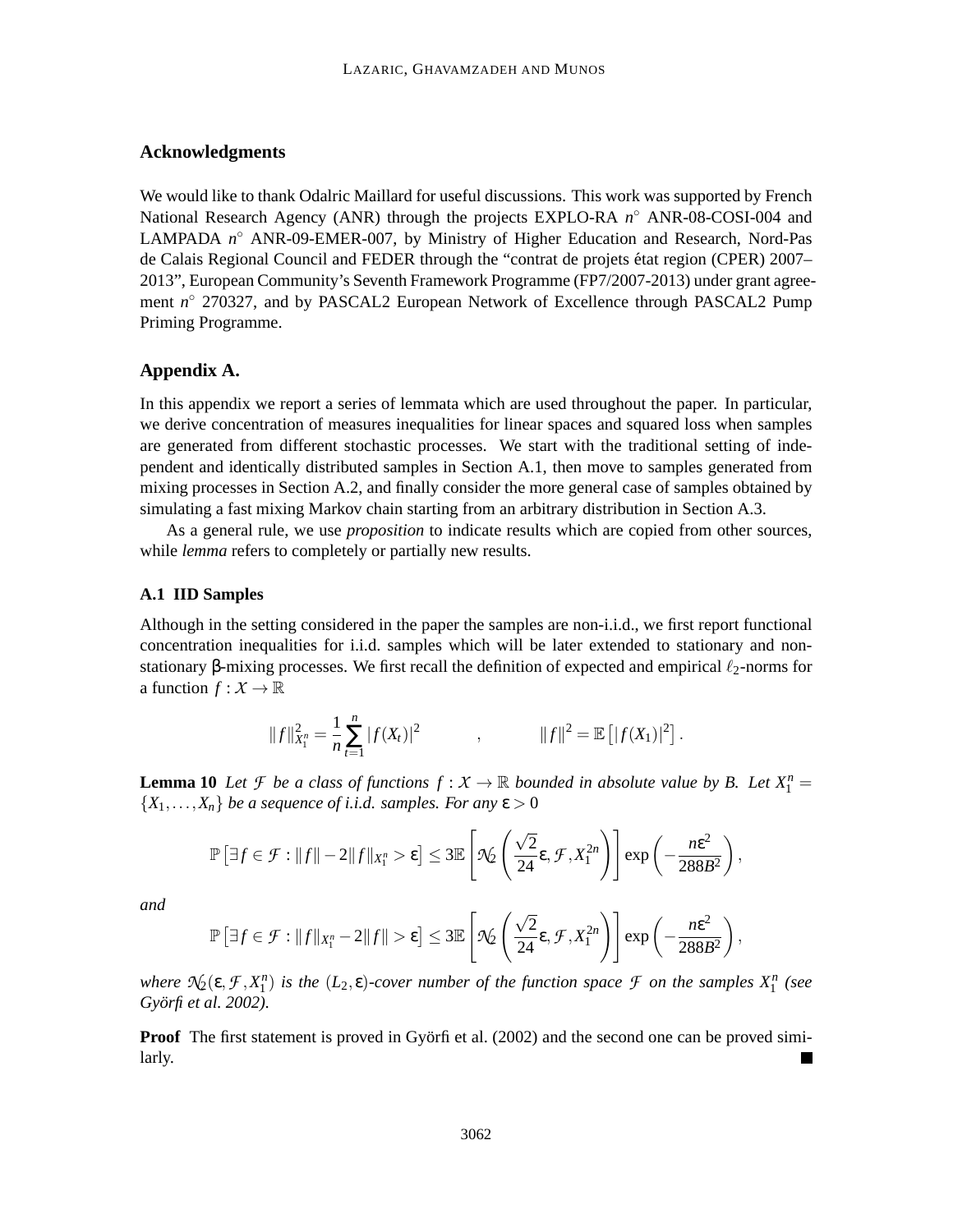**Proposition 11** Let *F* be a class of linear functions  $f: X \to \mathbb{R}$  of dimension d and  $\widetilde{f}$  be the *class of functions obtained by truncating functions*  $f \in \mathcal{F}$  *at a threshold B. Then for any sample*  $X_1^n = \{X_1, \ldots, X_n\}$  *and*  $\varepsilon > 0$ 

$$
\mathcal{N}_2\left(\varepsilon,\widetilde{\mathcal{F}},X_1^n\right)\leq 3\left(\frac{3e(2B)^2}{\varepsilon^2}\right)^{2(d+1)}
$$

**Proof** Using Theorem 9.4. in Györfi et al. (2002) and the fact that the pseudo-dimension of  $\widetilde{\mathcal{F}}$  is the same as  $\mathcal F$ , we have

$$
\mathcal{N}_2\left(\epsilon, \widetilde{\mathcal{F}}, X_1^n\right) \leq 3 \left(\frac{2e(2B)^2}{\epsilon^2}\log\frac{3e(2B)^2}{\epsilon^2}\right)^{d+1}\leq 3 \left(\frac{3e(2B)^2}{\epsilon^2}\right)^{2(d+1)}.
$$

We now use Proposition 11 to invert the bound in Lemma 10 for truncated linear spaces.

**Corollary 12** Let *F* be a class of linear functions  $f : X \to \mathbb{R}$  of dimension d,  $\widetilde{f}$  be the class of *functions obtained by truncating functions*  $f \in \mathcal{F}$  *at a threshold B, and*  $X_{1}^{n} = \{X_1, \ldots, X_n\}$  *be a sequence of i.i.d. samples. By inverting the bound of Lemma 10, for any*  $\tilde{f} \in \tilde{\mathcal{F}}$ *, we have* 

$$
\begin{aligned}\n\|\tilde{f}\| - 2\|\tilde{f}\|_{X_1^n} &\leq \epsilon(\delta), \\
\|\tilde{f}\|_{X_1^n} - 2\|\tilde{f}\| &\leq \epsilon(\delta),\n\end{aligned}
$$

*with probability* 1−δ*, where*

$$
\varepsilon(\delta) = 12B\sqrt{\frac{2\Lambda(n, d, \delta)}{n}},
$$
\n
$$
\frac{\varepsilon}{2} + \log\left(\frac{9(12e)^{2(d+1)}}{n}\right),
$$
\n(23)

.

2(*d*+1)

 $\overline{\phantom{a}}$ 

*and*  $\Lambda(n,d,\delta) = 2(d+1)\log n + \log \frac{e}{\delta} + \log (9(12e))$  $2(d+1)$ .

Proof In order to prove the corollary it is sufficient to verify that the following inequality holds for the ε defined in Equation 23

$$
3\mathbb{E}\left[\mathcal{N}_2\left(\frac{\sqrt{2}}{24}\varepsilon,\widetilde{\mathcal{F}},X_1^{2n}\right)\right]\exp\left(-\frac{n\varepsilon^2}{288B^2}\right)\leq \delta.
$$

Using Proposition 11, we bound the first term as

$$
\mathbb{E}\left[\mathcal{N}_2\left(\frac{\sqrt{2}}{24}\epsilon,\widetilde{\mathcal{F}},X_1^{2n}\right)\right] \leq 3\left(\frac{C_1}{\epsilon^2}\right)^{2(d+1)},
$$

with  $C_1 = 3456eB^2$ . Next we notice that  $\Lambda(n, d, \delta) \ge 1$  and thus  $\varepsilon \ge \sqrt{1/(nC_2)}$  with  $C_2 = (288B^2)^{-1}$ . Using these bounds in the original inequality and some algebra we obtain

$$
3\mathbb{E}\left[\mathcal{N}_2\left(\frac{\sqrt{2}}{24}\varepsilon, \widetilde{\mathcal{F}}, X_1^{2n}\right)\right] \exp\left(-\frac{n\varepsilon^2}{288B^2}\right) \le 9\left(\frac{C_1}{\varepsilon^2}\right)^{2(d+1)} \exp\left(-nC_2\varepsilon^2\right)
$$
  

$$
\le 9\left(nC_1C_2\right)^{2(d+1)} \exp\left(-C_2n\frac{\Lambda(n, d, \delta)}{nC_2}\right)
$$
  

$$
= 9\left(nC_1C_2\right)^{2(d+1)} n^{-2(d+1)} \frac{\delta}{e} \frac{1}{9(C_1C_2)^{2(d+1)}}
$$
  

$$
= \frac{\delta}{e} \le \delta.
$$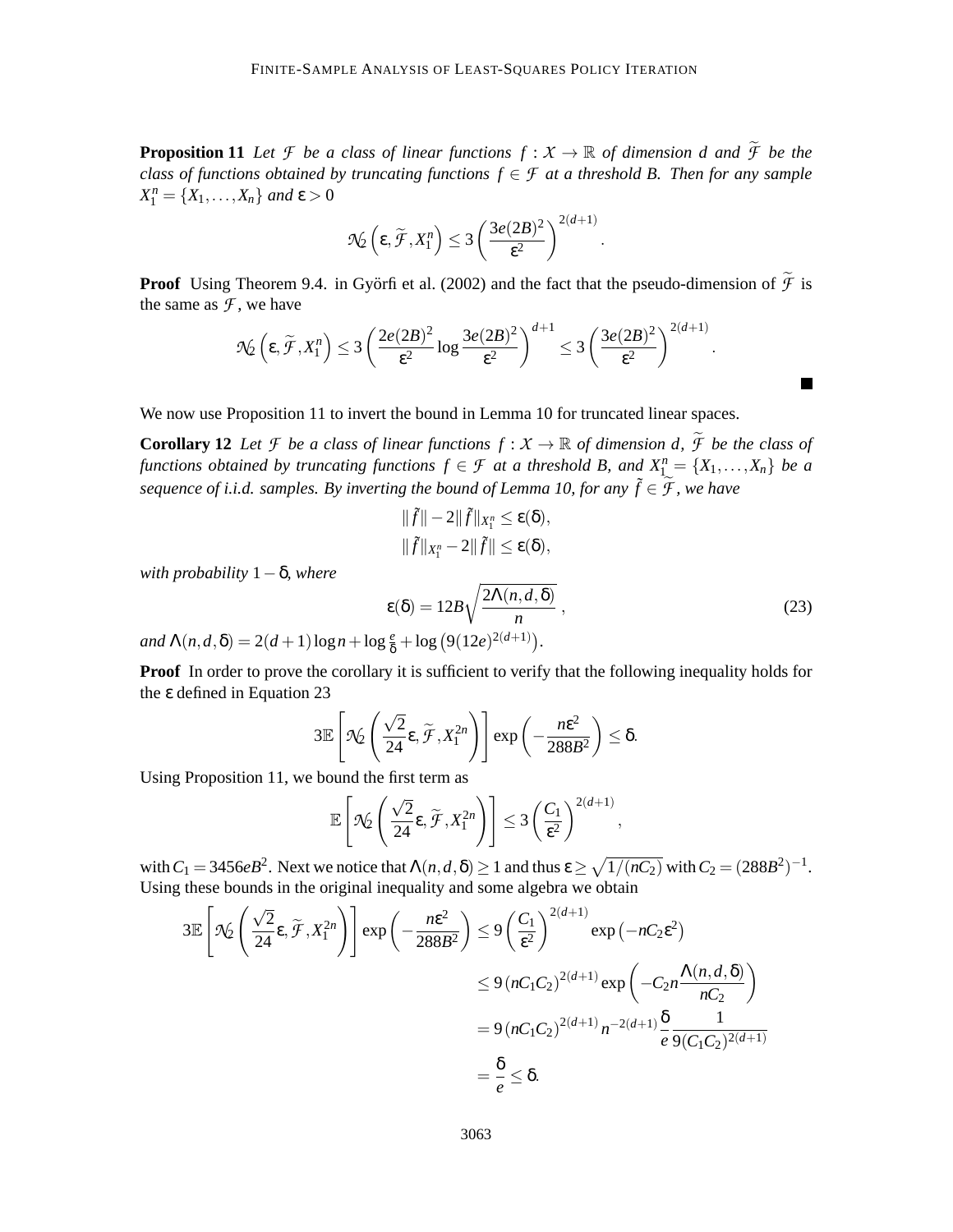Non-functional versions of Corollary 12 can be simply obtained by removing the covering number from the statement of Lemma 10.

п

**Corollary 13** Let  $f: X \to \mathbb{R}$  be a function bounded in absolute value by B and  $X_1^n = \{X_1, \ldots, X_n\}$ *be a sequence of i.i.d. samples. Then*

$$
||f|| - 2||f||_{X_1^n} \le \varepsilon(\delta),
$$
  

$$
||f||_{X_1^n} - 2||f|| \le \varepsilon(\delta),
$$

*with probability* 1−δ*, where*

$$
\epsilon(\delta)=12B\sqrt{\frac{2}{n}\log\frac{3}{\delta}}\ .
$$

#### **A.2 Stationary** β**-mixing Processes**

We first introduce β-mixing stochastic processes and β-mixing coefficients.

**Definition 14** *Let*  $\{X_t\}_{t\geq1}$  *be a stochastic process. Let*  $X_i^j = \{X_i, X_{i+1}, \ldots, X_j\}$  *and*  $\sigma(X_i^j)$ *i* ) *denote the sigma-algebra generated by X <sup>j</sup> i . The i-th* β*-mixing coefficient of the stochastic process is defined by*

$$
\beta_i = \sup_{t \geq 1} \mathbb{E} \left[ \sup_{B \in \sigma(X_{t+i}^{\infty})} |\mathbb{P}(B|X_1^t) - \mathbb{P}(B)| \right].
$$

*The process*  $\{X_t\}_{t\geq 1}$  *is said to be*  $\beta$ *-mixing if*  $\beta_i \to 0$  *as i*  $\to \infty$ *. In particular,*  $\{X_t\}_{t\geq 1}$  *mixes at an*  $e$ xponential rate with parameters  $\vec{\beta}, b, \kappa$  if  $\beta_i \leq \vec{\beta}$  exp( $-b$ i<sup> $\kappa$ </sup>). Finally,  $\{X_t\}_{t\geq 1}$  is strictly stationary if  $X_t \sim v$  *for any t* > 0*.* 

Let  $X_1, \ldots, X_n$  be a sequence of samples drawn from a stationary  $\beta$ -mixing process with coefficients  $\{\beta_i\}$ . We first introduce the blocking technique of Yu (1994). Let us divide the sequence of samples into blocks of size  $k_n$ . For simplicity we assume  $n = 2m_n k_n$  with  $2m_n$  be the number of blocks.<sup>7</sup> For any  $1 \le j \le m_n$  we define the set of indexes in an odd and even block respectively as

$$
H_j = \{t : 2(j-1)k_n + 1 \le t \le (2j-1)k_n\}, \text{ and}
$$
  
\n
$$
E_j = \{t : (2j-1)k_n + 1 \le t \le (2j)k_n\}.
$$

Let  $H = \bigcup_{j=1}^{m_n} H_j$  and  $E = \bigcup_{j=1}^{m_n} E_j$  be the set of all indexes in the odd and even blocks, respectively. We use  $X(H_j) = \{X_t : t \in H_j\}$  and  $X(H) = \{X_t : t \in H\}$ . We now introduce a ghost sample X' (the size of the ghost sample  $X'$  is equal to the number of samples in each block  $k_n$ ) in each of the odd blocks such that the joint distribution of  $X'(H_j)$  is the same as  $X(H_j)$  but independent from any other block. In the following, we also use another ghost sample *X* ′′ independently generated from the same distribution as *X* ′ .

<sup>7.</sup> The extension to the general case is straightforward.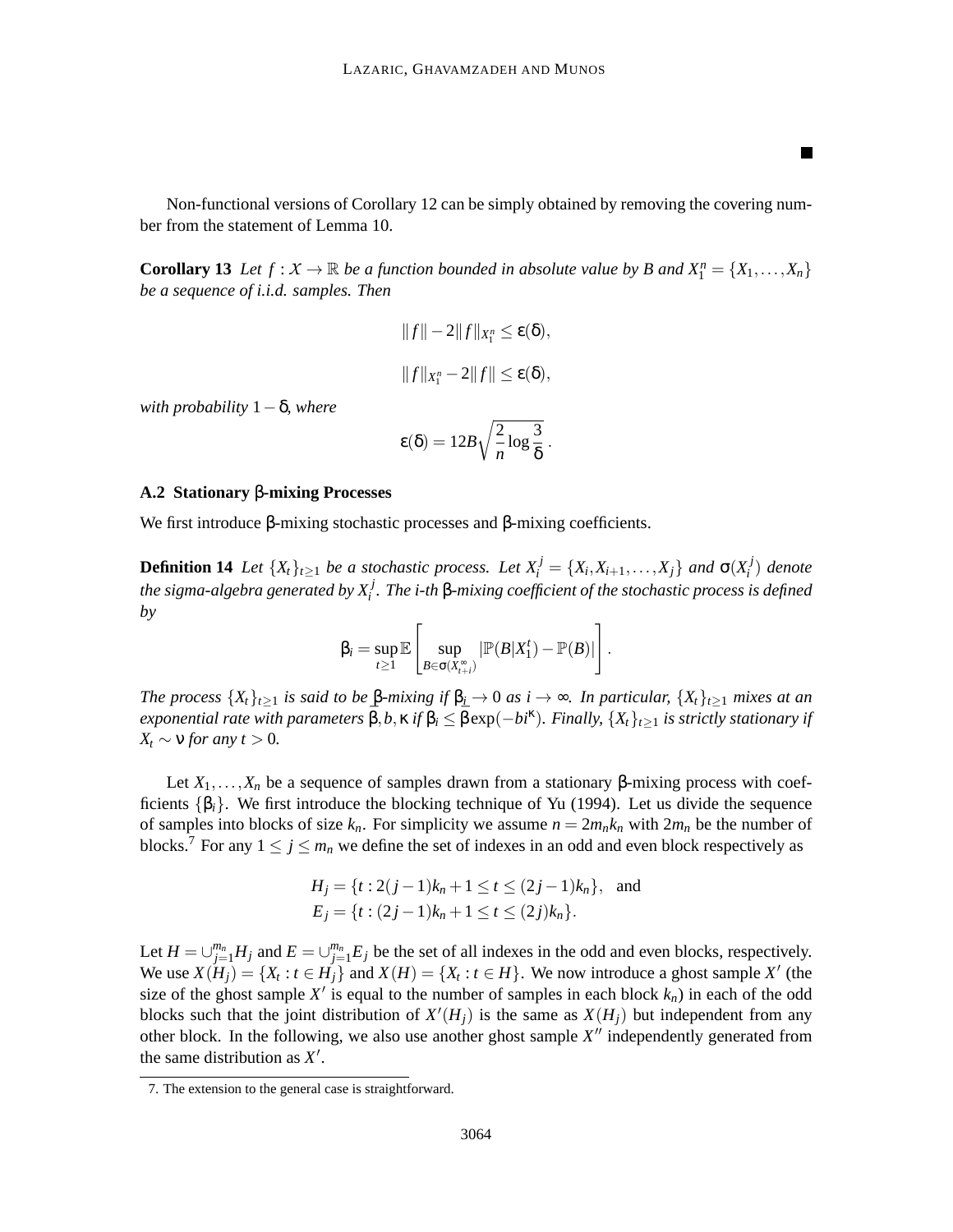**Proposition 15** (Yu, 1994) *Let*  $X_1, \ldots, X_n$  *be a sequence of samples drawn from a stationary* β*mixing process with coefficients* {β*i*}*. Let Q, Q*′ *be the distributions of X*(*H*) *and X*′ (*H*)*, respectively. For any measurable function*  $h: X^{m_n k_n} \to \mathbb{R}$  *bounded by B* 

$$
\left|\mathbb{E}_{Q}[h(X(H))]-\mathbb{E}_{Q'}[h(X'(H))]\right|\leq Bm_n\beta_{k_n}.
$$

Before moving to the extension of Propsition 10 to  $\beta$  mixing processes, we report this technical lemma.

**Lemma 16** *Let F be a class of functions*  $f : X \to \mathbb{R}$  *bounded in absolute value by B and*  $X_1, \ldots, X_n$ *be a sequence of samples drawn from a stationary* β*-mixing process with coefficients* {β*i*}*. For any*  $\varepsilon > 0$ 

$$
\mathbb{P}\Big[\exists f \in \mathcal{F}: ||f|| - 2||f||_{X_1^n} > \varepsilon\Big] \leq 2\delta(\sqrt{2}\varepsilon) + 2m_n\beta_{k_n},\tag{24}
$$

$$
\mathbb{P}\Big[\exists f \in \mathcal{F}: \|f\|_{X_1^n} - 2\sqrt{2}\|f\| > \varepsilon\Big] \le 2\delta(\sqrt{2}\varepsilon) + 2m_n\beta_{k_n},\tag{25}
$$

*where*

$$
\delta(\varepsilon) = 3\mathbb{E}\left[\mathcal{N}_2\left(\frac{\sqrt{2}}{24}\varepsilon, \mathcal{F}, X'(H) \cup X''(H)\right)\right] \exp\left(-\frac{m_n \varepsilon^2}{288B^2}\right).
$$

**Proof** Similar to Meir (2000), we first introduce  $\overline{\mathcal{F}}$  as the class of block functions  $\overline{f}: \mathcal{X}^{k_n} \to \mathbb{R}$ defined as

$$
\bar{f}(X(H_j))^{2} = \frac{1}{k_n} \sum_{t \in H_j} f(X_t)^{2}.
$$

It is interesting to notice that block functions have exactly the same norms as the functions in *F* . In fact

$$
\|\bar{f}\|_{X(H)}^2 = \frac{1}{m_n} \sum_{j=1}^{m_n} |\bar{f}(X(H_j))|^2 = \frac{1}{m_n} \sum_{j=1}^{m_n} \frac{1}{k_n} \sum_{t \in H_j} |f(X_t)|^2 = \|f\|_{X(H)},
$$
(26)

and

$$
\|\bar{f}\|^2 = \mathbb{E}\left[|\bar{f}(X(H_1))|^2\right] = \frac{1}{k_n} \sum_{t \in H_1} \mathbb{E}\left[|f(X_t)|^2\right] = \mathbb{E}\left[|f(X_1)|^2\right] = \|f\|,\tag{27}
$$

where in Equation 27, we used the fact that the process is stationary. We now focus on Equation 24

$$
\mathbb{P}\left[\exists f \in \mathcal{F}: ||f|| - 2||f||_{X_1^n} > \varepsilon\right]
$$
\n(a)\n
$$
\leq \mathbb{P}\left[\exists f \in \mathcal{F}: ||f|| - (||f||_{X(H)} + ||f||_{X(E)}) > \varepsilon\right]
$$
\n
$$
\stackrel{\text{(b)}}{=} \mathbb{P}\left[\exists f \in \mathcal{F}: \frac{1}{2}\left(||f|| - 2||f||_{X(H)}\right) + \frac{1}{2}\left(||f|| - 2||f||_{X(E)}\right) > \varepsilon\right]
$$
\n(c)\n
$$
\leq \mathbb{P}\left[\exists f \in \mathcal{F}: ||f|| - 2||f||_{X(H)} > 2\varepsilon\right] + \mathbb{P}\left[\exists f \in \mathcal{F}: ||f|| - 2||f||_{X(E)} > 2\varepsilon\right]
$$
\n
$$
\stackrel{\text{(d)}}{=} 2\mathbb{P}\left[\exists \overline{f} \in \overline{\mathcal{F}}: ||\overline{f}|| - 2||\overline{f}||_{X(H)} > 2\varepsilon\right]
$$
\n
$$
\leq 2\left(\mathbb{P}\left[\exists \overline{f} \in \overline{\mathcal{F}}: ||\overline{f}|| - 2||\overline{f}||_{X(H)} > 2\varepsilon\right] + m_n \beta_{k_n}\right)
$$
\n
$$
\stackrel{\text{(f)}}{=} 2\delta'(2\varepsilon) + 2m_n \beta_{k_n}.
$$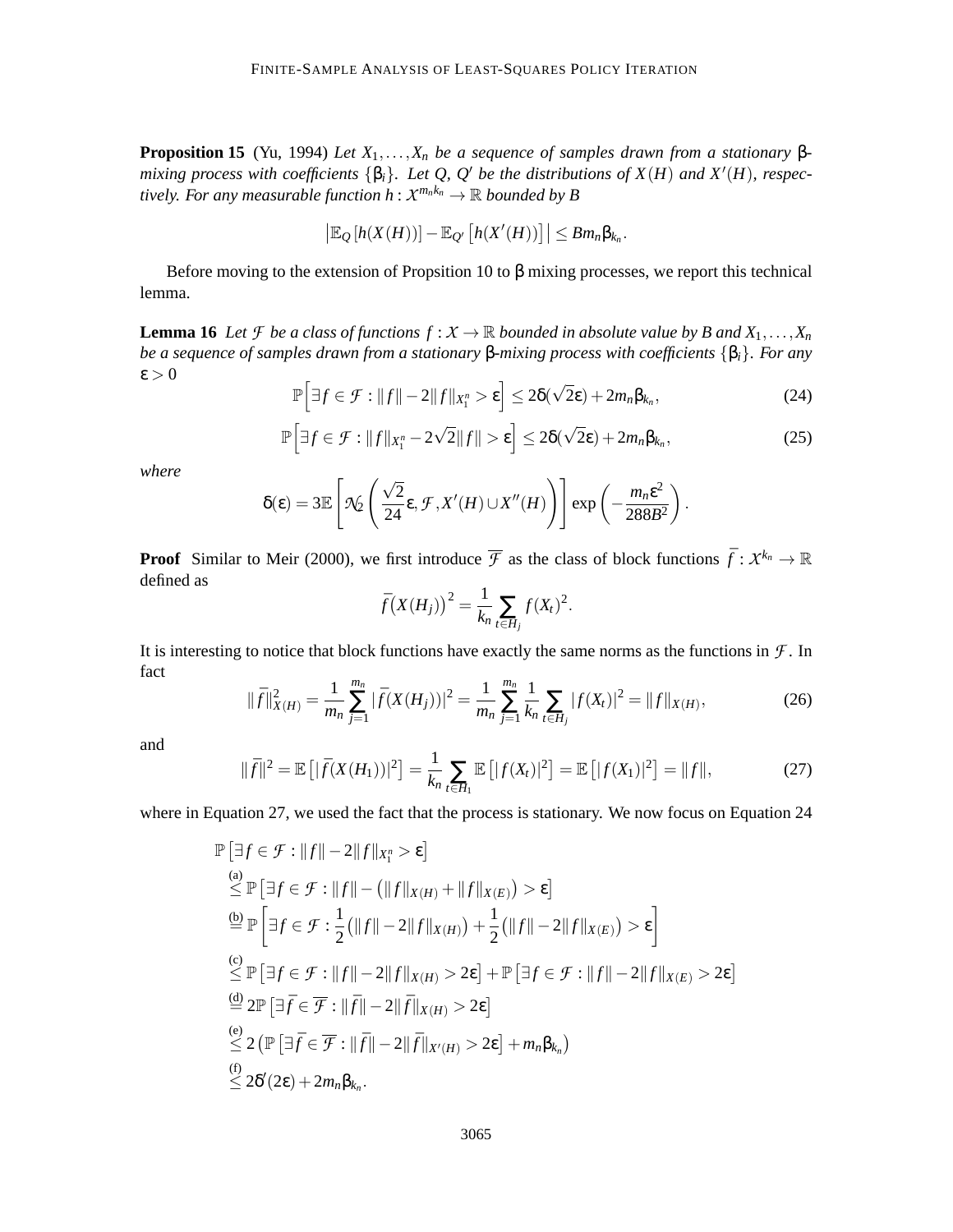**(a)** We used the inequality  $\sqrt{a+b} \ge \frac{1}{\sqrt{a}}$  $\frac{1}{2}(\sqrt{a}+\sqrt{b})$  to split the norm  $||f||_{X_1^n} \geq \frac{1}{2}$  $\frac{1}{2}$  (||f|| $X(H)$ +|| $f$ || $X(E)$ ). **(b)** Algebra.

**(c)** Split the probability.

**(d)** (1) Since the process is stationary the distribution over the even blocks is the same as the distribution over the odd blocks. (2) From Equations 26 and 27.

**(e)** Using Proposition 15 with *h* equals to the indicator function of the event inside the bracket, and the fact that the indicator function is bounded by  $B = 1$  and its expected value is equal to the probability of the event.

**(f)** Lemma 10 on space  $\overline{\mathcal{F}}$  where

$$
\delta'(\varepsilon) = 3\mathbb{E}\left[\mathcal{N}_2\left(\frac{\sqrt{2}}{24}\varepsilon,\overline{\mathcal{F}},\{X'(H_j),X''(H_j)\}_{j=1}^{m_n}\right)\right]\exp\left(-\frac{m_n\varepsilon^2}{288B^2}\right),\,
$$

where  $X''$  is a ghost sample independently generated from the same distribution as  $X'$ . Now we relate the  $\ell_2$ -covering number of  $\overline{\mathcal{F}}$  to the covering number of  $\mathcal{F}$ . Using the definition of  $\overline{f}$  we have

$$
\begin{split} ||\bar{f} - \bar{g}||_{X(H)}^2 &= \frac{1}{m_n} \sum_{j=1}^{m_n} \left( \bar{f}\big(X(H_j)\big) - \bar{g}\big(X(H_j)\big) \right)^2 \\ &= \frac{1}{m_n k_n} \sum_{j=1}^{m_n} \left[ \left( \sum_{t \in H_j} f(X_t)^2 \right)^{\frac{1}{2}} - \left( \sum_{t' \in H_j} g(X_{t'})^2 \right)^{\frac{1}{2}} \right]^2. \end{split}
$$

Taking the square and using the Cauchy-Schwarz inequality, each element of the outer summation may be written as

$$
\sum_{t \in H_j} (f(X_t)^2 + g(X_t)^2) - 2 \Big( \sum_{t \in H_j} f(X_t)^2 \Big)^{\frac{1}{2}} \Big( \sum_{t' \in H_j} g(X_{t'})^2 \Big)^{\frac{1}{2}} \leq \sum_{t \in H_j} (f(X_t)^2 + g(X_t)^2 - 2f(X_t)g(X_t)) = \sum_{t \in H_j} (f(X_t) - g(X_t))^2.
$$

By taking the sum over all the odd blocks we obtain

$$
||\bar{f} - \bar{g}||^2_{X(H)} \le ||f - g||^2_{X(H)},
$$

which indicates that  $\mathcal{N}_2(\varepsilon, \overline{\mathcal{F}}, \{X'(H_j), X''(H_j)\}_{j=1}^{m_n}) \leq \mathcal{N}_2(\varepsilon, \mathcal{F}, X'(H) \cup X''(H))$ . Therefore, we have  $\delta'(2\varepsilon) \leq \delta(2\varepsilon) \leq \delta(\sqrt{2}\varepsilon)$ , which concludes the proof.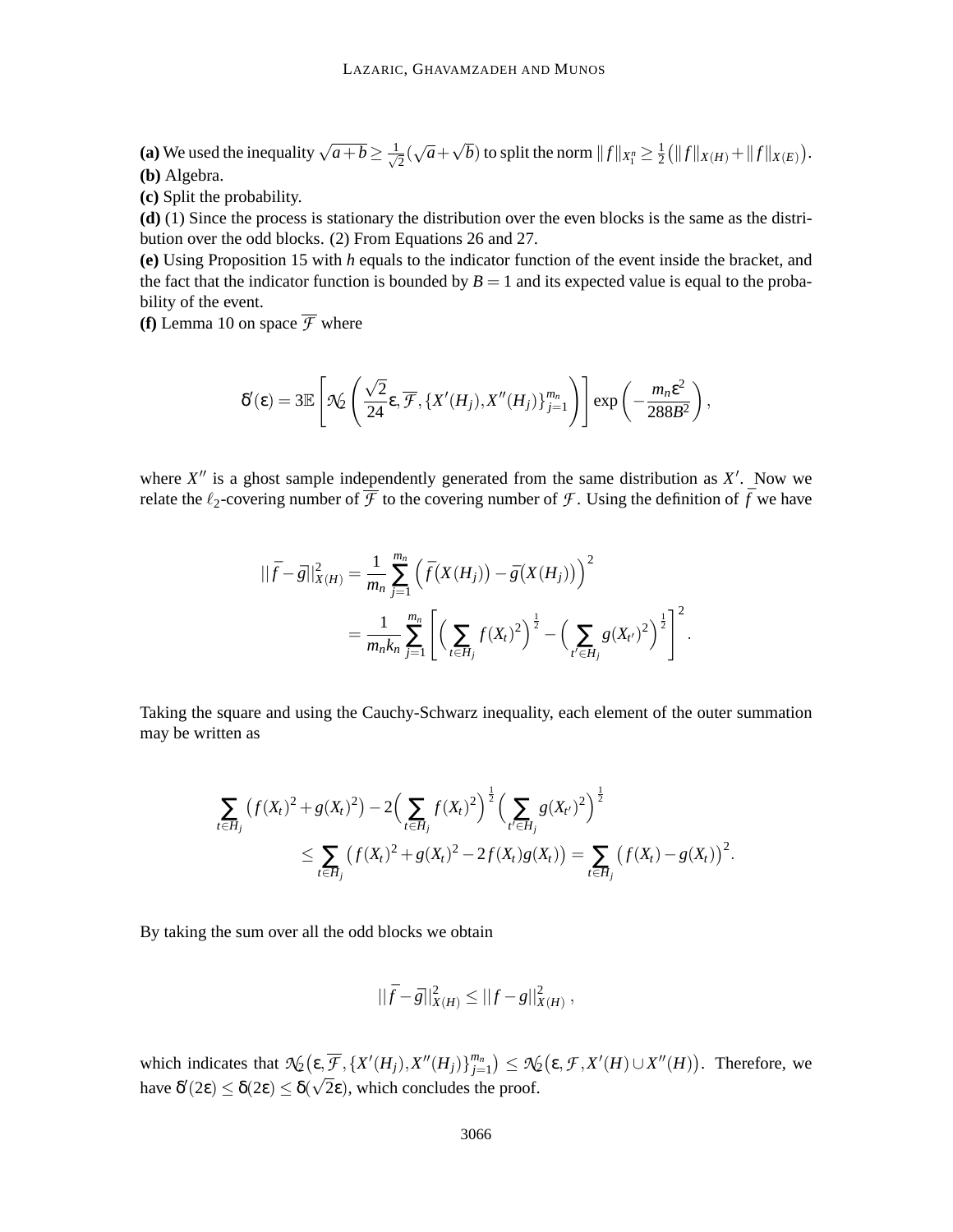With a similar approach, we can prove Equation 25

$$
\mathbb{P}\left[\exists f \in \mathcal{F}: ||f||_{X_1^n} - 2\sqrt{2}||f|| > \varepsilon\right]
$$
\n
$$
\stackrel{(a)}{\leq} \mathbb{P}\left[\exists f \in \mathcal{F}: \frac{\sqrt{2}}{2}\left(||f||_{X(H)} + ||f||_{X(E)}\right) - 2\sqrt{2}||f|| > \varepsilon\right]
$$
\n
$$
\stackrel{(b)}{=} \mathbb{P}\left[\exists f \in \mathcal{F}: \left(\frac{\sqrt{2}}{2}||f||_{X(H)} - \sqrt{2}||f||\right) + \left(\frac{\sqrt{2}}{2}||f||_{X(E)} - \sqrt{2}||f||\right) > \varepsilon\right]
$$
\n
$$
\stackrel{(c)}{\leq} \mathbb{P}\left[\exists f \in \mathcal{F}: ||f||_{X(H)} - 2||f|| > \sqrt{2}\varepsilon\right] + \mathbb{P}\left[\exists f \in \mathcal{F}: ||f||_{X(E)} - 2||f|| > \sqrt{2}\varepsilon\right]
$$
\n
$$
\stackrel{(d)}{=} 2\mathbb{P}\left[\exists \overline{f} \in \overline{\mathcal{F}}: ||\overline{f}||_{X(H)} - 2||\overline{f}|| > \sqrt{2}\varepsilon\right]
$$
\n
$$
\stackrel{(e)}{\leq} 2\left(\mathbb{P}\left[\exists \overline{f} \in \overline{\mathcal{F}}: ||\overline{f}||_{X'(H)} - 2||\overline{f}|| > \sqrt{2}\varepsilon\right] + m_n \beta_{k_n}\right)
$$
\n
$$
\stackrel{(f)}{\leq} 2\delta'(\sqrt{2}\varepsilon) + 2m_n \beta_{k_n} \leq 2\delta(\sqrt{2}\varepsilon) + 2m_n \beta_{k_n}.
$$

(a) We used the inequality  $\sqrt{a+b} \leq (\sqrt{a} + \sqrt{b})$  to split the norm  $||f||_{X_1^n} \leq$  $\sqrt{2}$  $\frac{\sqrt{2}}{2}(\|f\|_{X(H)} + \|f\|_{X(E)}).$ **(b)**-**(f)** use the same arguments as before.

**Corollary 17** *Let F be a class of linear functions*  $f : X \to \mathbb{R}$  *of dimension d,*  $\widetilde{f}$  *be the class of functions obtained by truncating functions*  $f \in \mathcal{F}$  *at a threshold B, and*  $X_1^n = \{X_1, \ldots, X_n\}$  *be a sequence of samples drawn from a stationary exponentially fast* β*-mixing process with coefficients*  ${\beta_i}$ *. By inverting the bound of Lemma 16, for any*  $\tilde{f} \in \tilde{\mathcal{F}}$  *we have* 

$$
\|\tilde{f}\| - 2\|\tilde{f}\|_{X_1^n} \le \varepsilon(\delta),
$$
  

$$
\|\tilde{f}\|_{X_1^n} - 2\sqrt{2}\|\tilde{f}\| \le \varepsilon(\delta),
$$

*with probability* 1−δ*, where*

$$
\varepsilon(\delta) = 12B\sqrt{\frac{2\Lambda(n,d,\delta)}{n}\max\left\{\frac{\Lambda(n,d,\delta)}{b},1\right\}^{1/\kappa}},\tag{28}
$$

.

 $and \ \Lambda(n, d, \delta) = 2(d+1)\log n + \log \frac{e}{\delta} + \log^+ \left( \max\{18(6e)^{2(d+1)}, \bar{\beta}\} \right).$ 

**Proof** In order to prove the statement, we need to verify that  $\varepsilon$  in Equation 28 satisfies

$$
\delta' = 6\mathbb{E}\left[\mathcal{N}_2\left(\frac{1}{12}\varepsilon,\widetilde{\mathcal{F}},X'(H)\cup X''(H)\right)\right]\exp\left(-\frac{m_n\varepsilon^2}{144B^2}\right) + 2m_n\beta_{k_n} \leq \delta.
$$

Using Proposition 11 the covering number can be bounded by

$$
\mathbb{E}\left[\mathcal{N}_2\left(\frac{1}{12}\varepsilon,\widetilde{\mathcal{F}},X'(H)\cup X''(H)\right)\right] \leq 3\left(\frac{1728eB^2}{\varepsilon^2}\right)^{2(d+1)}
$$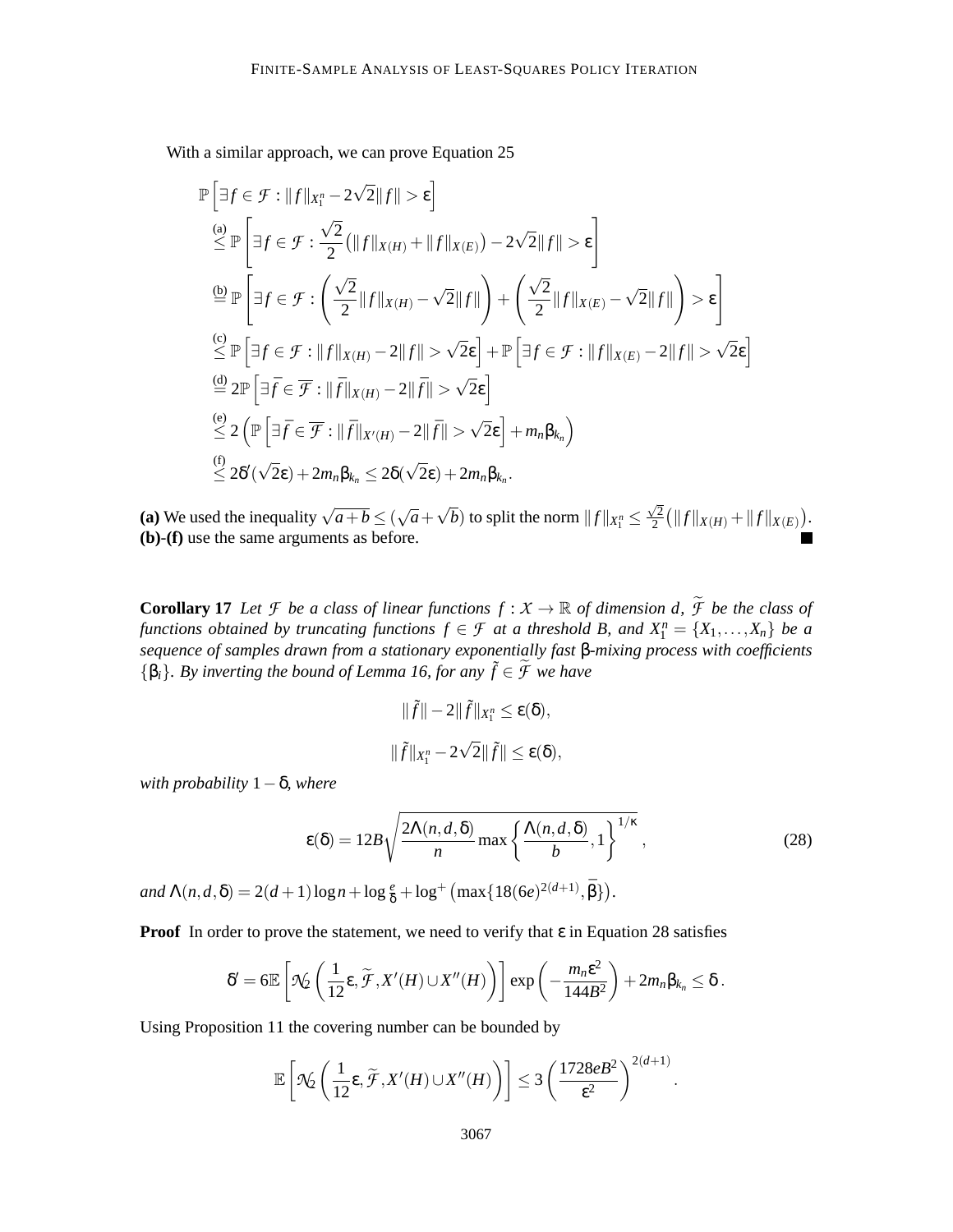By recalling the definition of the β-coefficients  ${β<sub>i</sub>}$  and  $k<sub>n</sub> ≥ 1$  we have

$$
2m_n\beta_{k_n}\leq \frac{n}{k_n}\bar{\beta}\exp(-bk_n^{\kappa})\leq n\bar{\beta}\exp(-bk_n^{\kappa}).
$$

From the last two inequalities,  $m_n = n/2k_n$ , setting  $C_1 = 1728eB^2$  and  $D = 2(d+1)$  we obtain

$$
\delta' \leq 18 \left(\frac{C_1}{\epsilon^2}\right)^D \exp\left(-\frac{n\epsilon^2}{144B^2} \frac{1}{2k_n}\right) + n\bar{\beta} \exp(-bk_n^{\kappa}).
$$

By equalizing the arguments of the two exponential we obtain the definition of  $k_n$  as

$$
k_n = \left\lceil \left( \frac{nC_2 \varepsilon^2}{b} \right)^{\frac{1}{\kappa+1}} \right\rceil,
$$

where  $C_2 = (576B^2)^{-1}$ , which implies

$$
\max\left\{\left(\frac{nC_2\epsilon^2}{b}\right)^{\frac{1}{\kappa+1}},1\right\}\leq k_n\leq \max\left\{\left(\frac{2nC_2\epsilon^2}{b}\right)^{\frac{1}{\kappa+1}},1\right\}.
$$

Thus we have the bound

$$
\frac{1}{2k_n} \ge \frac{1}{4} \min \left\{ \left( \frac{b}{nC_2 \varepsilon^2} \right)^{\frac{1}{\kappa+1}}, 2 \right\} \ge \frac{1}{4} \min \left\{ \left( \frac{b}{nC_2 \varepsilon^2} \right)^{\frac{1}{\kappa+1}}, 1 \right\}.
$$

Using the above inequalities, we may write  $\delta'$  as

$$
\delta' \leq 18 \left(\frac{C_1}{\epsilon^2}\right)^D \exp\left(-\min\left\{\frac{b}{nC_2\epsilon^2},1\right\}^{\frac{1}{\kappa+1}} nC_2\epsilon^2\right) + n\bar{\beta}\exp\left(-b\max\left\{\frac{nC_2\epsilon^2}{b},1\right\}^{\frac{\kappa}{\kappa+1}}\right).
$$

The objective now is to make the arguments of the two exponential equal. For the second argument we have

$$
b \max \left\{ \frac{nC_2 \varepsilon^2}{b}, 1 \right\}^{\frac{\kappa}{\kappa+1}} = b \max \left\{ \frac{nC_2 \varepsilon^2}{b}, 1 \right\} \min \left\{ \frac{b}{nC_2 \varepsilon^2}, 1 \right\}^{\frac{1}{\kappa+1}} \geq nC_2 \varepsilon^2 \min \left\{ \frac{b}{nC_2 \varepsilon^2}, 1 \right\}^{\frac{1}{\kappa+1}}.
$$

Thus

$$
\delta' \le \left(18\left(\frac{C_1}{\epsilon^2}\right)^D + n\bar{\beta}\right) \exp\left(-\min\left\{\frac{b}{nC_2\epsilon^2}, 1\right\}^{\frac{1}{\kappa+1}} nC_2\epsilon^2\right).
$$

Now we plug in  $\varepsilon$  from Equation 28. Using the fact that  $\Lambda \geq 1$ , we know that  $\varepsilon^2 \geq (nC_2)^{-1}$ , and thus

$$
\delta' \leq \left(18\left(nC_1C_2\right)^D + n\bar{\beta}\right)\exp\left(-\Lambda\right).
$$

Using the definition of  $\Lambda$ , we obtain

$$
\delta' \le \left(18 (nC_1C_2)^D + n\bar{\beta}\right) n^{-D} \max\{18 (C_1C_2)^D, \bar{\beta}\}^{-1} \frac{\delta}{e} \le (1+n^{1-D})\frac{\delta}{e} \le (1+1)\frac{\delta}{e} \le \delta,
$$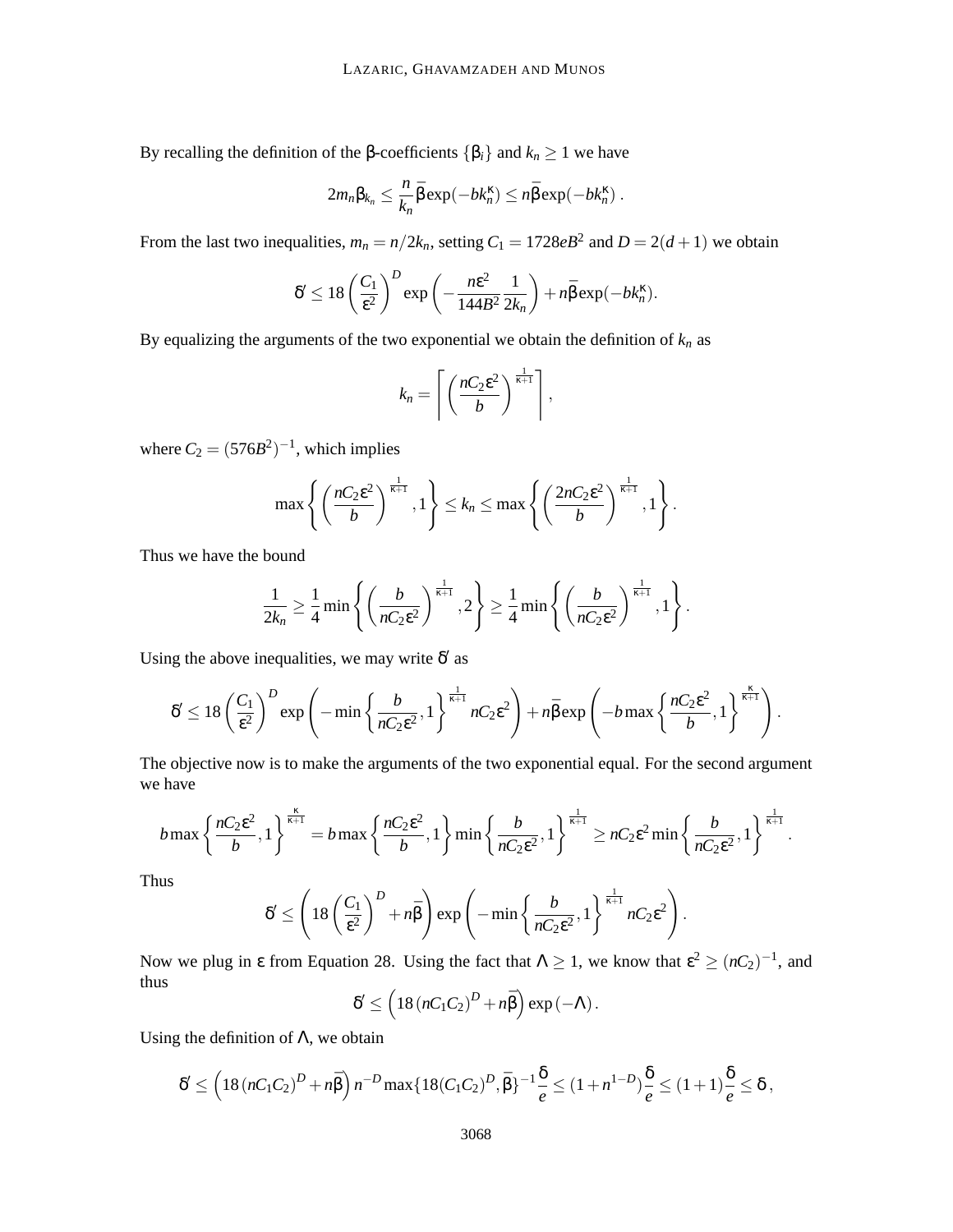which concludes the proof.

In order to understand better the shape of the estimation error, we consider a simple β-mixing process with parameters  $\bar{\beta} = b = \kappa = 1$ . Equation 28 reduces to

$$
\varepsilon(\delta) = \sqrt{\frac{288B^2\Lambda(n,d,\delta)^2}{n}},
$$

with  $\Lambda(n,d,\delta) = 2(d+1)\log n + \log \frac{e}{\delta} + \log(18(6e)^{2(d+1)})$ . It is interesting to notice that the shape of the bound in this case resembles the structure of the bound in Corollary 12 for i.i.d. samples. Finally, we report the non-functional version of the previous corollary.

**Corollary 18** Let *F* be a class of linear functions  $f : X \to \mathbb{R}$  of dimension d such that its features  $\varphi_i: X \to \mathbb{R}$  are bounded in absolute value by L for any  $i = 1, ..., d$  and  $X_1^n = \{X_1, ..., X_n\}$  be a *sequence of samples drawn from a stationary exponentially fast* β*-mixing process with coefficients* {β*i*}*. For any f* ∈ *F we have*

$$
||f|| - 2||f||_{X_1^n} \le \varepsilon(\delta),
$$
  

$$
||f||_{X_1^n} - 2\sqrt{2}||f|| \le \varepsilon(\delta),
$$

*with probability* 1−δ*, where*

$$
\varepsilon(\delta) = 12||\alpha||L\sqrt{\frac{2\Lambda(n,d,\delta)}{n}\max\left\{\frac{\Lambda(n,d,\delta)}{b},1\right\}^{1/\kappa}},
$$

 $and \ \Lambda(n, d, \delta) = 2(d+1)\log n + \log \frac{e}{\delta} + \log^+ \left( \max\{18(6e)^{2(d+1)}, \bar{\beta}\}\right).$ 

**Proof** Let  $G = \left\{ g_\alpha = \frac{f_\alpha}{L ||\alpha||} \right\}$  so that

$$
||g_{\alpha}||_{\infty} = \frac{1}{L||\alpha||}||f_{\alpha}||_{\infty} \leq \frac{1}{L||\alpha||}||\alpha|| \sup_{i} ||\varphi_{i}(x)||_{\infty} \leq 1.
$$

We can thus apply Lemma 16 to the bounded space  $G$  with  $B = 1$ . By using a similar inversion as in Corollary 17, we thus obtain that with probability  $1-\delta$ , for any function  $g_{\alpha} \in \mathcal{G}$ 

$$
||g_{\alpha}|| - 2||g_{\alpha}||_{X_1^n} \leq \varepsilon(\delta),
$$
  

$$
||g_{\alpha}||_{X_1^n} - 2\sqrt{2}||g_{\alpha}|| \leq \varepsilon(\delta),
$$

with

$$
\varepsilon(\delta) = 12 \sqrt{\frac{2\Lambda(n,d,\delta)}{n} \max \left\{ \frac{\Lambda(n,d,\delta)}{b}, 1 \right\}^{1/\kappa}}.
$$

Finally, we notice that  $||g_\alpha|| = \frac{1}{L||\alpha||}||f_\alpha||$  and  $||g_\alpha||_{X_1^n} = \frac{1}{L||\alpha||}||f_\alpha||_{X_1^n}$  and the statement follows.

 $\blacksquare$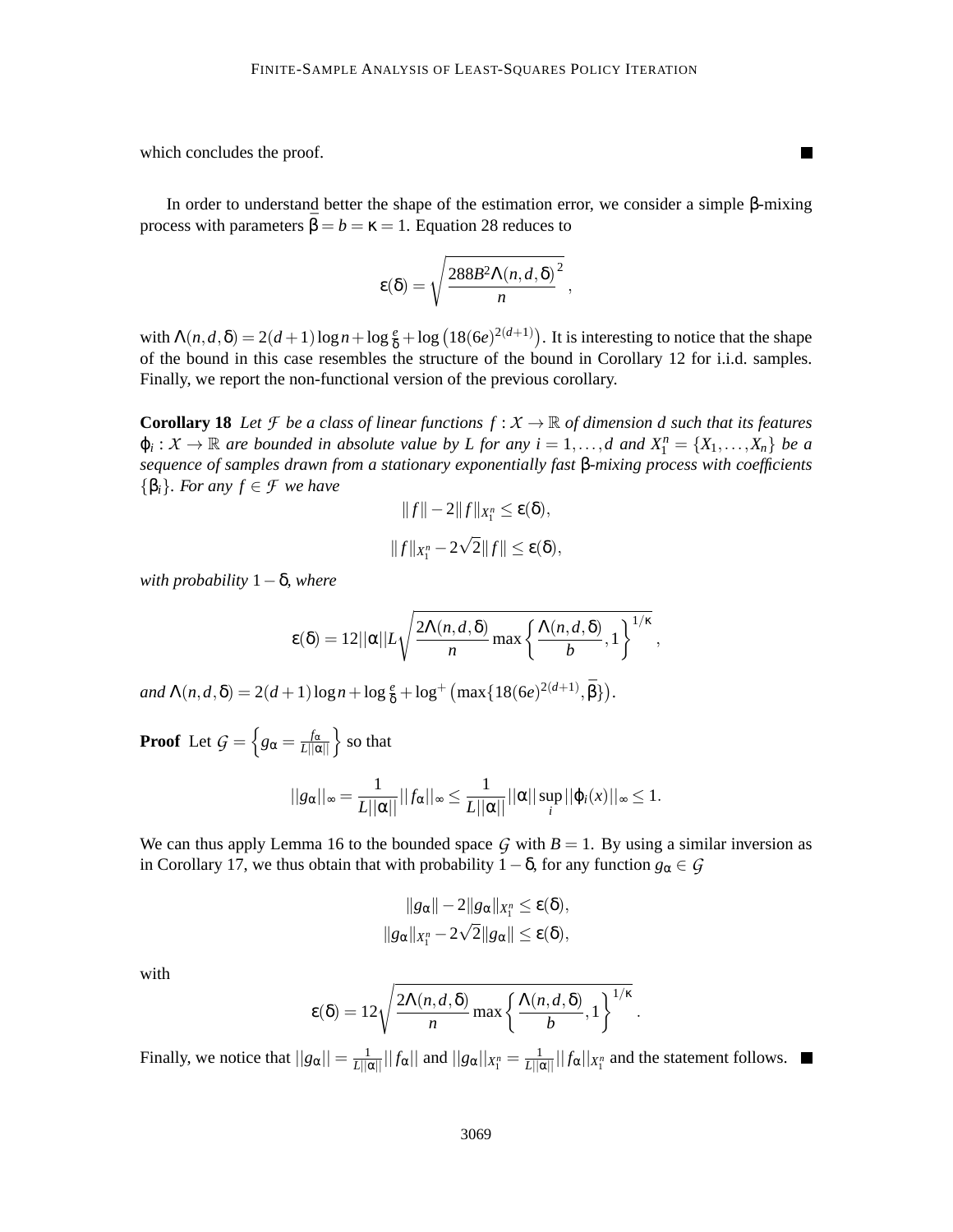**Corollary 19** Let  $f: X \to \mathbb{R}$  be a linear function,  $\tilde{f}$  be its truncation at a threshold B, and  $X_1^n =$ {*X*1,...,*Xn*} *be a sequence of samples drawn from a stationary exponentially fast* β*-mixing process with coefficients* {β*i*}*. Then*

$$
\|\tilde{f}\| - 2\|\tilde{f}\|_{X_1^n} \le \varepsilon(\delta),
$$
  

$$
\|\tilde{f}\|_{X_1^n} - 2\sqrt{2}\|\tilde{f}\| \le \varepsilon(\delta),
$$

*with probability* 1−δ*, where*

$$
\varepsilon(\delta) = 12B\sqrt{\frac{2\Lambda(n,\delta)}{n}\max\left\{\frac{\Lambda(n,\delta)}{b},1\right\}^{1/\kappa}},
$$

 $\Lambda(n,\delta) = \log \frac{e}{\delta} + \log \left( \max\{6, n\bar{\beta}\} \right).$ 

**Proof** The proof follows the same steps as in Corollary 17. We have the following sequence of inequalities

$$
\delta' \le 6 \exp\left(-\frac{nC_2\epsilon^2}{k_n}\right) + \frac{n}{k_n} \bar{\beta} \exp(-bk_n^{\kappa}) \le (6 + n\bar{\beta}) \exp(-\Lambda)
$$
  
=  $(6 + n\bar{\beta}) \max\{6, n\bar{\beta}\}^{-1} \frac{\delta}{e} \le (1 + 1) \frac{\delta}{e} \le \delta$ ,

where  $C_2 = (576B^2)^{-1}$ .

#### **A.3 Markov Chains**

We first review the conditions for the convergence of Markov chains (Theorem 13.3.3. in Meyn and Tweedie 1993).

**Proposition 20** *Let M be an ergodic and aperiodic Markov chain defined on X with stationary distribution* ρ*. If P*(*A*|*x*) *is the transition kernel of M with A* ⊆ *X and x* ∈ *X, then for any initial distribution* λ

$$
\lim_{i\to\infty}\left|\left|\int_X \lambda(dx)P^i(\cdot|x)-\rho(\cdot)\right|\right|_{TV}=0,
$$

*where*  $|| \cdot ||_{TV}$  *is the total variation norm.* 

**Definition 21** *Let M be an ergodic and aperiodic Markov chain with stationary distribution* ρ*. M is mixing with an exponential rate with parameters* ¯β,*b*,κ*, if its* <sup>β</sup>*-mixing coefficients* {β*i*} *satisfy*  $\beta_i \leq \bar{\beta} \exp(-bi^{\kappa})$ . Then for any initial distribution  $\lambda$ 

$$
\left| \left| \int_X \lambda(dx) P^i(\cdot|x) - \rho(\cdot) \right| \right|_{TV} \leq \bar{\beta} \exp(-bi^{\kappa}).
$$

**Lemma 22** *Let M be an ergodic and aperiodic Markov chain with a stationary distribution* ρ*. Let X*1,...,*X<sup>n</sup> be a sequence of samples drawn from the stationary distribution of the Markov chain* ρ *and*  $X'_1, \ldots, X'_n$  be a sequence of samples such that  $X'_1 \sim \rho'$  and  $X'_{1 \lt t \leq n}$  are generated by simulating  $M$  *from*  $X'_1$ *. Let*  $\eta$  *be an event defined on*  $X^n$ *, then* 

$$
\big|\mathbb{P}\left[\eta(X_1,\ldots,X_n)\right]-\mathbb{P}\left[\eta(X_1',\ldots,X_n')\right]\big|\leq \|\rho'-\rho\|_{TV}
$$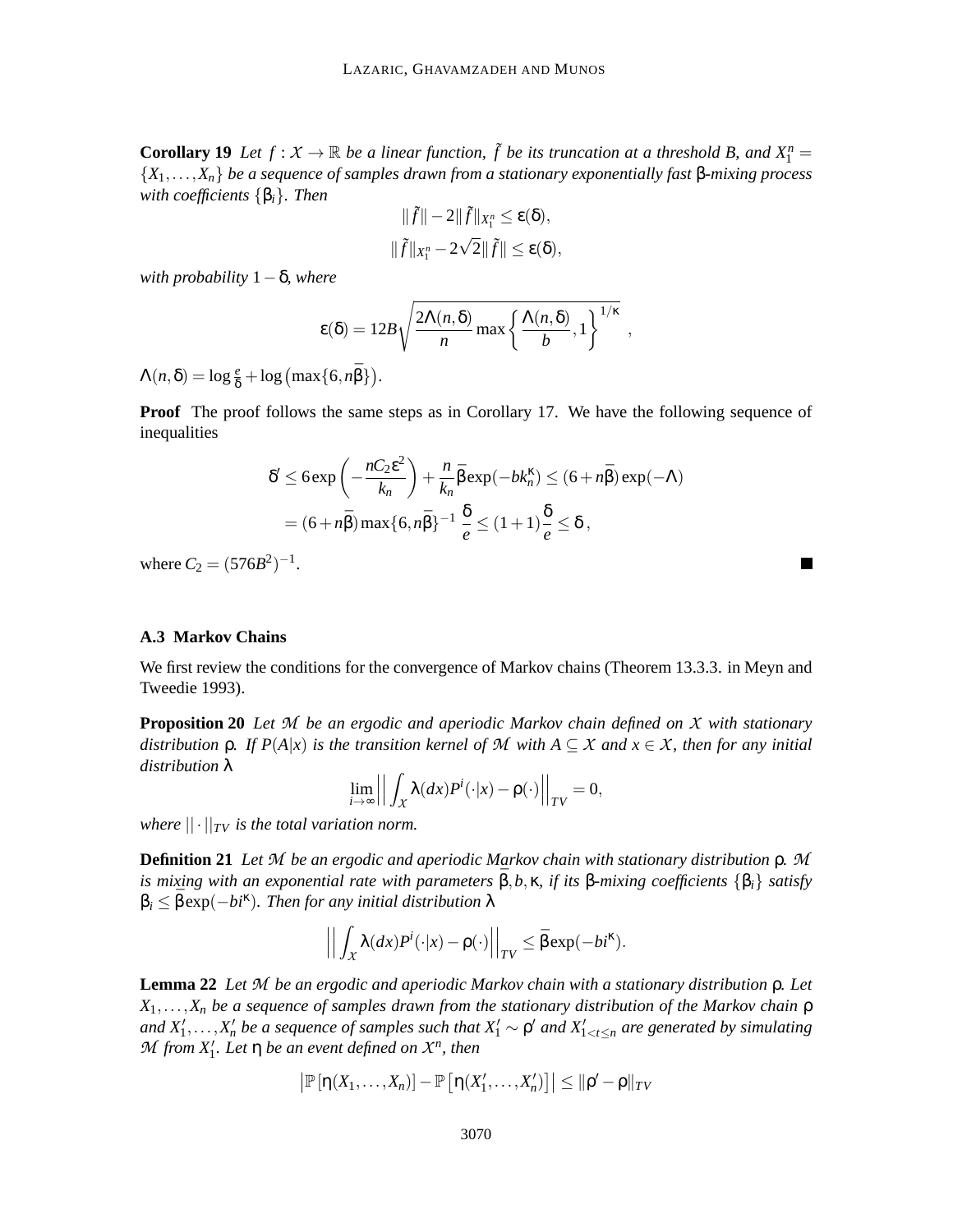**Proof** We prove one side of the inequality. Let *Q* be the conditional joint distribution of  $(X_{1 \lt t \lt n} | X_1 =$ *x*) and *Q*<sup> $\prime$ </sup> be the conditional joint distribution of  $(X'_{1 \le t \le n} | X'_{1} = x)$ . We first notice that *Q* is exactly the same as  $Q'$ . In fact, the first sequence  $(X_{1 \lt t \leq n})$  is generated by drawing  $X_1$  from the stationary distribution  $\rho$  and then following the Markov chain. Similarly, the second sequence  $(X'_{1 \lt t \leq n})$  is obtained following the Markov chain from  $X'_1 \sim \rho'$ . As a result, the conditional distributions of the two sequences is exactly the same and just depend on the Markov chain. As a result, we obtain the following sequence of inequalities

$$
\mathbb{P}\Big[\eta(X_1,\ldots,X_n)\Big] = \mathbb{E}_{X_1,\ldots,X_n}\left[\mathbb{I}\left\{\eta(X_1,\ldots,X_n)\right\}\right] \n= \mathbb{E}_{X_1\sim\rho}\left[\mathbb{E}_{X_2,\ldots,X_n}\left[\mathbb{I}\left\{\eta(X_1,X_2\ldots,X_n)\right\}|X_1\right]\right] \n= \mathbb{E}_{X_1\sim\rho}\left[\mathbb{E}_{X'_2,\ldots,X'_n}\left[\mathbb{I}\left\{\eta(X_1,X'_2\ldots,X'_n)\right\}|X_1\right]\right] \n\overset{(a)}{\leq} \mathbb{E}_{X_1\sim\rho'}\left[\mathbb{E}_{X'_2,\ldots,X'_n}\left[\mathbb{I}\left\{\eta(X_1,X'_2\ldots,X'_n)\right\}|X_1\right]\right] + \|\rho'-\rho\|_{TV} \n\overset{(b)}{=} \mathbb{E}_{X'_1\sim\rho'}\left[\mathbb{E}_{X'_2,\ldots,X'_n}\left[\mathbb{I}\left\{\eta(X'_1,X'_2\ldots,X'_n)\right\}|X'_1\right]\right] + \|\rho'-\rho\|_{TV} \n= \mathbb{P}\Big[\eta(X'_1,\ldots,X'_n)\Big] + \|\rho'-\rho\|_{TV}.
$$

Note that  $\mathbb{I}\{\cdot\}$  is the indicator function.

**(a)** simply follows from

$$
\mathbb{E}_{X \sim \rho} [f(X)] - \mathbb{E}_{X \sim \rho'} [f(X)] = \int_X f(x) \rho(dx) - \int_X f(x) \rho'(dx)
$$
  
\n
$$
\leq ||f||_{\infty} \int_X (\rho(dx) - \rho'(dx)) \leq ||f||_{\infty} ||\rho - \rho'||_{TV}.
$$

**(b)** From the fact that  $X_1 = X'_1 = x$ .

**Lemma 23** Let *F* be a class of functions  $f: X \to \mathbb{R}$  bounded in absolute value by B, M be a an *ergodic and aperiodic Markov chain with a stationary distribution* ρ*. Let M be mixing with an exponential rate with parameters*  $\bar{\beta}, b, \kappa$ *. Let*  $\lambda$  *be an initial distribution over X and*  $X_1, \ldots, X_n$  *be a sequence of samples such that*  $X_1 \sim \lambda$  *and*  $X_{1 \le t \le n}$  *obtained by following*  $M$  *from*  $X_1$ *. For any*  $\varepsilon > 0$ *,* 

$$
\mathbb{P}\Big[\exists f\in\mathcal{F}:||f||-2||f||_{X_1^n}>\varepsilon\Big]\leq ||\lambda-\rho||_{TV}+2\delta(\sqrt{2}\varepsilon)+2m_n\beta_{k_n},
$$

*and*

$$
\mathbb{P}\Big[\exists f\in\mathcal{F}:||f||_{X_1^n}-2\sqrt{2}||f||>\epsilon\Big]\leq ||\lambda-\rho||_{TV}+2\delta(\sqrt{2}\epsilon)+2m_n\beta_{k_n},
$$

*where*

$$
\delta(\varepsilon) = 3\mathbb{E}\left[\mathcal{N}_2\left(\frac{\sqrt{2}}{24}\varepsilon, \mathcal{F}, X(H) \cup X'(H)\right)\right] \exp\left(-\frac{m_n\varepsilon^2}{288B^2}\right).
$$

**Proof** The proof is an immediate consequence of Lemma 16 and Lemma 22 by defining  $\eta(X_1,\ldots,X_n)$ as

$$
\eta(X_1,\ldots,X_n)=\{\exists f\in\mathcal{F}:||f||-2||f||_{X_1^n}>\varepsilon\},\
$$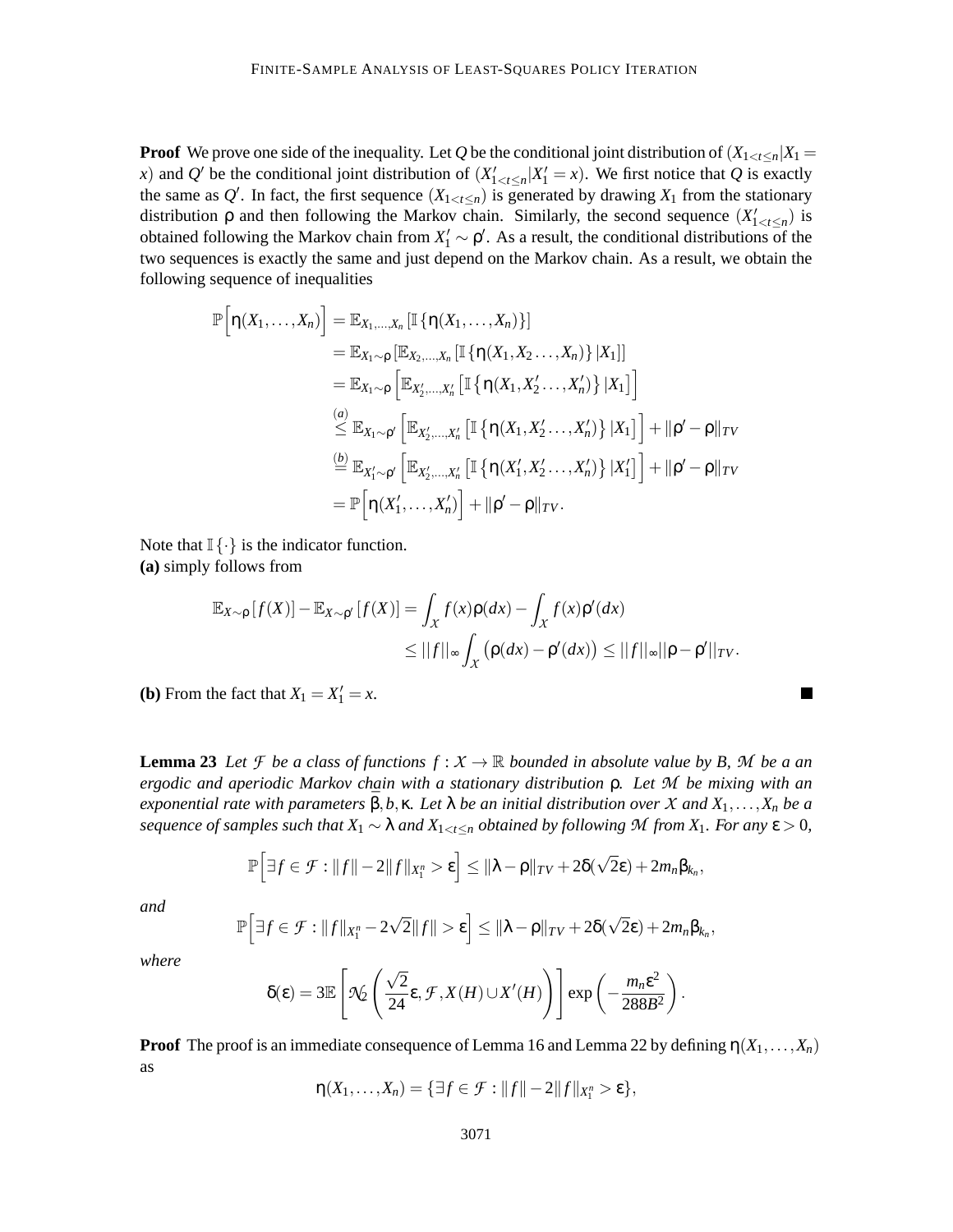and

$$
\eta(X_1,\ldots,X_n)=\{\exists f\in\mathcal{F}:||f||_{X_1^n}-2\sqrt{2}||f||>\epsilon\},\
$$

respectively.

Finally, we consider a special case in which out of the *n* total number of samples,  $\tilde{n}$  ( $1 \leq \tilde{n} < n$ ) are used to "burn" the chain and  $n - \tilde{n}$  are actually used as training samples.

**Lemma 24** *Let F be a class of linear functions*  $f: X \to \mathbb{R}$  *of dimension d and*  $\widetilde{f}$  *be the class of functions obtained by truncating functions*  $f \in \mathcal{F}$  *at a threshold B. Let*  $\mathcal M$  *be an ergodic and aperiodic Markov chain with a stationary distribution* ρ*. Let M be mixing with an exponential rate with parameters*  $\beta$ ,*b*, $\kappa$ *. Let*  $\mu$  *be the initial distribution and*  $X_1, \ldots, X_n$  *be a sequence of samples such that*  $X_1 \sim \mu$  *and*  $X_{1 \le t \le n}$  *obtained by following M from*  $X_1$ *. If the first*  $\tilde{n}$  ( $1 \le \tilde{n} \le n$ ) *samples* are used to burn the chain and n − ñ are actually used as training samples, by inverting Lemma 23, *for any*  $\tilde{f} \in \mathcal{F}$ *, we obtain* 

$$
\|\tilde{f}\| - 2\|\tilde{f}\|_{X_1^n} \le \varepsilon(\delta),
$$
  

$$
\|\tilde{f}\|_{X_1^n} - 2\sqrt{2}\|\tilde{f}\| \le \varepsilon(\delta),
$$

*with probability* 1−δ*, where*

$$
\varepsilon(\delta) = 12B\sqrt{\frac{2\Lambda(n-\tilde{n},d,\delta)}{(n-\tilde{n})}\max\left\{\frac{\Lambda(n-\tilde{n},d,\delta)}{b},1\right\}^{1/\kappa}},
$$
  
and  $\Lambda(n,d,\delta) = 2(d+1)\log n + \log\frac{e}{\delta} + \log^+\left(\max\{18(6e)^{2(d+1)},\bar{\beta}\}\right),$  and  $\tilde{n} = \left(\frac{1}{b}\log\frac{2e^{\tilde{\beta}n}}{\delta}\right)^{1/\kappa}.$ 

**Proof** After  $\tilde{n}$  steps, the first sample used in the training set  $(X_{\tilde{n}+1})$  is drawn from the distribution  $\lambda = \mu P^{\tilde{n}}$ . Using Proposition 20 and Definition 21 we have

$$
||\lambda - \rho||_{TV} \le \bar{\beta} \exp(-b\tilde{n}^{\kappa}).
$$
\n(29)

 $\blacksquare$ 

We first substitute the total variation in Lemma 23 with the bound in Equation 29, and then verify that  $\varepsilon$  in Equation 24 satisfies the following inequality.

$$
\delta' = \|\lambda - \rho\|_{TV} + 2\delta(\sqrt{2}\epsilon) + 2m_{n-\tilde{n}}\beta_{k_{n-\tilde{n}}} \n\leq \bar{\beta}\exp(-b\tilde{n}^{\kappa}) + 18\left(\frac{C_1}{\epsilon^2}\right)^D \exp\left(-\frac{(n-\tilde{n})C_2\epsilon^2}{k_{n-\tilde{n}}}\right) + (n-\tilde{n})\bar{\beta}\exp(-bk_{n-\tilde{n}}^{\kappa}) \n\leq (\frac{1}{2n} + 1 + (n-\tilde{n})^{1-D})\frac{\delta}{e} \leq (\frac{1}{2} + 1 + 1)\frac{\delta}{e} \leq \delta,
$$

where  $C_1 = 1728eB^2$  and  $C_2 = (288B^2)^{-1}$ . The above inequality can be verified by following the same steps as in Corollary 17 and by optimizing the bound for  $\tilde{n}$ .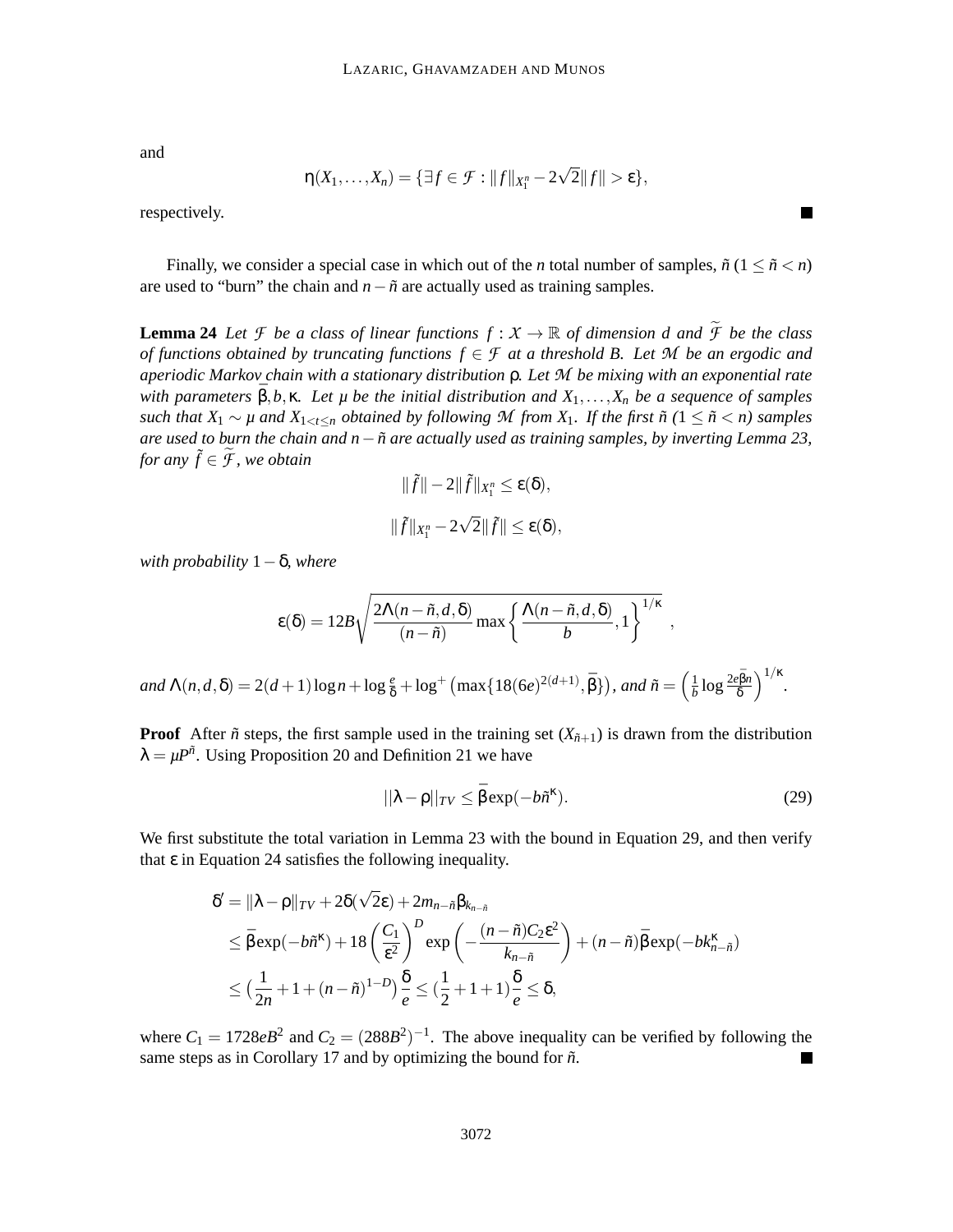## **References**

- Y. Abbasi-Yadkori, D. Pal, and Cs. Szepesvári. Improved algorithms for linear stochastic bandits. In *Advances in Neural Information Processing Systems*, 2011.
- A. Antos, Cs. Szepesvari, and R. Munos. Learning near-optimal policies with Bellman-residual ´ minimization based fitted policy iteration and a single sample path. *Machine Learning Journal*, 71:89–129, 2008.
- L. Baird. Residual algorithms: Reinforcement learning with function approximation. In *Proceedings of the Twelfth International Conference on Machine Learning*, pages 30–37, 1995.
- D. Bertsekas. *Dynamic Programming and Optimal Control, volume II*. Athena Scientific, 2007.
- D. Bertsekas and J. Tsitsiklis. *Neuro-Dynamic Programming*. Athena Scientific, 1996.
- J. Boyan. Least-squares temporal difference learning. *Proceedings of the 16th International Conference on Machine Learning*, pages 49–56, 1999.
- S. Bradtke and A. Barto. Linear least-squares algorithms for temporal difference learning. *Machine Learning*, 22:33–57, 1996.
- V. de la Peña and G. Pang. Exponential inequalities for self-normlized processes with applications. *Electronic Communications in Probability*, 14:372–381, 2009.
- V. de la Peña, M. Klass, and T. Leung Lai. Pseudo-maximization and self-normalized processes. *Propability Surveys*, 4:172–192, 2007.
- S. Delattre and S. Ga¨ıffas. Nonparametric regression with martingale increment errors. *Stochastic Processes and their Applications*, 121(12):2899 – 2924, 2011.
- A. M. Farahmand, M. Ghavamzadeh, Cs. Szepesvári, and S. Mannor. Regularized policy iteration. In *Advances in Neural Information Processing Systems 21*, pages 441–448. MIT Press, 2008.
- A. M. Farahmand, R. Munos, and Cs. Szepesvári. Error propagation for approximate policy and value iteration. In *Advances in Neural Information Processing Systems*, 2010.
- V. Gabillon, A. Lazaric, M. Ghavamzadeh, and B. Scherrer. Classification-based policy iteration with a critic. In *Proceedings of the Twenty-Eighth International Conference on Machine Learning*, pages 1049–1056, 2011.
- M. Ghavamzadeh, A. Lazaric, O. Maillard, and R. Munos. Lstd with random projections. In *Advances in Neural Information Processing Systems*, pages 721–729, 2010.
- M. Ghavamzadeh, A. Lazaric, R. Munos, and M. Hoffman. Finite-sample analysis of lasso-td. In *Proceedings of the 28th International Conference on Machine Learning*, pages 1177–1184, 2011.
- L. Györfi, M. Kohler, A. Krzyżak, and H. Walk. *A Distribution-free Theory of Nonparametric Regression*. Springer-Verlag, New York, 2002.
- D. Hsu, S. Kakade, and T. Zhang. Random design analysis of ridge regression. In *Proceedings of the 25th Conference on Learning Theory*, 2012.